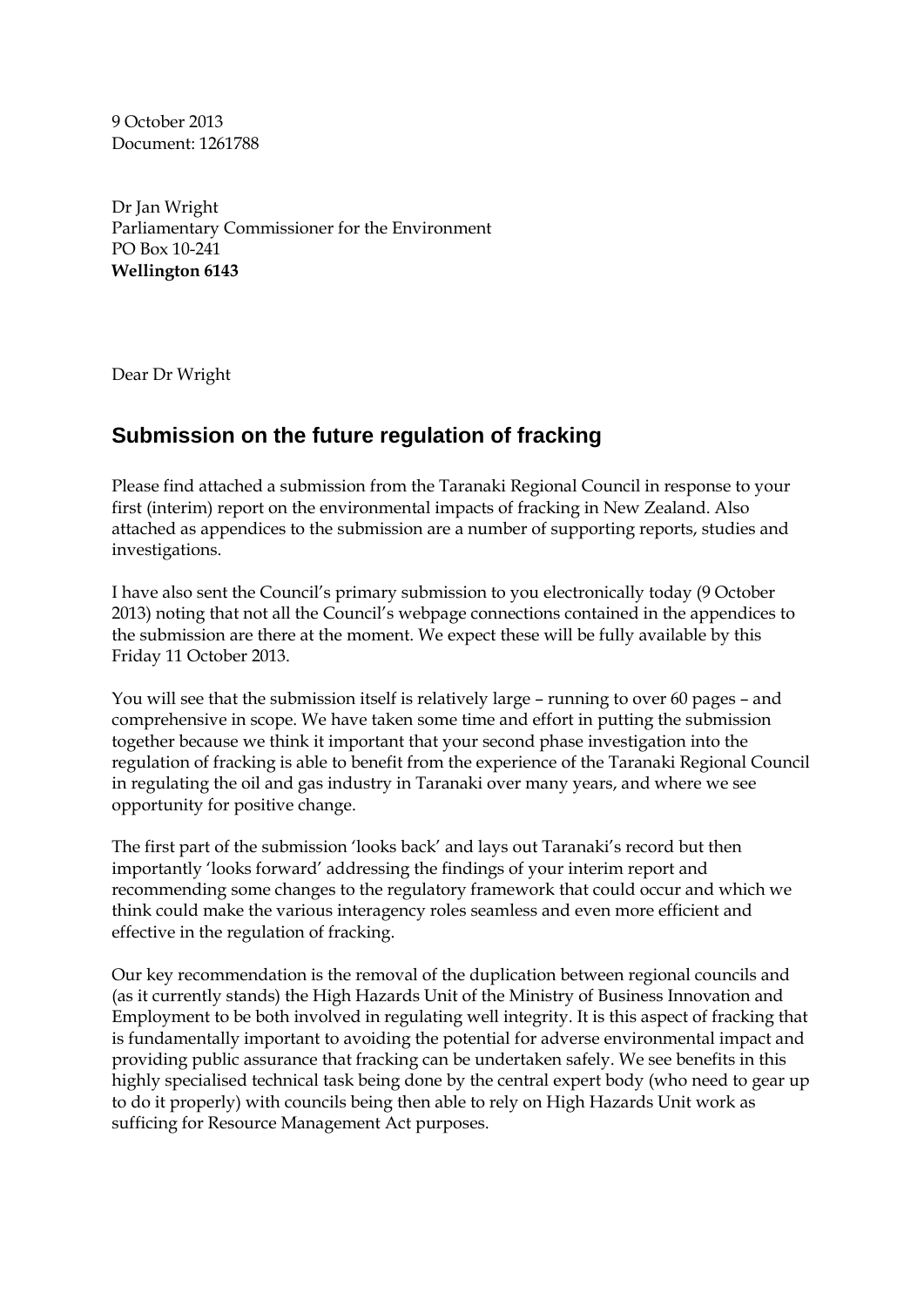A good deal of the supporting material is in the form of expert and independent technical investigations or studies commissioned by the Council on various aspects of fracking operations. These range from hydrogeologic and seismic impact and risk investigations to assessment of flare emissions, radioactivity, and waste disposal, including by deepwell injection and landfarming. All the evidence points to fracking operations having no significant adverse environmental effects, with this activity being managed effectively and appropriately monitored for compliance.

However, as noted above, and expanded on in our submission, we believe improvements can be made in the regulatory framework to remove duplication for the regulation of well integrity in favour of a central location for this specialist area. The Regulations governing this area have recently (June 2013) been updated and expanded but further amendments are required to better integrate the different regulatory regimes. This should not be a major legislative exercise but would ensure that the regulatory regime is efficient and fit for purpose. It is imperative that hand-in-hand with tweaking of the regulatory framework, central government commits the necessary resources to practical on the ground monitoring and enforcement of the Regulations which has not always been the case to date. This will provide public assurance that international good practice is indeed being applied in this country.

The Council would be happy to provide your office with further information or clarification of any of the matters raised in its submission.

Yours faithfully

1006/

BG Chamberlain **Chief Executive**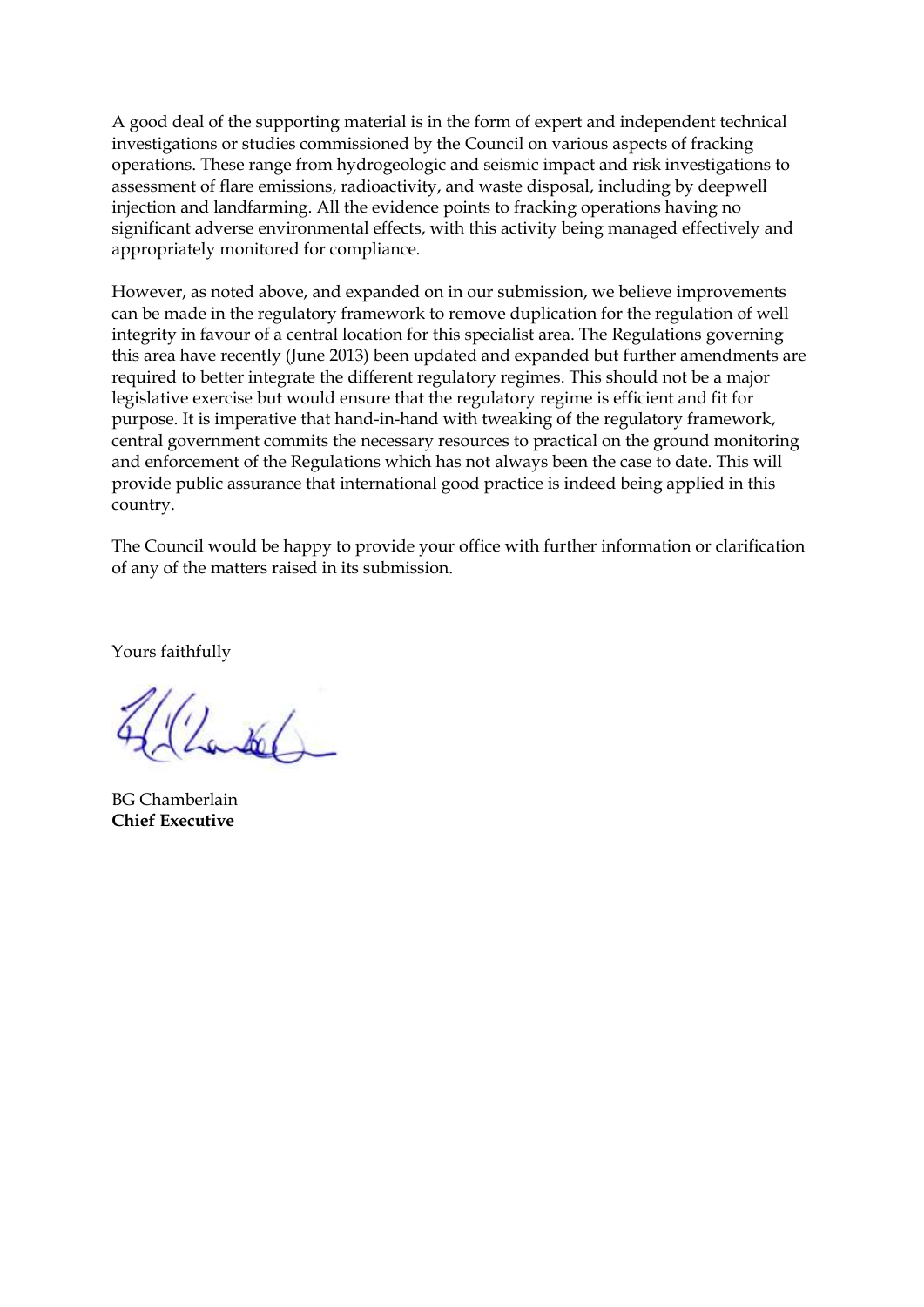# **SUBMISSION OF TARANAKI REGIONAL COUNCIL**

**TO** 

## **PARLIAMENTARY COMMISSIONER FOR THE ENVIRONMENT**

 **ON THE FUTURE REGULATION OF FRACKING**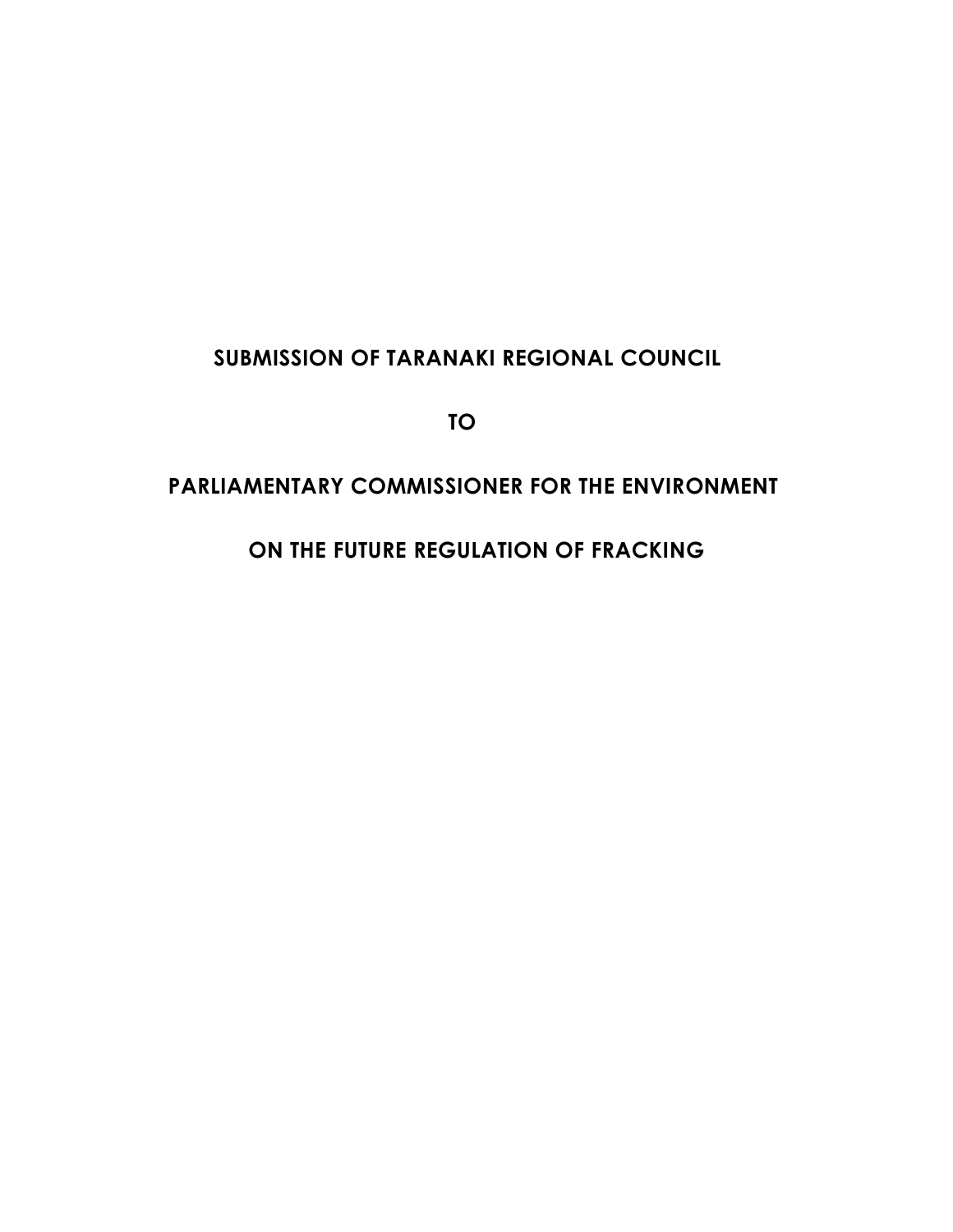# **TABLE OF CONTENTS**

| 1. |                                                                           |  |
|----|---------------------------------------------------------------------------|--|
| 2. |                                                                           |  |
|    | Regulation of the oil and gas industry in Taranaki: Overall approach 6    |  |
|    |                                                                           |  |
|    |                                                                           |  |
|    |                                                                           |  |
|    |                                                                           |  |
|    |                                                                           |  |
|    |                                                                           |  |
|    |                                                                           |  |
| 3. |                                                                           |  |
|    |                                                                           |  |
|    |                                                                           |  |
|    |                                                                           |  |
|    |                                                                           |  |
| 4. |                                                                           |  |
|    |                                                                           |  |
|    |                                                                           |  |
|    |                                                                           |  |
|    |                                                                           |  |
|    |                                                                           |  |
|    |                                                                           |  |
| 5. |                                                                           |  |
|    | First PCE finding - Importance of oversight due to complex and fragmented |  |
|    |                                                                           |  |
|    |                                                                           |  |
|    |                                                                           |  |
|    |                                                                           |  |
| 6. |                                                                           |  |
|    |                                                                           |  |
|    |                                                                           |  |
|    | Assessment of the Petroleum Regulations in environmental management 53    |  |
|    |                                                                           |  |
|    |                                                                           |  |
|    |                                                                           |  |
|    |                                                                           |  |
|    |                                                                           |  |
|    |                                                                           |  |
| 7. |                                                                           |  |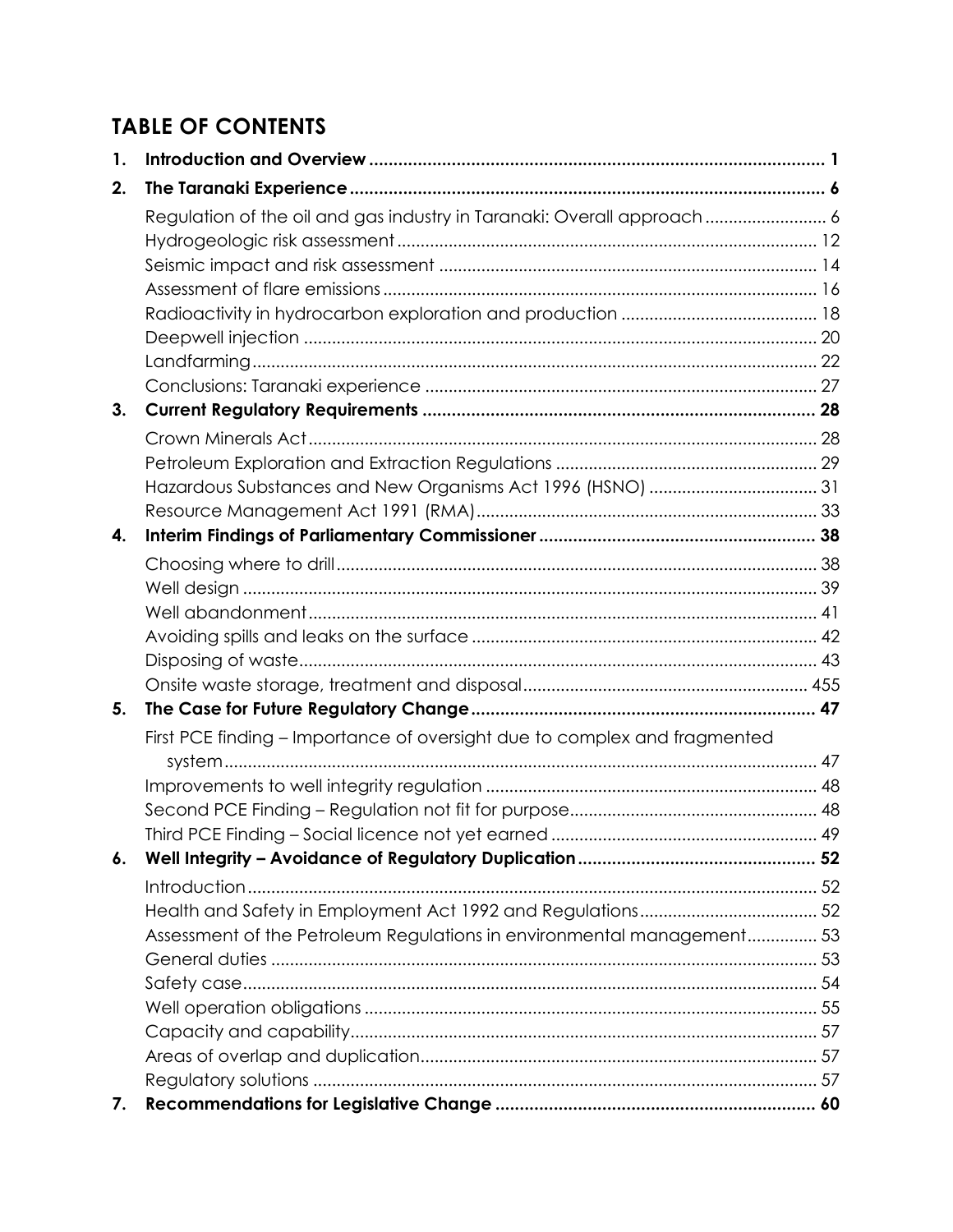#### <span id="page-4-0"></span>**1. INTRODUCTION AND OVERVIEW**

- 1.1 This submission responds to the interim report of the Parliamentary Commissioner for the Environment ("**PCE**") entitled "Evaluating the Environmental Impacts of Fracking in New Zealand" (November 2012) (the "**interim report**"). In commenting specifically on fracking, this submission logically addresses wider issues in relation to the oil and gas industry.
- 1.2 The submission seeks to assist the Parliamentary Commissioner's "Phase 2" investigation into "how well the environmental risks associated with fracking are actually regulated and monitored" (Commissioner's Report, page 5).
- 1.3 A crucial consideration in evaluating or recommending the need for changes to any system of environmental regulation is to be sure there is a clear, evidence-based, understanding of the context in which to properly evaluate future regulatory needs.
- 1.4 In evaluating the need, or otherwise, for regulatory reform it is essential to carefully assess the actual evidence of tangible environmental problems which illustrate regulatory gaps or deficiencies. It would be questionable to simply conclude there is need for major regulatory reforms by relying on generalised, concerns or unspecified risks. Similarly, regulatory reform should not be unduly influenced or driven by political pressures associated with contentious broader public policy issues, such as the perceived role of fracking in "prolonging" dependency on fossil fuels or related global warming issues.
- 1.5 Fracking is not a novel or unique activity to New Zealand. It forms part of the evolving and well-understood operations of the longestablished oil and gas industry, primarily in Taranaki. Forms of fracking have been commonly used in the oil and gas industry for over 60 years. The process is now a mature and highly developed technology. It is relatively sophisticated and highly engineered.
- 1.6 Generally, in New Zealand, fracking operations, as part of oil and gas operations, have been subject to regulatory monitoring to determine compliance with the Resource Management Act 1991 and resource consent conditions and to determine the potential for adverse effects on water quality. Like any industrial process fracking can pose risks if mismanaged or is irresponsibly undertaken. To date there is no evidence that fracking operations in Taranaki have had any adverse effects on water quality or other environmental values.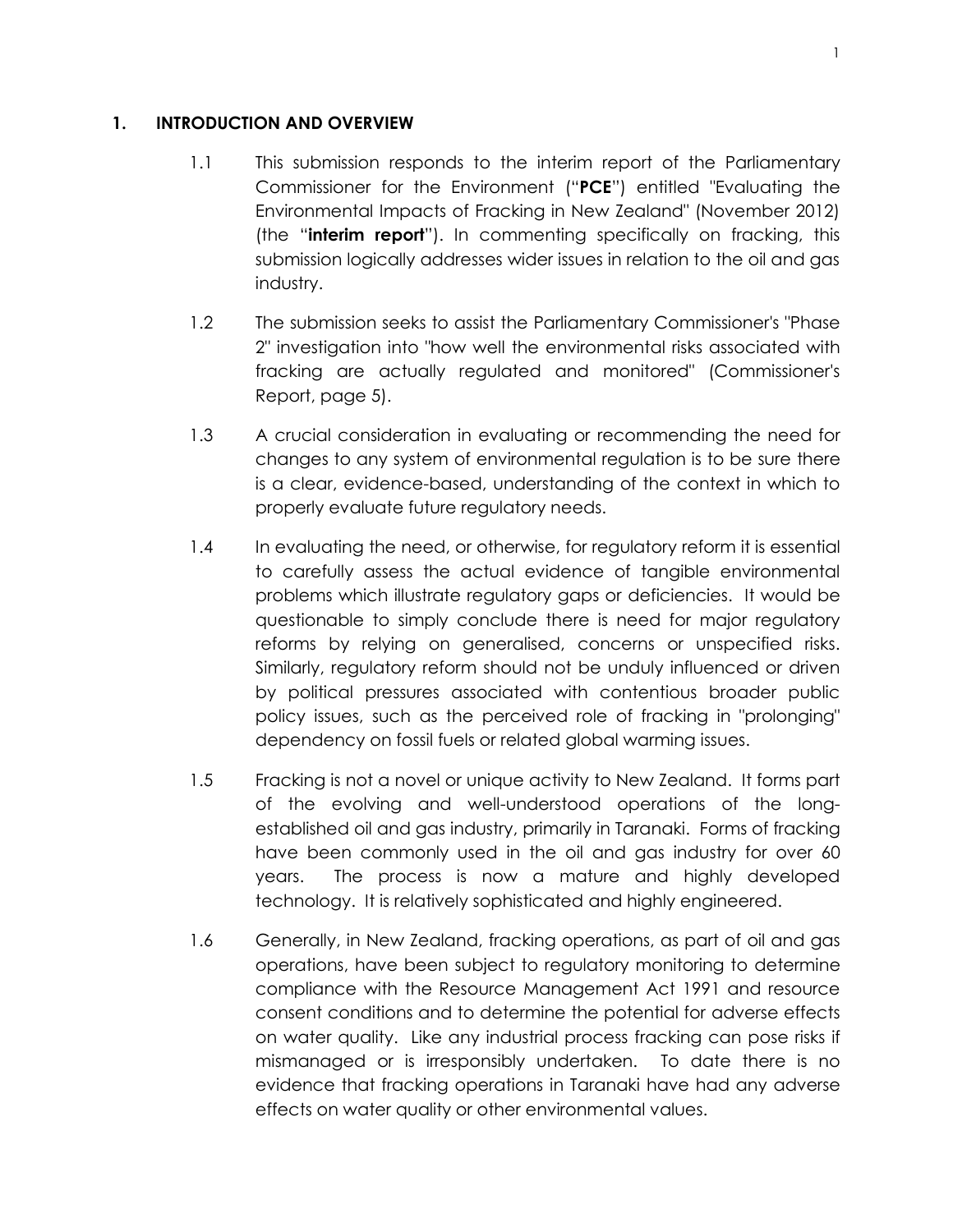- 1.7 The other crucially important context in which to evaluate the need for regulatory responses to fracking is that the environmental concerns or risks which have arisen in other countries – particularly the United States ("**US**") – cannot be readily or reliably assumed to apply in New Zealand. This is due to a combination of factors which materially differentiate New Zealand – including basic hydrogeological characteristics and more comprehensive regulatory capacity, control and monitoring.
- 1.8 As noted in a recent GNS report (Hydraulic fracturing for oil and gas development: Environmental concerns and regulation. GM Zemansky GNS Science Consultancy Report 2012/83, March 2012, page 5):

*"the scale of HF operations in the US greatly exceeds what has occurred historically or is likely to occur in New Zealand in the future. Both the numbers and sizes of operations in New Zealand are much less than is the normal case in the US."* 

- 1.9 Comparators abound to provide relative context. In the US Texas Barnett Shales some 9,400 wells (mostly horizontal wells) were drilled to between 2 and 5 kilometres over a six year period with most of these wells fracked. This compares to 65 fracking operations that were undertaken in 39 wells in Taranaki between 1989 and mid 2011. Taking these comparisons to the US and other jurisdictions, it can be seen that New Zealand's scale of activities and issues are extremely modest.
- 1.10 Also as noted in the GNS report quoted above (page 43), a number of incidents in the US have been predominantly seen in relation to unconventional shale gas recovery. Government agencies at all levels in the US were "unprepared to deal with this rapidly expanding industry". Even so, violations of legal requirements are estimated to have occurred rarely (1-2% of drilling permits) and not all violations resulted in adverse environmental effects.
- 1.11 In this context it is also instructive to note the key conclusion of the authoritative Royal Society and Royal Academy of Engineering report (Royal Society and Royal Academy of Engineering, June 2012. Shale gas extraction in the UK: A review of hydraulic fracturing). This Report dealt primarily with the health, safety and environmental risks associated with extraction of shale gas in the United Kingdom and concluded that risks: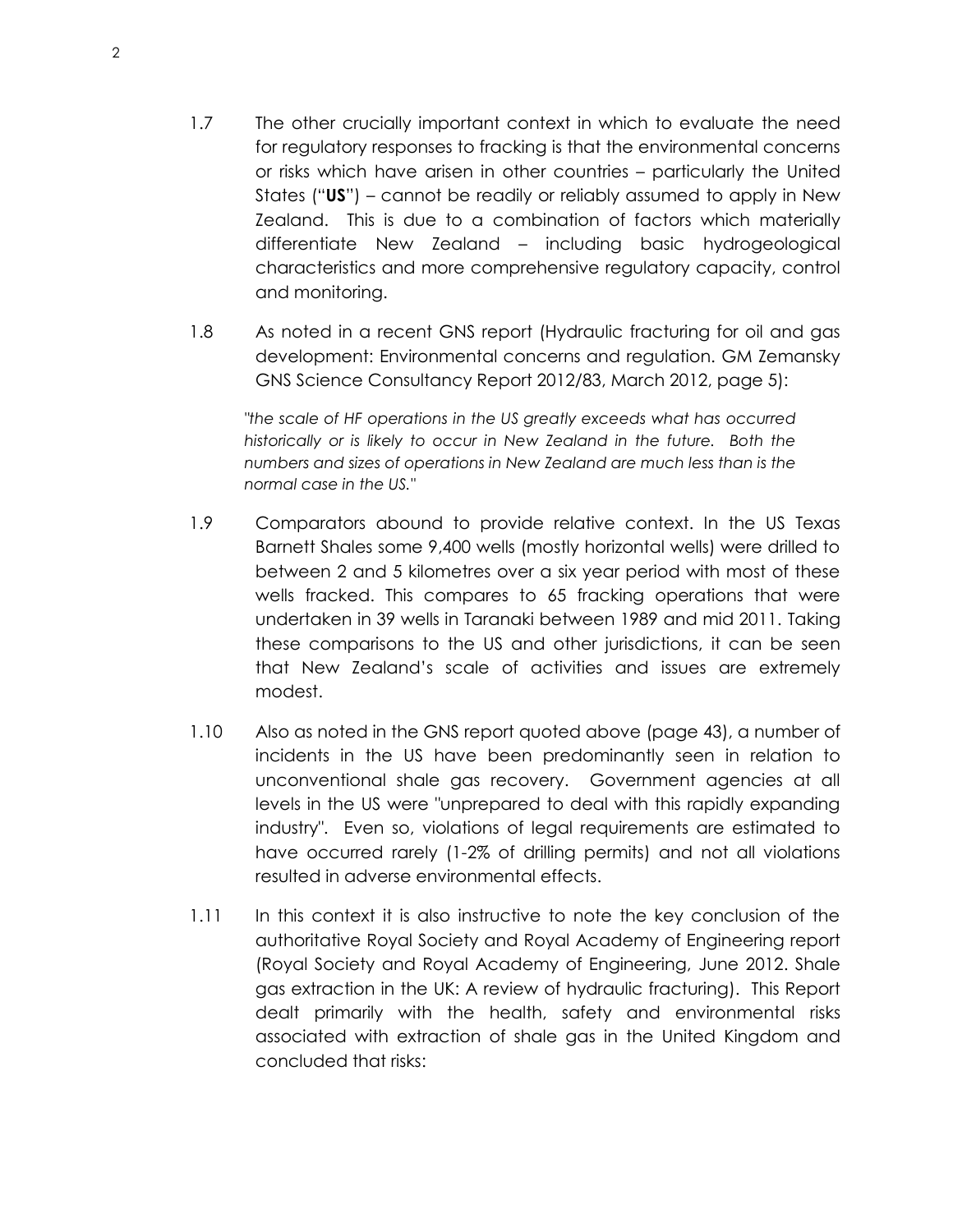*"can be managed effectively as long as operational best practices are implemented and enforced through regulation" ( page 4).* 

- 1.12 By definition shale gas extraction involves considerable higher potential risks for water quality than the hydrogeological conditions found in Taranaki yet it was still clearly concluded that operational best practices can effectively manage water quality issues.
- 1.13 In the context of the current New Zealand regulatory regime, there is no evidence of any significant adverse environmental effects, or other significant evidence, suggesting that the existing regulatory regime is deficient or inadequate in terms of controlling and minimising the key environmental risks posed by fracking. In general, regulation of potential environmental effects has worked reasonably well within a framework of continuous improvement. It is accepted that there is room for fine tuning and improvement of current regulatory requirements, for example, the better integration of health and safety with environmental regulation. In addition, while water quality monitoring has been generally undertaken by Taranaki Regional Council ("**TRC**" or "**the Council**") in a consistent and comprehensive manner the same cannot always be said for past monitoring of regulatory compliance by central government agencies with relevant responsibilities. For example, recent evaluation of the monitoring of compliance with Hazardous Substances and New Organisms Act 1996 ("**HSNO**") requirements by the former Department of Labour indicates that for 2012, less than 3% of premises using hazardous substances were inspected for compliance with HSNO requirements (Environmental Protection Authority, 2012. Hazardous substances and new organisms compliance and enforcement: Report on enforcement agency activities for the year ended 30 June 2012 and intentions for the year ending 30 June 2013. Report to the Minister for the Environment).
- 1.14 All of the key risks or concerns identified in the PCE interim report are risks or concerns currently covered by a variety of regulations. While there is inevitably some complexity in terms of respective administrative or legal responsibilities it is hardly accurately described as a "labyrinth". While there may be good arguments for improvements to be made to the integration of regulatory requirements or monitoring and enforcement there is no credible evidence of novel environmental threats or systemic issues warranting urgent or radical regulatory solutions.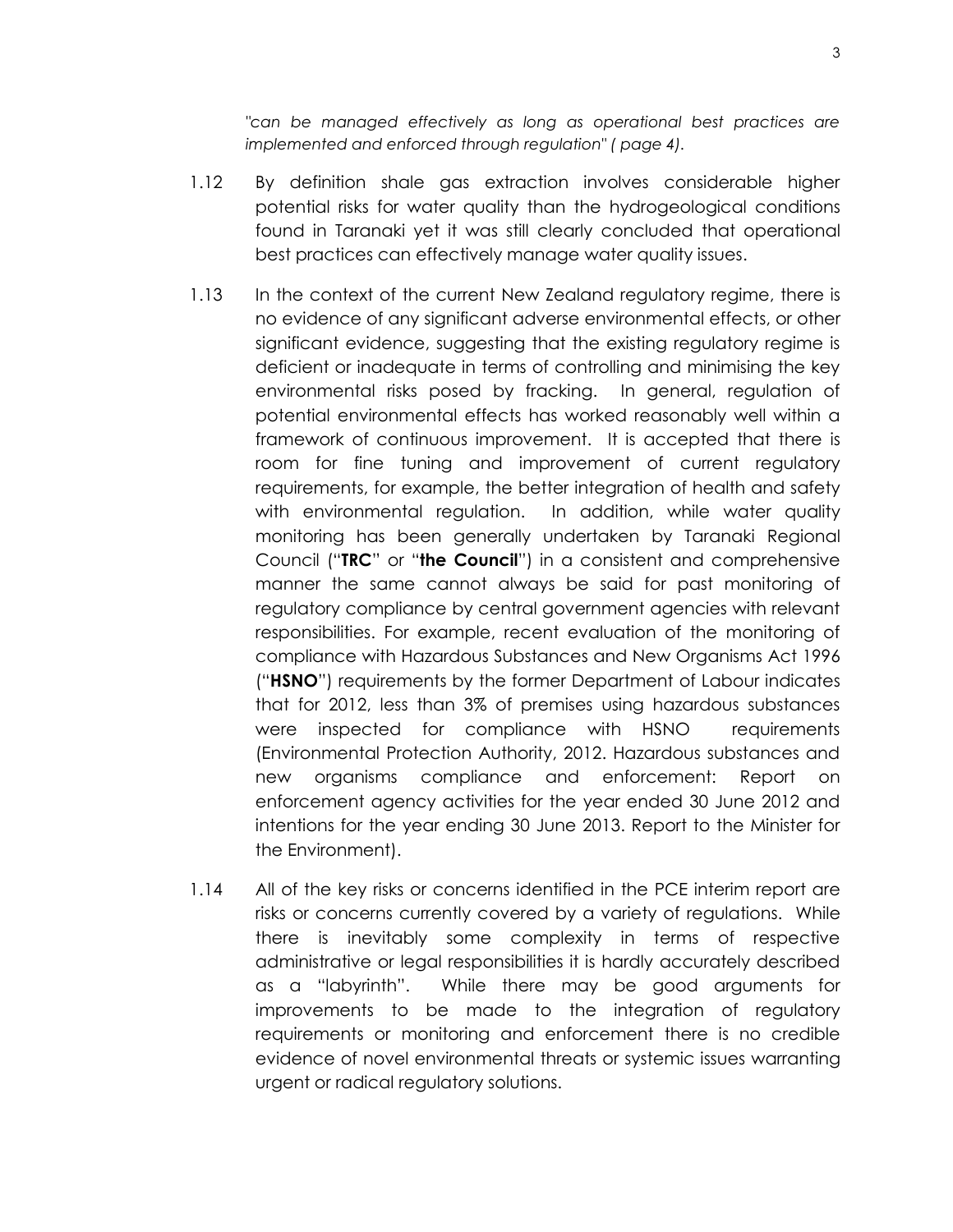- 1.15 The notion that improving regulation may be achieved by further centralisation of regulatory functions in relation to fracking is highly questionable. The key environmental issue, that of water contamination, is already comprehensively regulated at the regional council level under the Resource Management Act ("**RMA**"). Other land use related issues are also best regulated at the local council level in accordance with the well-established approaches of the RMA.
- 1.16 Beyond the territorial sea, recent legislation has placed jurisdiction for regulatory control with the Environmental Protection Agency. This Agency has no specific experience or role in regulating specific fresh water quality issues.
- 1.17 One area where legislative amendment would add significant value to the regulation of fracking is in the critically important area of regulating well integrity. Under the current regulatory framework there is duplication of this function with the High Hazards Unit currently within MBIE responsible for ensuring all aspects of well integrity under the Health and Safety in Employment (Petroleum Exploration and Extraction) Regulations 2013. Ensuring well integrity is the key element in addressing potential environmental impacts, particularly water contamination, which as noted above, is regulated by regional councils under the RMA. This duplication of function should be removed in favour of a central location for this important aspect of the regulatory regime. This is a highly technical, specialised and costly area to resource and there are very limited resources and expertise available in New Zealand.
- 1.18 It should be made clear in law that regional councils can rely on the Petroleum Regulations in respect of well integrity and not have to duplicate this capability and capacity which would be costly and inefficient for councils, the industry and New Zealand as a whole.
- 1.19 The structure of this submission is as follows:

**Section 1:** contains an introduction and overview;

**Section 2:** outlines the TRC's experience in regulating the oil and gas industry in Taranaki, including fracking;

**Section3:** sets out the current regulatory requirements relevant to fracking;

**Section4:** considers and comments on the PCE's interim findings in relation to regulatory issues;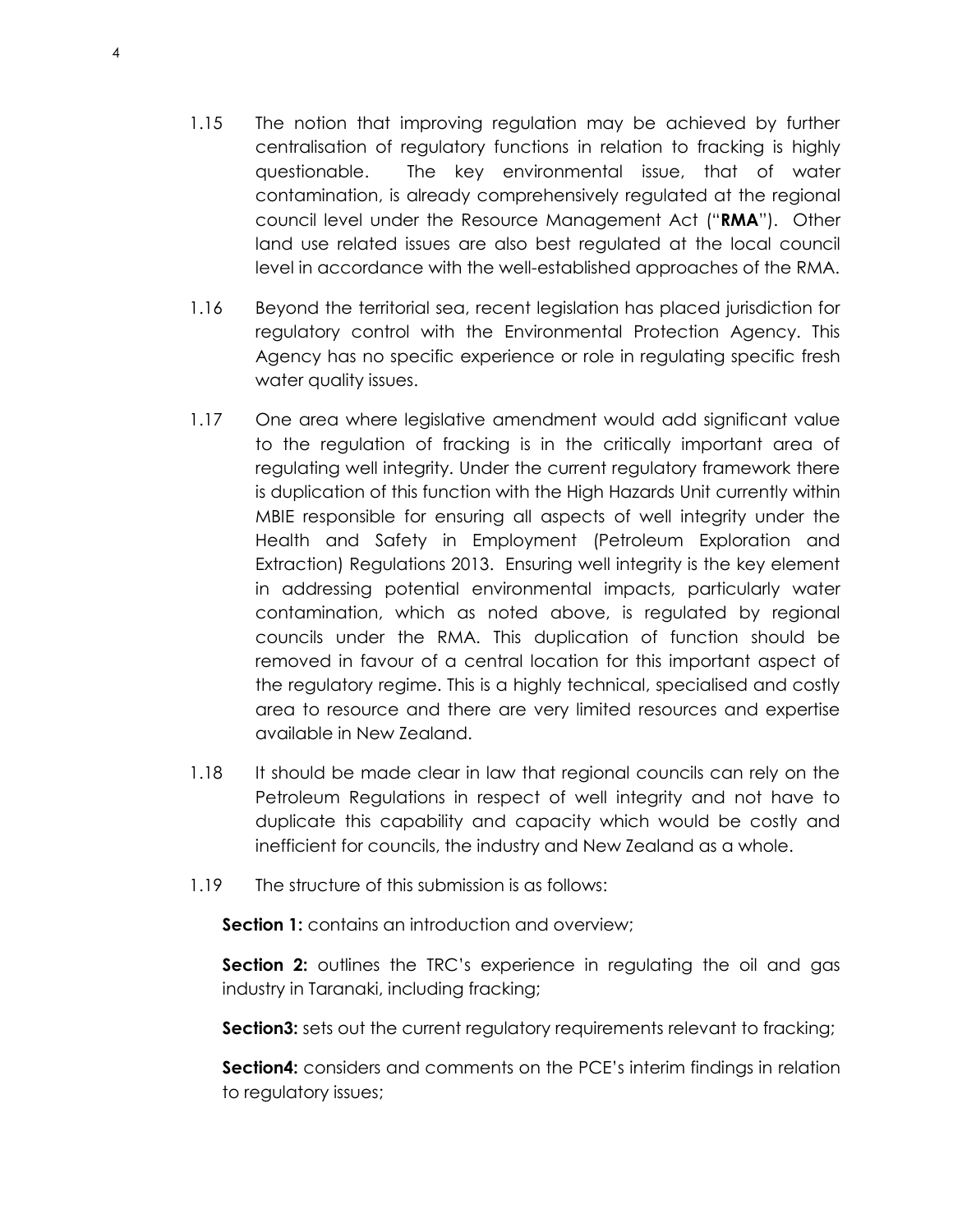**Section 5:** sets out the case for future regulatory change;

**Section 6:** looks more closely at the issue of well integrity and the avoidance of regulatory duplication; and

**Section 7:** makes recommendations for legislative change.

1.20 Throughout the submission, other issues or opportunities, for example the need to address well abandonment legacy issues, are raised.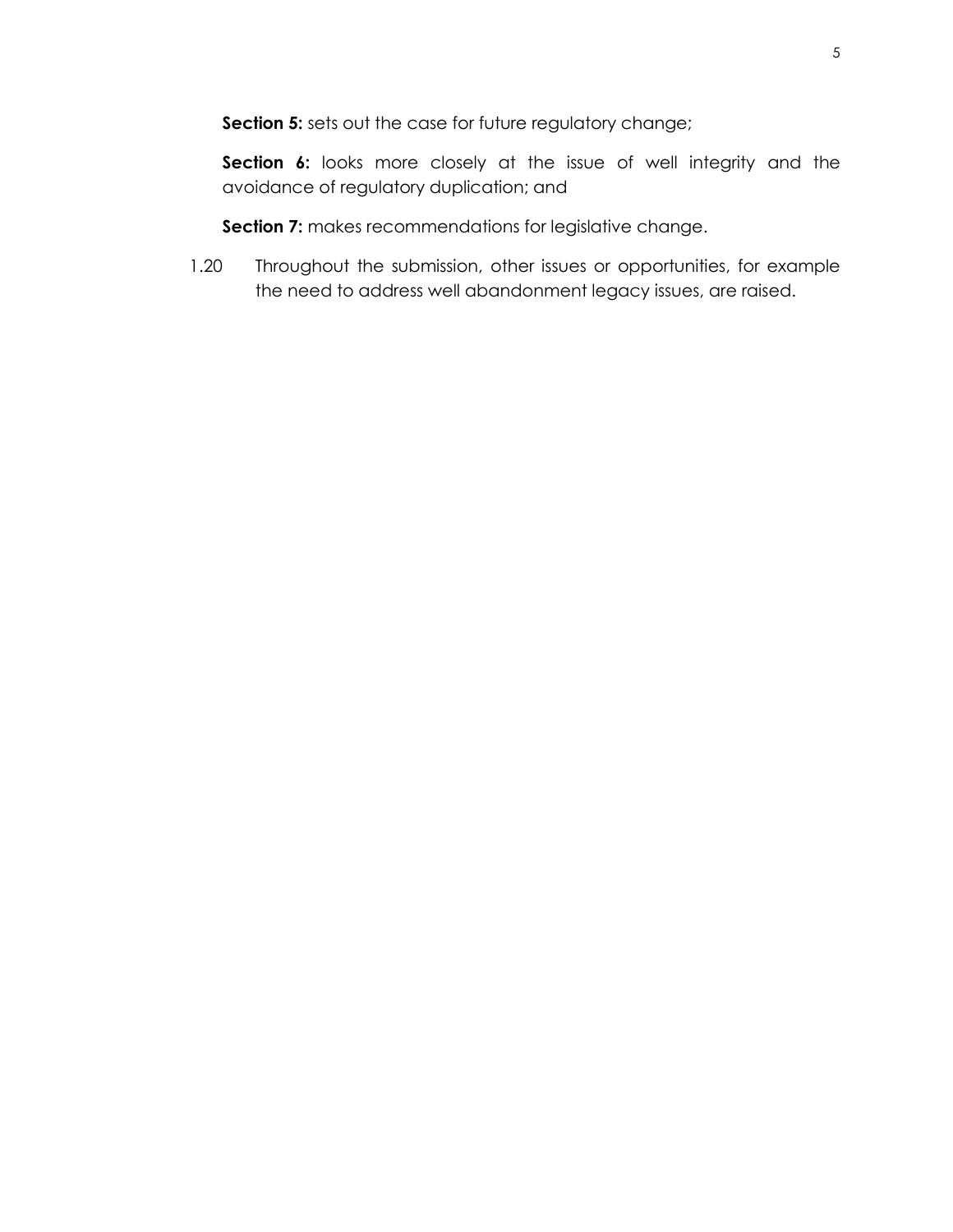## <span id="page-9-0"></span>**2. THE TARANAKI EXPERIENCE**

2.1 In New Zealand the oil and gas industry has a lengthy history concentrated in Taranaki. TRC has practical experience built on regulating the oil and gas industry for over 30 years. This section of the submission briefly summarises the TRC's overall approach to regulation of the oil and gas sector before moving onto specific aspects of the industry that have been the subject of investigation by the Council to inform its regulatory responses. These areas cover hydrogeologic risk assessment and seismic impact and risk assessment associated with fracking activities, flare emissions, radioactivity in hydrocarbon exploration, deepwell injection and landfarming of drilling wastes.

## <span id="page-9-1"></span>**Regulation of the oil and gas industry in Taranaki: Overall approach**

- 2.2 Over the last 30 years the TRC and its predecessors have assessed and issued a total of 846 resource consents for hydrocarbon exploration and production activities. These involve all types of consents across the full range of hydrocarbon exploration and production activities from well-site water takes; to waste treatment and disposal; landfarming; deepwell injection; production station operations, tankfarm and port operations and, more recently, fracking. The Council also regulates and monitors all aerial emissions, including any potential fugitive emissions from wellsites. The total number of resource consents held by hydrocarbon exploration and production activities in the Taranaki region is 692 or about 15% of all current consents on the TRC's database.
- 2.3 Most of the resource consents are discharge or water permits and these are processed in accordance with the requirements of the RMA and policies and rules in the Council's Regional Fresh Water Plan that regulate various aspects of the oil and gas industry.
- 2.4 The drilling and construction of wells and bores is also regulated under the Regional Fresh Water Plan. The Commissioner's interim report is misleading in relation to the Council's regulation of well drilling and construction (refer section 5.3 'Drilling and constructing the well' page 56 of the interim report). The interim report states that in most district and regional plans, drilling a well is a permitted or controlled activity and in both cases 'drilling will always be allowed' but will be subject to conditions. While drilling a well is a permitted activity in the Council's Fresh Water Plan as noted in the interim report, that activity is subject to conditions which if they cannot be met, will require a resource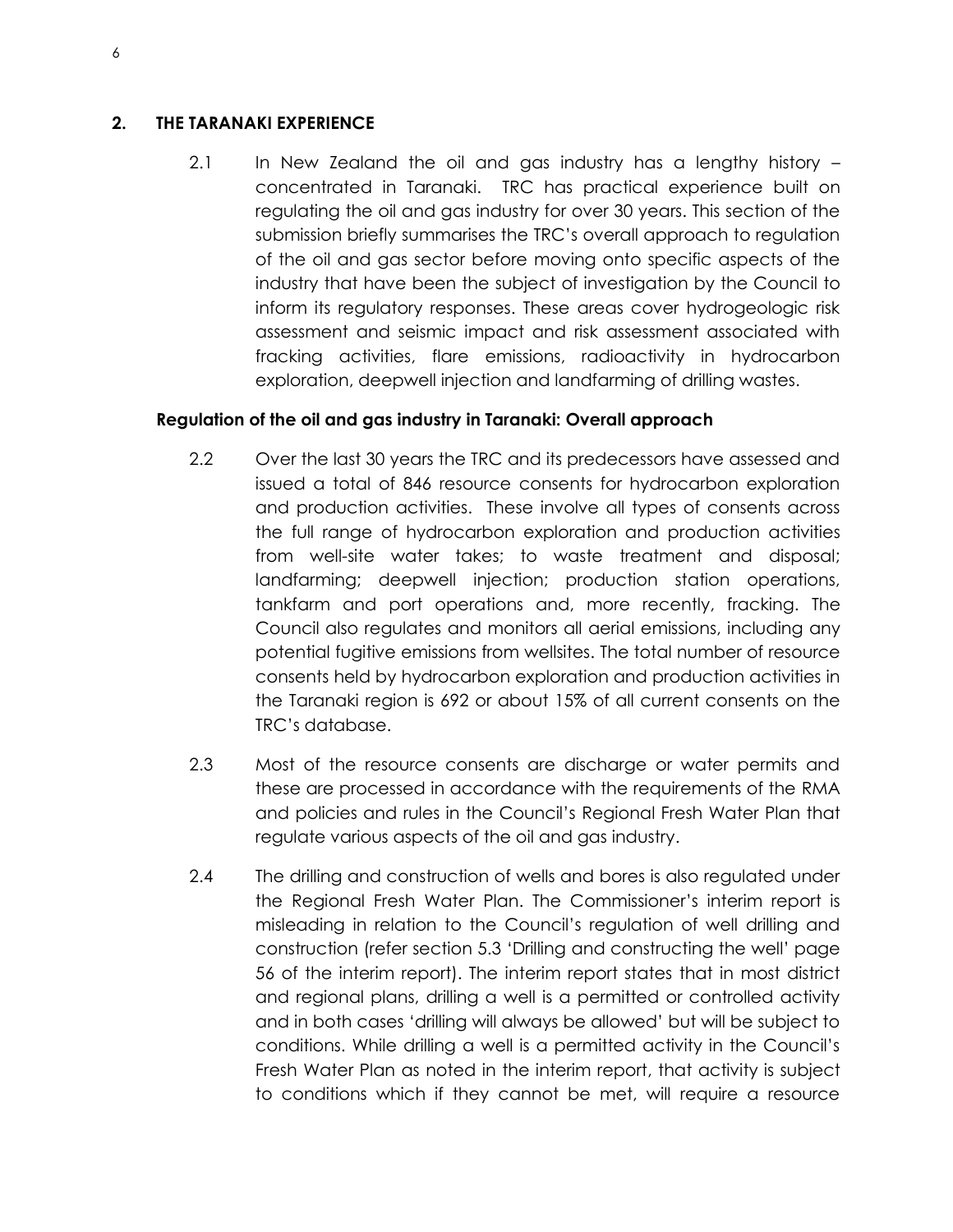consent. In Taranaki that will be a discretionary activity consent which the Council may grant or decline. It is therefore not accurate to state that drilling 'will always be allowed.'

- 2.5 The interim report gives an example of a condition in the Hawke's Bay plan that may be put on a resource consent to drill. That condition is very similar to the condition in TRC's permitted activity rule regulating the drilling of wells.
- 2.6 The interim report also makes broad claims of 'light-handed regulation' with companies 'not only regulating themselves, but monitoring their own performance' (page 77). There is no basis to assert that the TRC is a passive regulator reliant on industry selfregulation. The Council is very much an active, on-the-ground regulator of the oil and gas industry in Taranaki. Fundamental to the Council's approach is a rigorous and integrated monitoring, inspection and enforcement regime. This includes regular site inspections, and sampling, for consent compliance monitoring purposes, consent investigations, incident investigations, and advice and information to the industry. In the last 30 years there have been over 4,500 site visits and more than 13,000 compliance monitoring inspections of specifically consented oil and gas activities.
- 2.7 Inspections are complemented by appropriate water, soil and air, physicochemical and biological sampling surveys, which are conducted by trained professionals, using accredited laboratories. In the last 10 years, the Council estimates sampling has involved over 700 freshwater bio-monitoring surveys, and over 4,600 water or soil samples, with around 30,000 parameter analyses. Freshwater biological surveys around new exploration sites were severely scaled back a few years ago, because of the lack of any effects being found.
- 2.8 Overall, in the last 10 years, there have been over 20,000 recorded interactions with the oil and gas industry as part of the Council's regulation of the industry.
- 2.9 The TRC takes action where it does find cases of non-compliance. And as with any resource use sector, there are non compliance incidents, most of which are minor in nature. There is little evidence of any significant environmental effects arising from these incidents. Two Taranaki incidents or examples resulting in environmental contamination are referred to in the interim report: the McKee well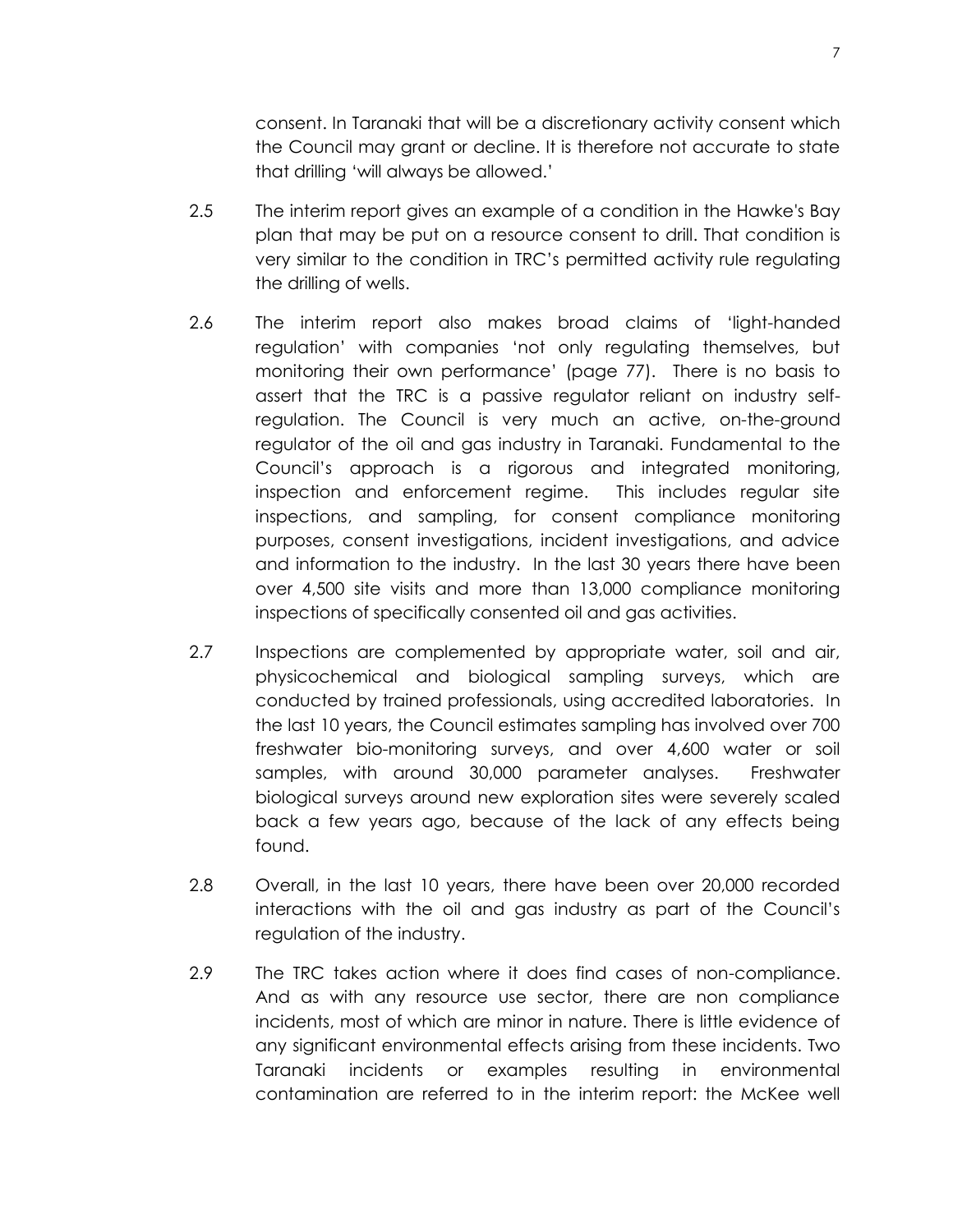blowout in 1995 and soil contamination beneath blowdown pits at several Kapuni well sites.

- 2.10 The most significant incident was that which occurred at the McKee 13 well site in 1995. This was a moderate event, where stream recovery occurred within 18 months after contamination, but for which the company was prosecuted with a record fine for the time. Significantly, and with the Council's strong support, New Zealand's first specific petroleum regulations were promulgated following the McKee event. Prior to these regulations there was just a reliance on the general provisions of the Health and Safety in Employment Act 1992.
- 2.11 At Kapuni there is localised contamination, mainly of soil, beneath blowdown pits at six well sites. The contamination has been publicly reported for several years. Water supplies are not affected and have been expertly assessed as being at low risk. Nevertheless, the Council moved to regulate the situation and has required a detailed investigation and remediation response which is now close to completion and is being professionally conducted. Evidence clearly identifies that hydraulic fracturing was not the root cause of this issue, even though some wells have been subject to fracturing. Rather it is a legacy issue, caused by now discontinued well management practices, at well sites up to half a century old. It should also be noted that in this time prior to the Resource Management Act 1991, there was highly questionable authority to regulate these activities under the then Water and Soil Conservation Act 1967.
- 2.12 In terms of non-compliance within the oil and gas sector in the last 10 years the Council has issued 13 abatement notices and 9 infringement notices (instant fines). There have also been two prosecutions by Council against oil and gas companies for more serious breaches of the RMA in the last decade.
- 2.13 It is worth noting that across all resource uses over the same time period, the Council issued well in excess of 1,000 abatement notices and about 400 infringement notices and completed 35 prosecutions.
- 2.14 The Council scrutinises the oil and gas sector very carefully and closely, but enforcement interventions are significantly less common than for other sectors. This is no accident. It reflects and requires dedicated industry focus on environmental compliance and significant investment by the sector. The performance of the oil and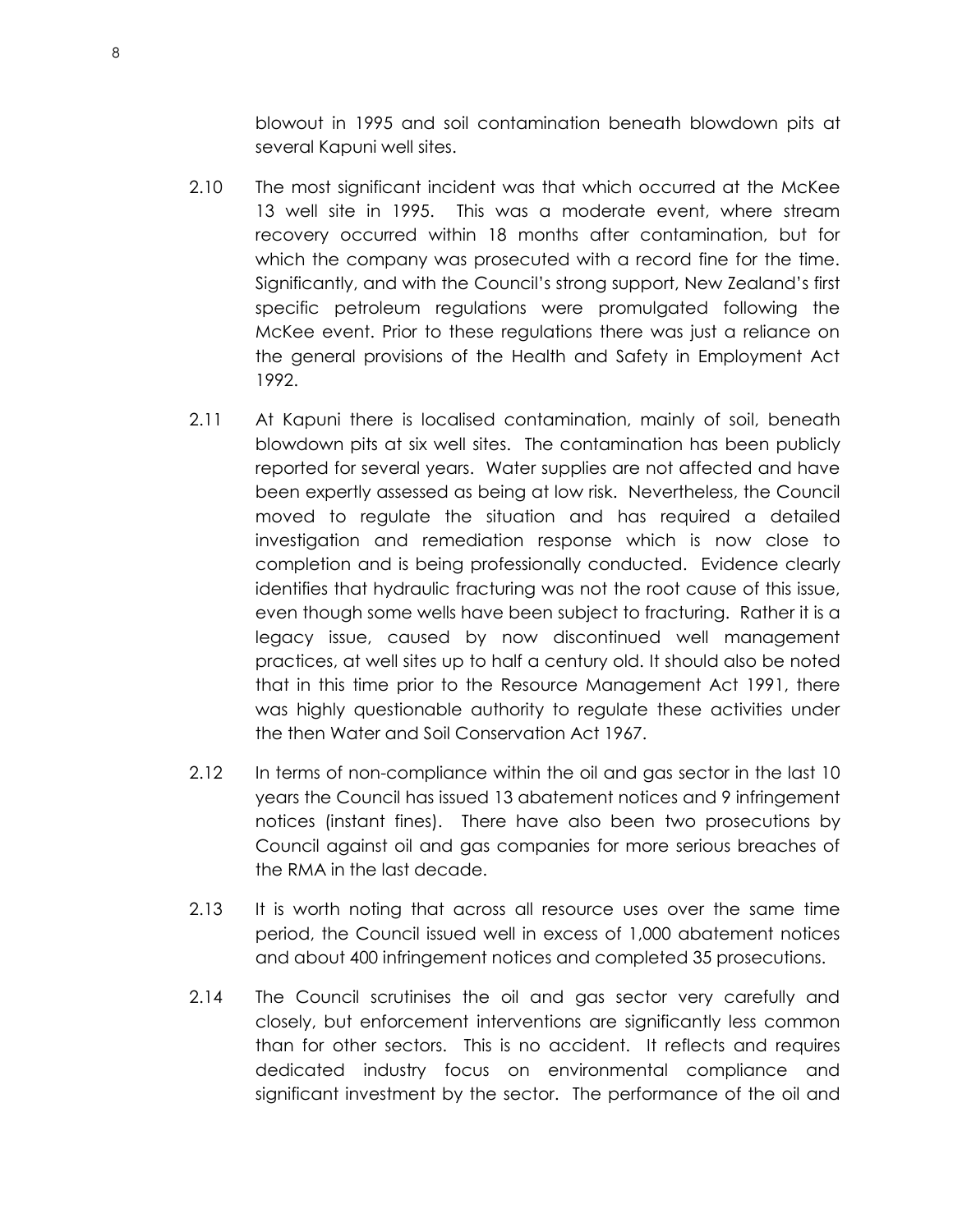gas sector, backed by close regulatory oversight, has produced a generally commendable environmental record and low overall environmental impact.

- 2.15 **Attached** as Appendix 1 are examples of annual TRC compliance monitoring reports covering different aspects of the oil and gas industry.
- 2.16 In addition to site-specific compliance monitoring, the Council conducts wide ranging state of the environment monitoring to identify the state and trends in overall environmental conditions across the region and over time. The Council has a very extensive record of physicochemical and biological freshwater sampling which is now of a long enough duration, to provide statistically robust analyses. These reports are showing long term improvements in ecological health at most sites monitored and physicochemical water quality trends that are the best they have ever been. Highlights include a net halt in previously worsening nutrient levels and improvements at many sites over the most recent seven years. Every measure of organic contamination, bacteria and aesthetic quality at every site is now showing only improvement or stability, not deterioration, over the same period.
- 2.17 **Attached** as Appendix 2 are two of the most recent state of the environment reports for freshwater ecological quality and freshwater physicochemical quality.
- 2.18 Specifically in relation to fracking, it is worth noting that hydraulic fracturing has been occurring in Taranaki since the late 1980s, although in much lower numbers than in other petroleum producing regions overseas. Some 65 fracking operations have been undertaken in 39 wells between 1989 and mid-2011. In all cases fracking has been used to stimulate oil and gas wells targeting tight sandstone reservoirs at considerable depth below freshwater aquifers.
- 2.19 In all the years that the Council has been regulating, monitoring and inspecting petroleum sites and operations, it has not found or been made aware of any significant adverse effects from hydraulic fracturing or from disposal of drilling wastes (including from fracking) to land.
- 2.20 Good industry practices are the norm for petroleum operators in Taranaki. These practices are a stated requirement of the licence from central government. This combined with the particular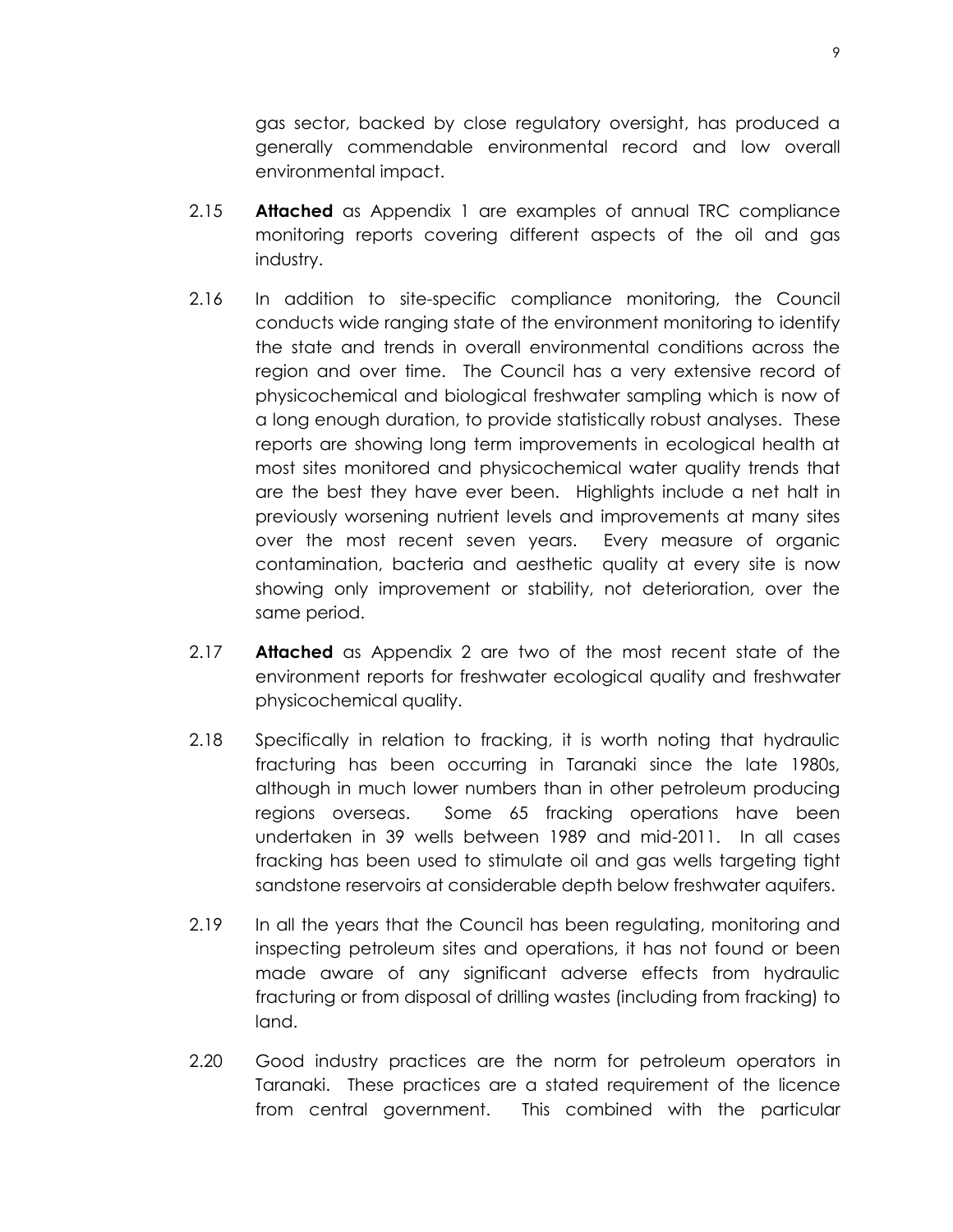geological and oilfield characteristics in Taranaki, management and monitoring by the petroleum industry itself and on-going monitoring and site inspections by the Council has meant that any adverse effects from hydraulic fracturing operations are likely to be minor and therefore no specific resource consents were required up until mid-2011.

- 2.21 It is noted that this is not an uncommon approach. In the UK, they do not require consents for underground discharge of fracking fluids nor is it intended to require this in future. UK petroleum permits are considered sufficient to address this issue and the risks of adverse effects are very low if those permits are adhered to.
- 2.22 The Council considers it would be highly instructive in moving forward on this issue in New Zealand, to closely examine the UK approach, which TRC staff have examined and discussed first hand with regulators in the UK. As noted above, a critical point of interest is that the UK Environment Agency (equivalent to regional councils in New Zealand), does not as a matter of course, require the equivalent of our discharge permits for fracking. The Environment Agency is of the view that these matters are covered by the health, safety and environment bore-hole permits that are required and administered by their Health and Safety agency and Department of Energy and Climate Change, as well as the local planning authority. The equivalent for us is the High Hazards Unit of MBIE. The Environment Agency is clear that they would be simply duplicating that work if they were also to require subsurface discharge permits as standard practice. They can however have input into the regulatory processes of other regulatory agencies and require a permit application if they wish. The relevant agencies have also developed strong working relationships, including memoranda of understanding, to ensure coordinated and integrated management.
- 2.23 With the ramping up of hydraulic fracturing operations in the region, and legal advice that the Council could in fact require resource consents for this activity, the Council adjusted its regulatory response to require resource consents for fracking activities from August 2011. It is important that this change in regulatory approach is viewed in context as an additional level of public assurance rather than a clear cut legal or environmental need or requirement. An important factor in the Council's decision to exercise its discretion to require resource consent, was the need for certainty and for the public and operators to have assurance that there were no gaps in consents due to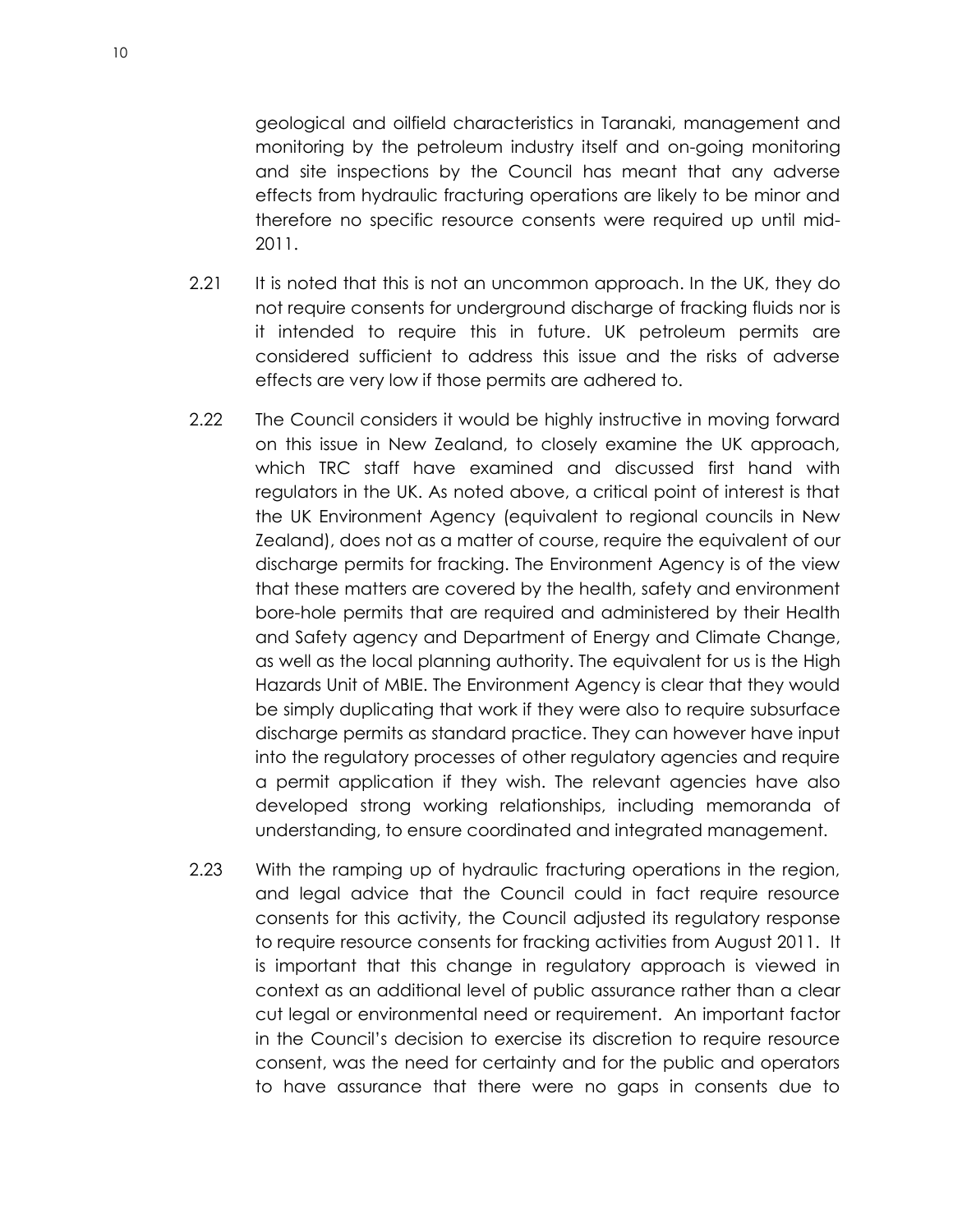uncertainty or lack of clarity. The Council reiterates that regulation of these activities was and is still being carried out by other authorities including MBIE and as a consequence there is some duplication of regulatory effort. To date, 21 resource consents have been issued and comprehensively monitored by the Council, for hydraulic fracturing operations.

- 2.24 Conditions on hydraulic fracturing consents require, amongst other things, that the consent holder provides pre- and post-fracturing discharge reports. These reports contain comprehensive and detailed operational diagnostic information which the Council uses to evaluate the performance and outcome of a fracturing operation.
- 2.25 The design of the Council's hydraulic fracturing monitoring programmes has incorporated best practice monitoring guidance from regulatory bodies overseas and expert independent advice.
- 2.26 Monitoring results of hydraulic fracturing consents granted to date show no evidence of any contamination by hydraulic fracturing fluids or hydrocarbon reservoir leakage. Monitoring is carried out regularly throughout the year with monitoring reports prepared annually and reported to the Council and the public.
- 2.27 **Attached** as Appendix 3 are examples of TRC monitoring programme reports for hydraulic fracturing. The associated resource consents and their conditions are included within these reports.
- 2.28 The Council has developed a guide to regulating oil and gas exploration and development activities under the RMA. The guide is primarily intended for the information of consenting, monitoring and enforcement staff in regional councils, district councils and other regulators, to promote good practice in this area, and is based on over more than 30 years of regulatory experience in Taranaki. The guide is also intended to promote a consistent and integrated approach to regulating petroleum exploration throughout New Zealand, among the various agencies involved. This is the first such document prepared in New Zealand.
- 2.29 The guide sets out expectations in relation to all stages of the consenting and monitoring process including the assessment of environmental effects, the types of resource consent conditions that can be expected and why, as well as compliance monitoring.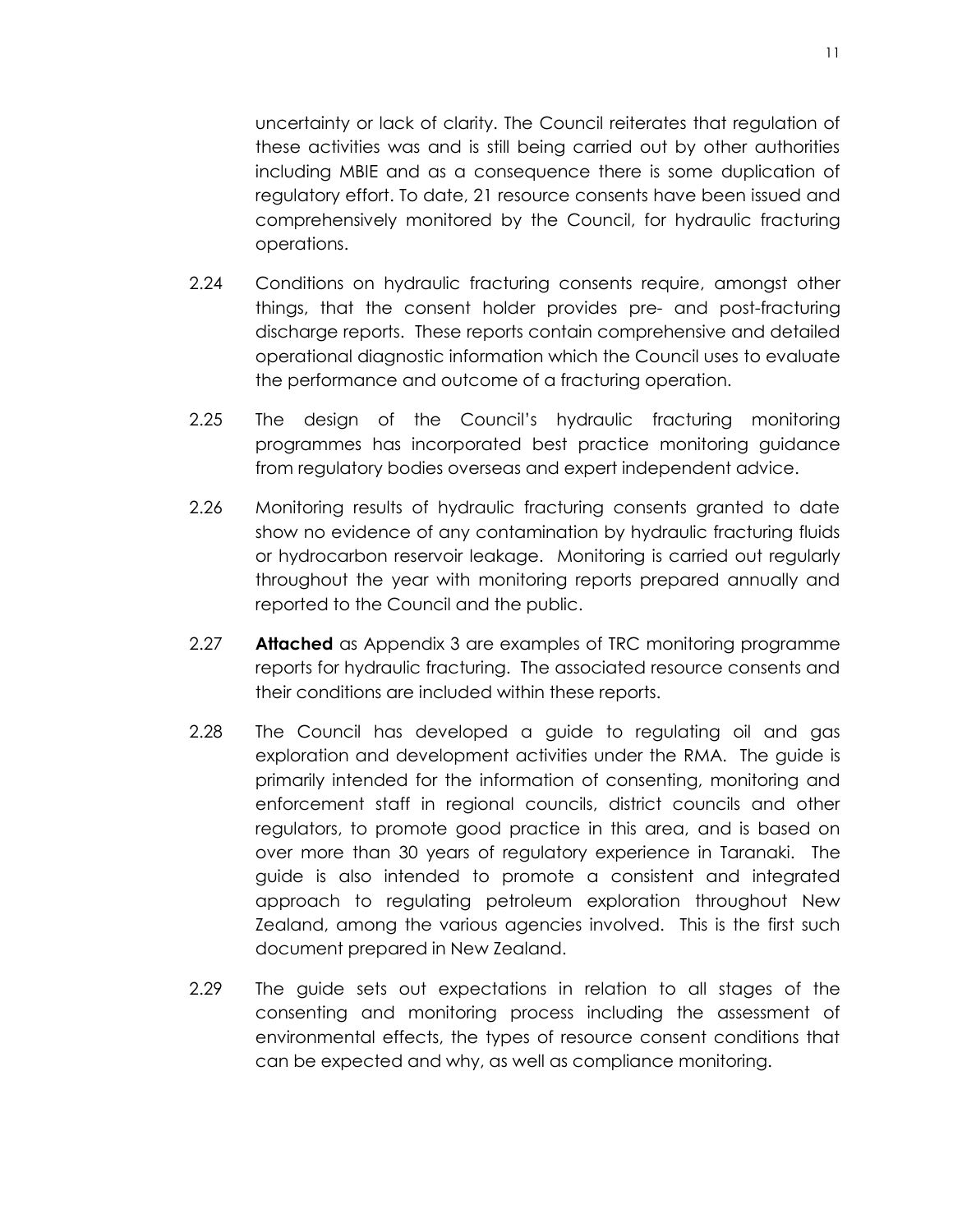- 2.30 **Attached** as Appendix 4 is a copy of the Council's 'Guide to regulating oil and gas exploration and development activities under the Resource Management Act.'
- 2.31 In preparing the guide the Council is the first to appreciate and acknowledge that more than most industries, oil and gas technologies and methods evolve rapidly which can very quickly lead to redundancy in prescriptive approaches to regulation. As a result regulations here and overseas are goal or outcome focused but are underpinned by more detailed guidelines (currently being prepared by the High Hazards Unit in MBIE), which can be updated as required. On the other hand, the Council operates under the RMA which has a more prescriptive approach to the making of rules and regulations but the Council recognises the need to balance both approaches.

#### <span id="page-15-0"></span>**Hydrogeologic risk assessment**

- 2.32 The Council has undertaken an assessment of the hydrogeologic risks associated with the practice of hydraulic fracturing of hydrocarbon reservoirs in Taranaki up to mid-2011. Oil and gas companies operating in the Taranaki Region that have undertaken hydraulic fracturing operations up to mid-2011 (or their successors) provided data for this investigation and assessment. The Ministry of Economic Development also provided data. The first hydraulic fracturing operation was in 1989.
- 2.33 The report was originally released in November 2011, with data from the period 2000 to mid-2011 but updated in February and May 2012 to include an assessment of all hydraulic fracturing data. The assessment has been peer-reviewed by Dr G.M. Zemansky, Senior Hydrogeologist with the Institute of Geologic and Nuclear Sciences Ltd (GNS Science).
- 2.34 This GNS Science peer review supports the assessment and conclusions of the Council.
- 2.35 The key findings of the Council's assessment were as follows:
	- The data provided shows that during the period 1989 to mid-2011 a total of 65 hydraulic fracturing operations were undertaken in 39 wells accessing oil and gas reservoirs that are up to 4 km underground, with the majority deeper than 2.4 km. The shallowest fracturing treatment occurred at 1.15 km at the Manutahi well sites, at 1.36 km at the Kaimiro well sites, at 1.56 km at the Ngatoro well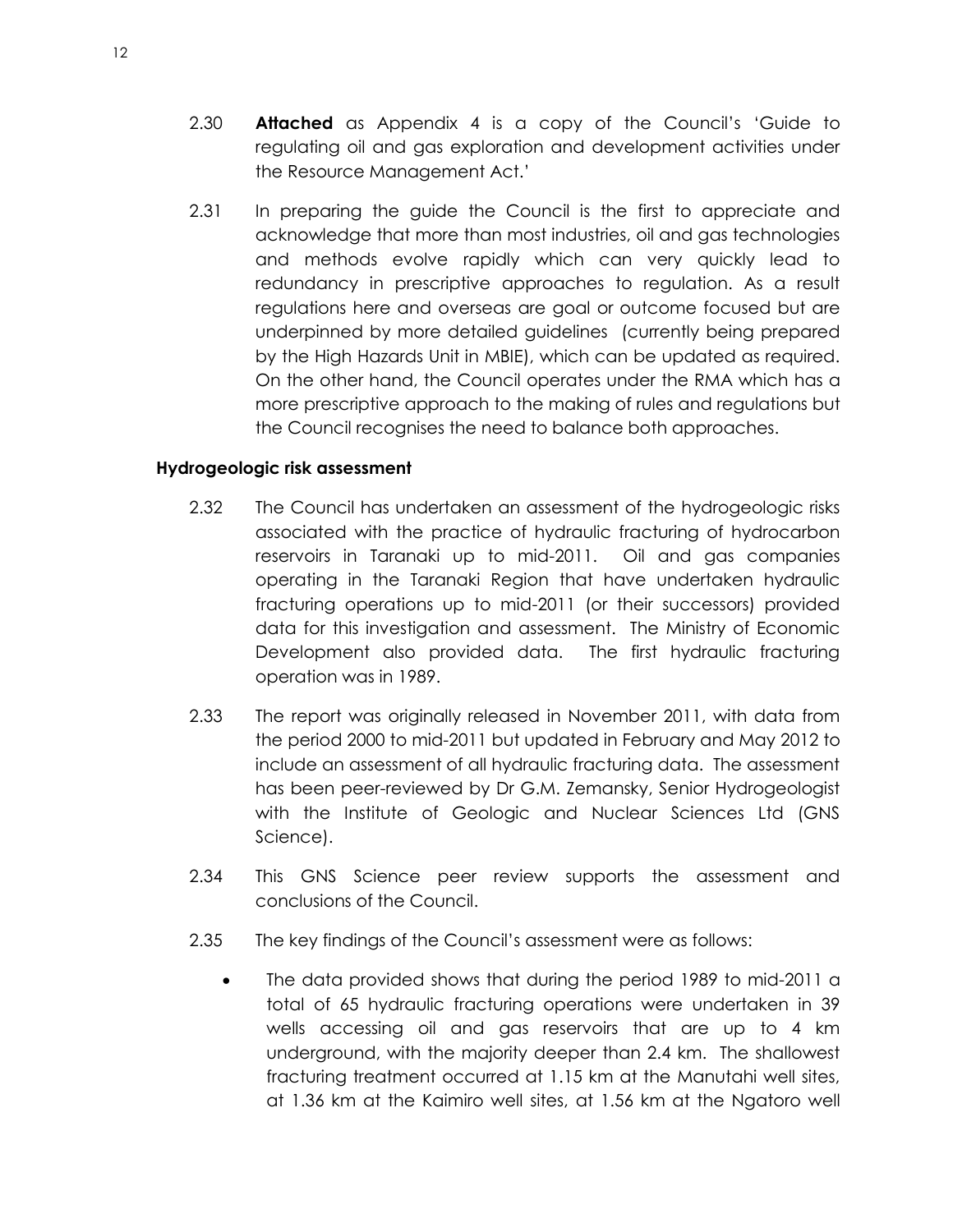sites, and at 1.75 km at the Cheal well sites. These relatively shallow activities were assessed in more detail in the report. No impacts on groundwater quality from hydraulic fracturing were found.

- Most of the ingredients used in fracturing fluids are found within products that are widely used in society, including in products used in the home. While most of the additives used in fracturing are toxic in their concentrated (pure) product form, as shown by MSDS sheets, they are severely diluted (97.5% municipal water, 2.5% chemicals) by the water carrier and, therefore, are present when injected into the target reservoir at relatively low concentrations. Indeed, most of the chemicals/additives are only mixed with the water-based fluid, as the fluid is being pumped downhole. However, even in these low concentrations care is needed with some of these products to avoid any potential impacts on human health. Therefore, regulation of their use and disposal is appropriate.
- If hydraulic fracturing operations are carried out properly, it is unlikely that contaminants will reach overlying freshwater aquifers in the Taranaki region. Although unlikely, it is not impossible. The report identified four potential routes for that to occur: leakage through well casing or annular space due to defective installation or cementing; leakage through the natural geology overlying the hydrocarbon reservoir; leakage from improper handling of chemicals used and/or from hydraulic fracturing wastewaters (i.e., flow back or produced water from the formation) brought back to the surface at the well site; or a well blowout resulting in underground leakage into aquifers or surface recharge via spillage. The report noted that the probability of a well blowout is extremely small, but cannot be completely discounted and has occurred during hydraulic fracturing operations in other countries.
- 2.36 The Council's review of the hydraulic fracturing operations which have been conducted in the Taranaki Region from 1989 to mid-2011 did not find any evidence of related environmental problems. The report concluded that there is little risk to freshwater aquifers from properly conducted hydraulic fracturing operations in the Taranaki Region. This assumes a combination of natural geologic factors, the use of good practices by industry and regulation by the Council as follows:
	- Satisfactory methods for well design, installation and operation are used by the petroleum industry, as well as quality control checks to ensure well installation integrity;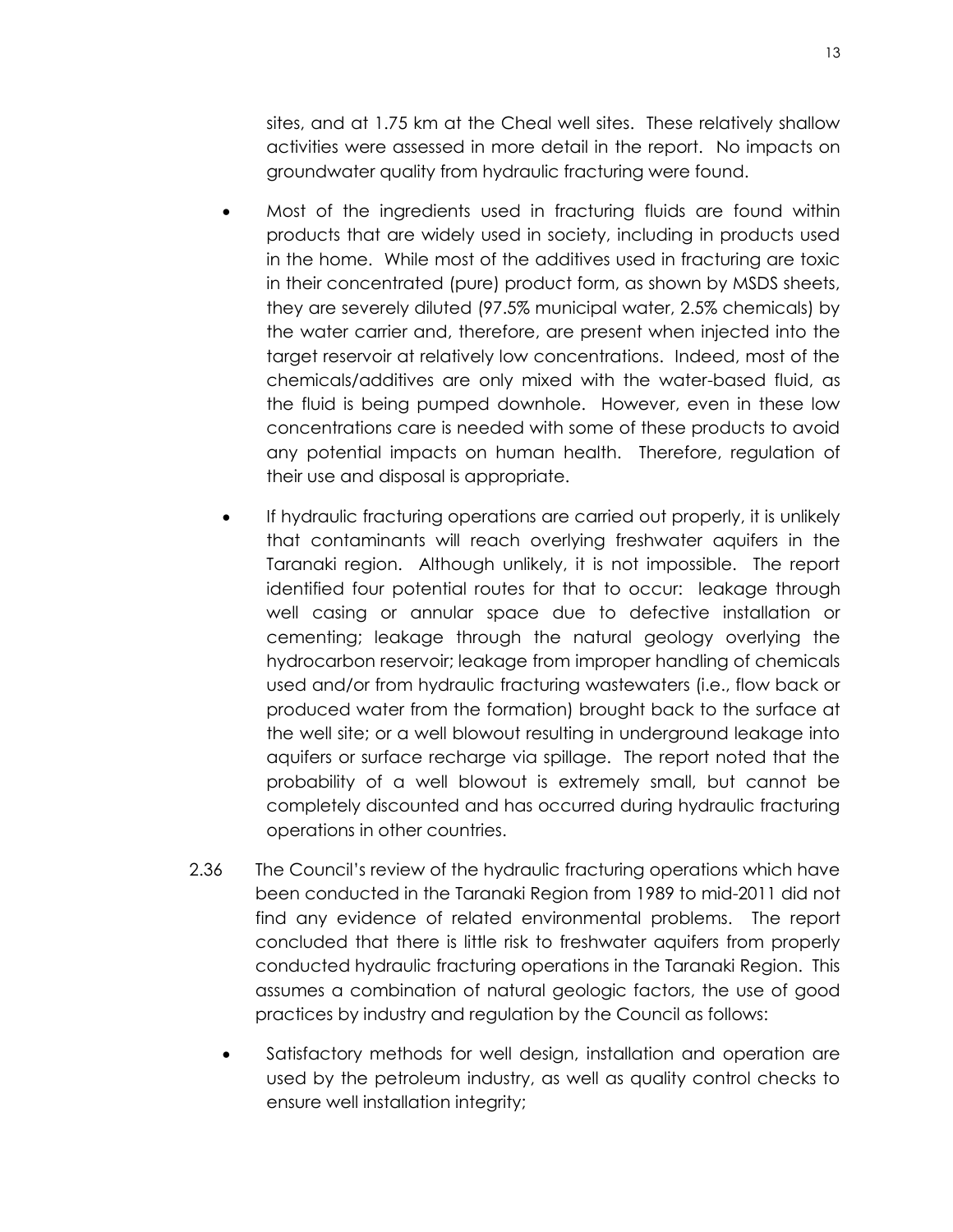- Hydraulic fracturing occurs in deep reservoirs well separated from shallow freshwater aquifers (i.e., about 3,500 metres below ground level, in comparison to freshwater aquifers less than 1,000 metres below ground);
- The presence of thick intervals (thousands of metres) of shales and mudstones, which act as seals to trap the hydrocarbons in place; and
- Operational management and monitoring by the petroleum hydrocarbon industry and regulation and monitoring (including sampling and auditing operational data) by the Council.
- 2.37 Although the risk that properly conducted hydraulic fracturing operations could adversely affect freshwater aquifers is very low, the Council recognises that the level of risk is greater when hydraulic fracturing is carried out at relatively shallow depths below freshwater aquifers, due to the proximity of the target reservoirs and the overlying aquifers. In such cases, a more stringent regulatory oversight is called for.
- 2.38 As noted earlier in this submission the Council now requires resource consents for all subsurface fracturing discharges to land beneath the region. Compliance monitoring of the discharges is undertaken and reported to the Council and the public.
- 2.39 **Attached** as Appendix 5 is a copy of the report: Taranaki Regional Council, 2012. Hydrogeologic Risk Assessment of Hydraulic Fracturing for Gas Recovery in the Taranaki Region.

## <span id="page-17-0"></span>**Seismic impact and risk assessment**

- 2.40 Late in 2011 the Council commissioned GNS Science to determine if there is any evidence for hydraulic fracturing triggering seismic activity in Taranaki, how that is assessed, and what the effects on people and structures could be if hydraulic fracturing were to trigger earthquakes in Taranaki.
- 2.41 The GNS study also examined the potential for effects from deepwell reinjection. This was done because deepwell reinjection is an activity that is 'bundled' within the public's awareness with hydraulic fracturing. Much of the public discussion about overseas events confuses hydraulic fracturing with deepwell reinjection, which involves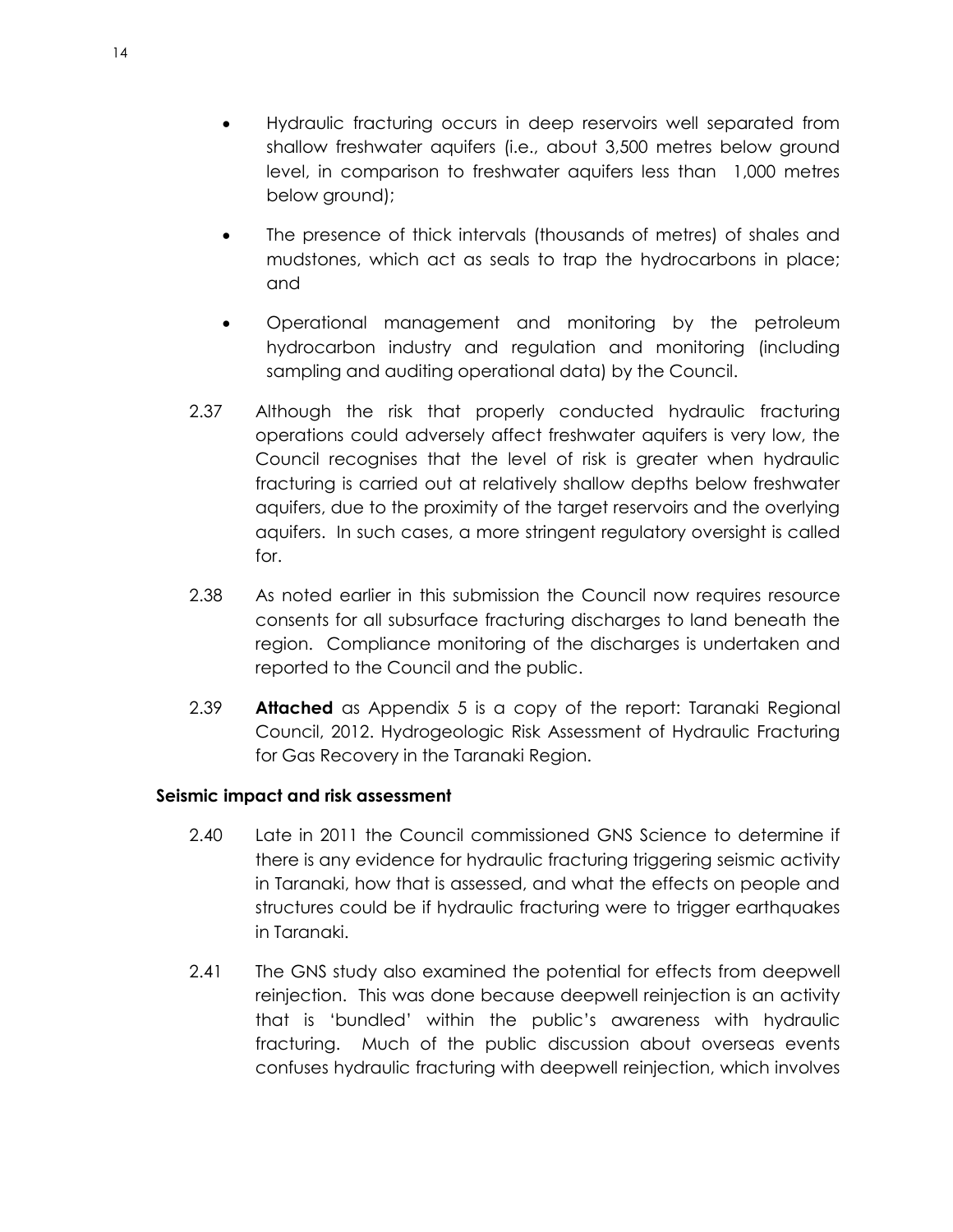greater volumes of liquid (mainly saline water) but at much lower pressures that are selected so as not to fracture the formation.

- 2.42 GNS Science reported to the Council in February 2012. The report concluded that:
	- There is no evidence that hydraulic fracturing activities in Taranaki have had any observable effect on natural earthquake activity.
	- It is unlikely that hydraulic fracturing would induce any earthquakes in the Taranaki region that would have a significant effect.
	- There is no evidence that long term deepwell reinjection activities in Taranaki have had any observable effect on natural earthquake activity.
	- There is no evidence that hydraulic fracturing or deepwell reinjection activities in Taranaki would have any observable effect on volcanic activity.
- 2.43 The conclusions of the report are based on a study of 3,300 recorded earthquakes between 2000 and late 2011, looking particularly for those that occurred within 10 km of any hydraulic fracturing location and within three months of hydraulic fracturing occurring at the location.
- 2.44 In short, there is no evidence of any observable effects from the past fracking activity and the risks of substantial effects in future are considered most unlikely. Indeed from the discussion in the body of the report, where the forces and dynamics involved with natural seismic and volcanic events are compared with those of hydraulic fracturing, the authors note that the maximum hydraulic fracturing induced seismic event that could be credibly envisaged in Taranaki would be very shallow and non-damaging, though gently felt nearby. In this context 'gently felt' is the same order of sensation that can accompany a heavy lorry rumbling past you.
- 2.45 The GNS investigations and report brings scientific objectivity and robustness to a topic where comment is often emotive rather than factual.
- 2.46 **Attached** as Appendix 6 is a copy of the report Sherburn, S. 2012. An assessment of the effects of hydraulic fracturing on seismicity in the Taranaki region. Consultancy report 2012/50, GNS Science, Wairakei.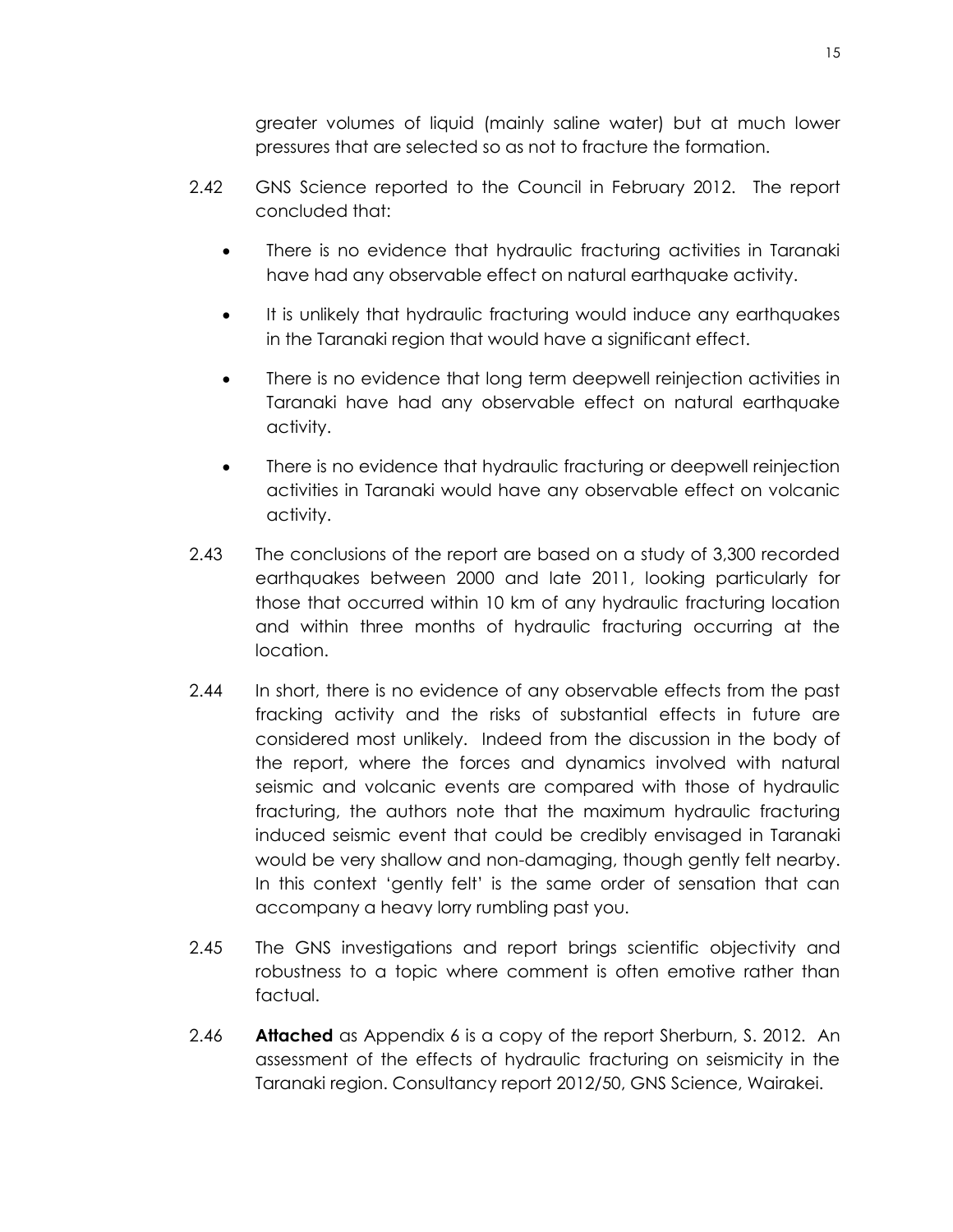#### <span id="page-19-0"></span>**Assessment of flare emissions**

- 2.47 The Council has previously investigated the nature of air emissions and downwind effects arising from the flaring of hydrocarbons (both natural gas and condensate) at exploration sites. This information has proven valuable in the development of robust and defensible technical requirements for incorporation into the Council's regional air quality plans, and for assessing applications for discharges to air from flaring at exploration and production sites. The combustible flows to flare pits giving rise to flaring activities will initially include entrained materials used in drilling activities, such as drilling mud residues.
- 2.48 However, more recently some speculation has also focused on the nature of potential effects arising from aerial emissions that are or might be associated with the use or disposal of hydraulic fracturing fluids as these fluids include compounds such as biocides, gelling and gel-breaking agents, inert proppants (e.g. sand or microscopic ceramic beads), and 'slicking' agents, that are additional to those used in conventional drilling.
- 2.49 Normal exploration practice is to separate the produced fluids from the entrained hydrocarbon gas. However, under emergency circumstances, safety and equipment protection requirements may necessitate the discharge of the fluids to a flare pit without separation so that the entrained hydrocarbon gas can be combusted for reasons of safety. In this situation, some of the fluids will be combusted/evaporated with the gas, with the majority remaining within the pit for recovery from the pit at some point after the emergency event is under control. While used at extremely low concentrations within the hydraulic fluids (which comprise approximately 98% water and proppant), the presence of hydraulic fracture compounds within the mixture entering a flare raises the possibility of additional environmental effects.
- 2.50 The Council therefore undertook a study of the nature of flare characteristics and downwind consequences, at a wellsite in North Taranaki in February 2012. It should be noted that the fracking fluids used within this study had additives at a somewhat higher concentration than is typical. The study design was subject to peer review. It reflected and developed the original flaring investigations conducted by the Council in 1998.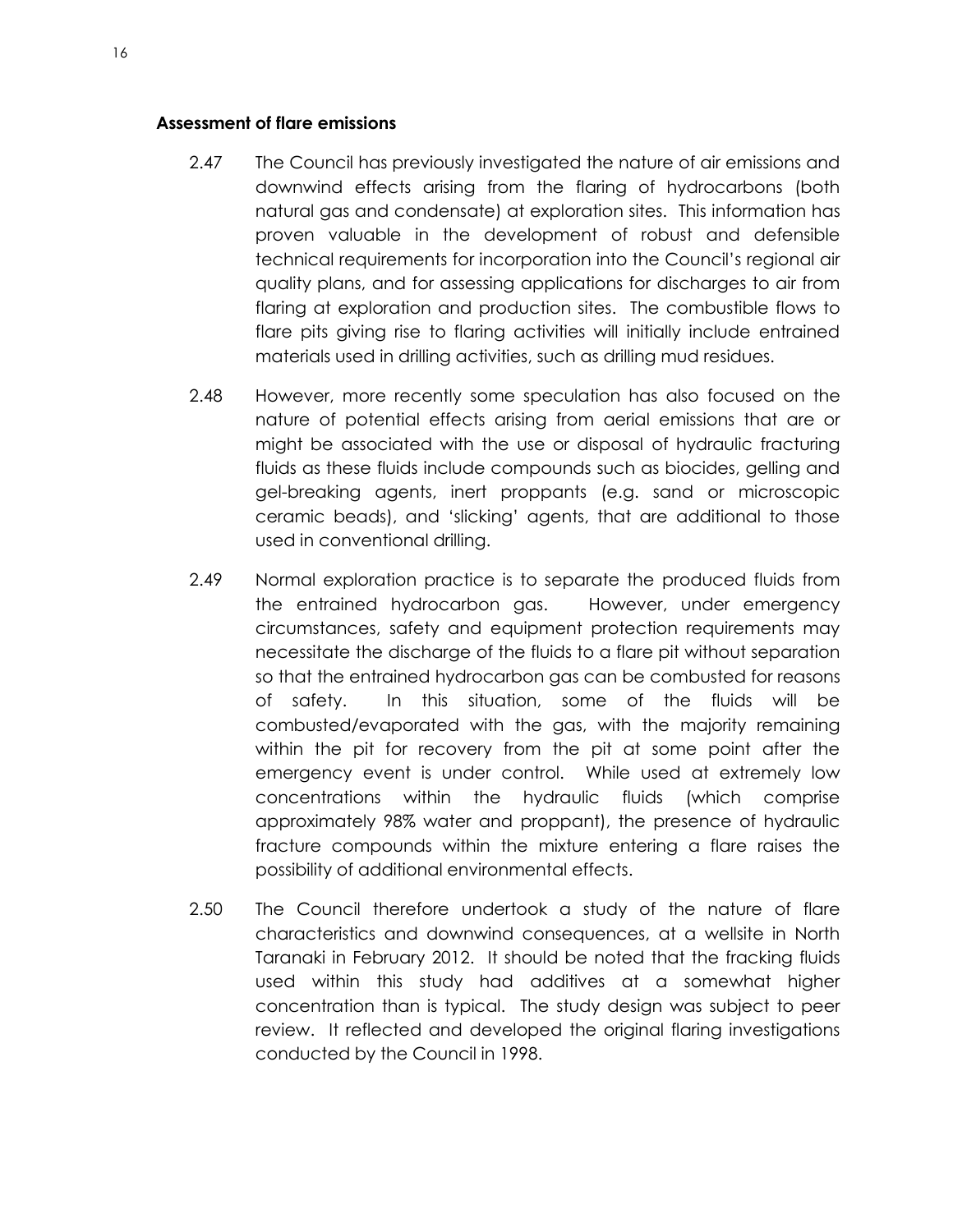- 2.51 The investigation covered combustion zone emissions of particulate matter (PM), dioxins and furans (PCDD/PCDF), polyaromatic hydrocarbons (PAHs), aldehydes (formaldehyde, acetaldehyde, and propionaldehyde), volatile organic compounds (VOC), including BTEX, methanol, and the more conventional products of combustion (oxygen, carbon dioxide, carbon monoxide, nitrogen oxides, and sulphur dioxide).
- 2.52 Emissions from the fluid surface were collected to determine emissions (evaporation) of PAHs, aldehydes, VOCs, and methanol. Ambient (downwind) measurements covered particulate (of particle sizes PM 1.0, 2.5, and 10), carbon monoxide and dioxide, formaldehyde, and volatile organic compounds.
- 2.53 The overall findings of this study were that there were minimal effects upon ambient air quality in the vicinity of a flare at which the incidental combustion of hydraulic fracturing fluids was undertaken, in the context of prevailing air quality within the region and nationwide.
- 2.54 It should be noted that the results of this study related to a field study carried out under specific source, topographic, and meteorological conditions, which means they cannot be applied universally. It can be noted that the results of this study are consistent with and uphold those of the air quality studies of flaring (field monitoring and modelling studies) conducted in 1998 which established that a separation distance of 300 metres between a flare and residential dwellings gave a substantial health and safety buffer for the protection of local populations.
- 2.55 **Attached** as Appendix 7 is the full report: Taranaki Regional Council, 2012. Investigation of air quality arising from flaring of fracturing fluids emissions and ambient air quality. Technical Report 2012-03.
- 2.56 To gain greater value and more regional application from this study, dispersion modelling under varying conditions was undertaken. The modelling work was carried out by a recognised and independent air modelling expert Dr Duncan Backshall of Air Quality Management Ltd. The key finding of the study completed in March 2013 is:

*'maximum predicted concentrations from the screening study are well below the relevant guidelines and standards for the pollutants assessed. Many of the assumptions that were made to determine ground level concentrations are conservative or highly conservative, so it is*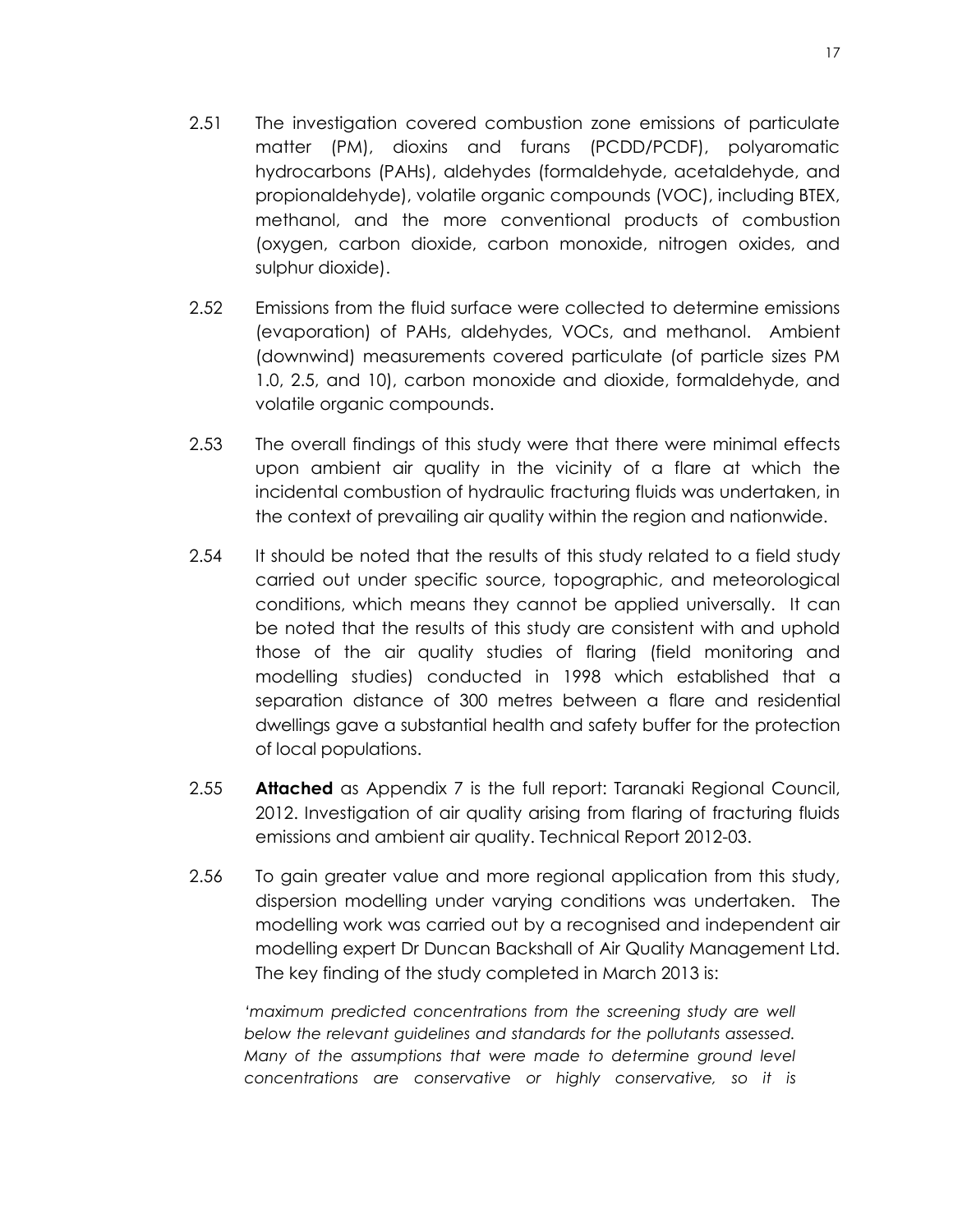*reasonable to conclude that the disposal of fracturing fluid by flaring should not result in any adverse effects beyond the well site.'*

- 2.57 As with the 2012 study, a wide range of compounds were assessed including volatile organic compounds (such as BTEX), formaldehyde, combustion gases and particulates. No contaminant concentration was found to even approach guideline or standard values. As already noted, the modelling was very conservative (i.e. gave higher than realistic results) which introduced a further degree of precaution and assurance.
- 2.58 The use of modelling in this study overcomes the challenges raised regarding the universality of the earlier field data.
- 2.59 **Attached** as Appendix 8 is a copy of the report: Air Quality Management Ltd, 2013. Atmospheric dispersion modelling of discharges to air from the flaring of fracturing fluid.

## <span id="page-21-0"></span>**Radioactivity in hydrocarbon exploration and production**

- 2.60 Previously overseas, and more recently within New Zealand, questions have been raised around whether radioactivity is associated with hydrocarbon exploration and production. There are two central issues: does the recovery of natural gas, oil and condensate bring with it the potential for release of naturally occurring radioactive materials (NORMs), and secondly, is there a health risk associated with the use or disposal of radioactive isotope tracers that may be used during activities associated with hydrocarbon drilling or fracturing?
- 2.61 It should be noted first of all that the use or release of radioactive materials is a matter under the jurisdiction of the Ministry of Health, and enquiries on this issue should be directed to that agency in the first instance. The TRC has sought or welcomed information provided on radioactivity related to hydrocarbon exploration and production, for the sake of reassurance and public confidence. To the extent that radioactivity might be present in a discharge for which the Council has regulatory control under the RMA, the Council would also have a degree of statutory function in this regard (but notwithstanding the explicit role of the Ministry of Health).
- 2.62 The Council has been addressing the issue for close to twenty years, for its own information and to respond to public enquiries made from time to time. More particularly, there has been recently something of a concerted focus on radioactivity through the media, which might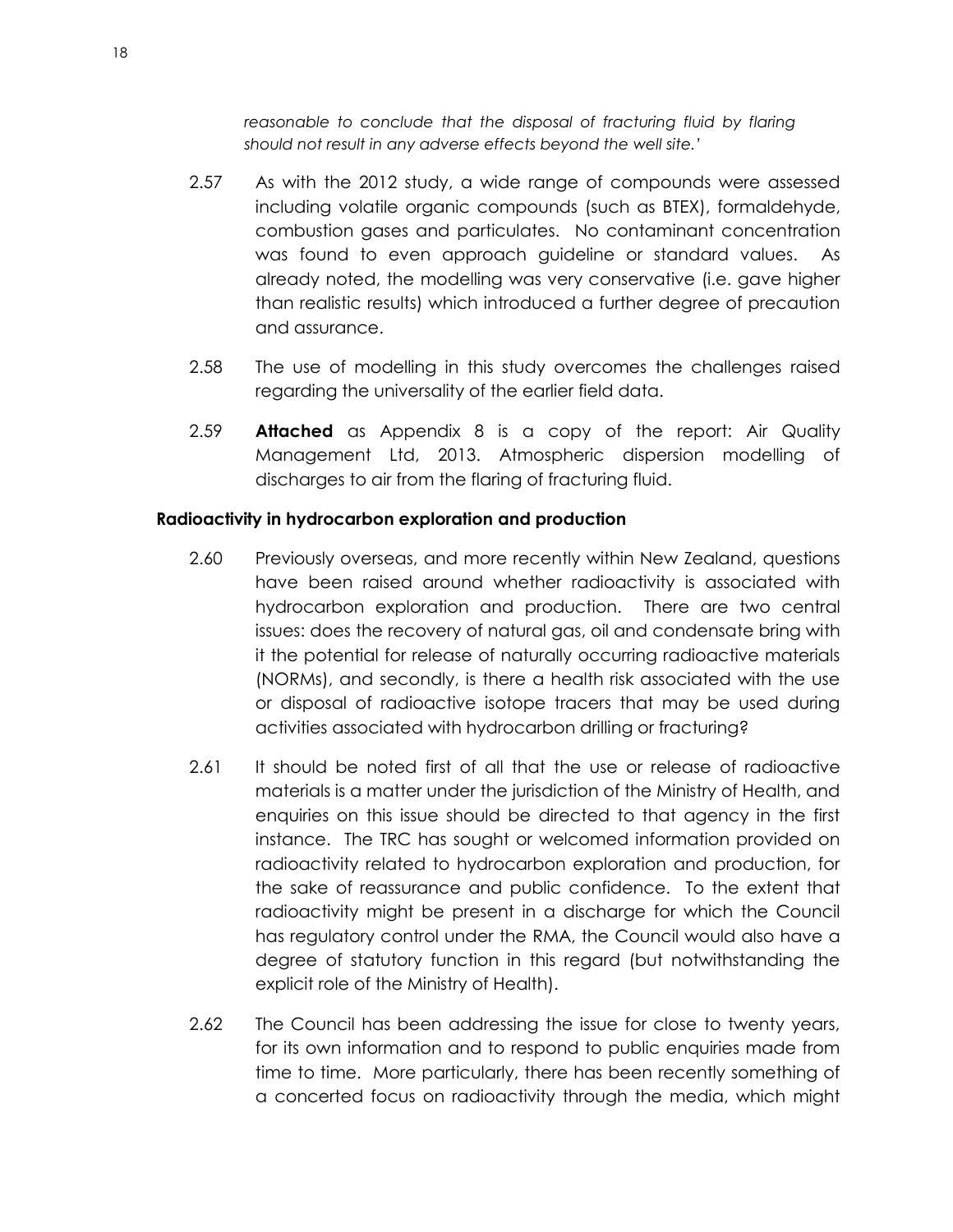be seen as one aspect of a wider conversation on the pros and cons of the introduction of fracturing as a means of enhancing hydrocarbon production.

- 2.63 In 2013 the TRC prepared a report summarising the Council's work and findings in this area. It addressed the use of low level radioactive tracers, the use of radioactive materials within well logging activities, disposal of drilling wastes potentially containing radioactive materials, and the question of NORMs that might be released during exploration or production. A draft of this report was reviewed by ESR.
- 2.64 It should be understood that not all field operators in Taranaki use radioactive tracers and not all uses of radioactive tracers relate to fracturing. Both chemical and radioactive tracers can be an integral part of a conventional well drilling operation, with a range of applications that encompass, for example, demonstration of well integrity, the accurate placement of down-well equipment, tracking drilling muds during drilling operations, and flow testing.
- 2.65 The Council has been seeking and receiving advice and information from the appropriate specialist and regulatory agencies since 1995 on matters relating to radioactivity and hydrocarbon exploration and production in the Taranaki region. More recently it has undertaken a range of sampling and analytical investigations of its own accord.
- 2.66 A consistent theme runs through all information the Council has accessed. In summary:
	- The Council has sought and received assurances at all points, from the competent statutory authorities and experts, that the use and management of radioactive materials within the hydrocarbon exploration and production sector as established in Taranaki is lawful, and is not harmful to human health.
	- The Council has sought and received assurances at all points, from the competent statutory authority and expert body, that the release of any NORMs during hydrocarbon exploration and production as established in Taranaki is not harmful to human health.
	- The Council has undertaken its own surveys of produced fluids and soil levels at landfarming sites, to ensure from its own direct measurement that the release of radioactive materials from these sources is not harmful to human health. Measurements have confirmed that this is indeed the case; and indeed neither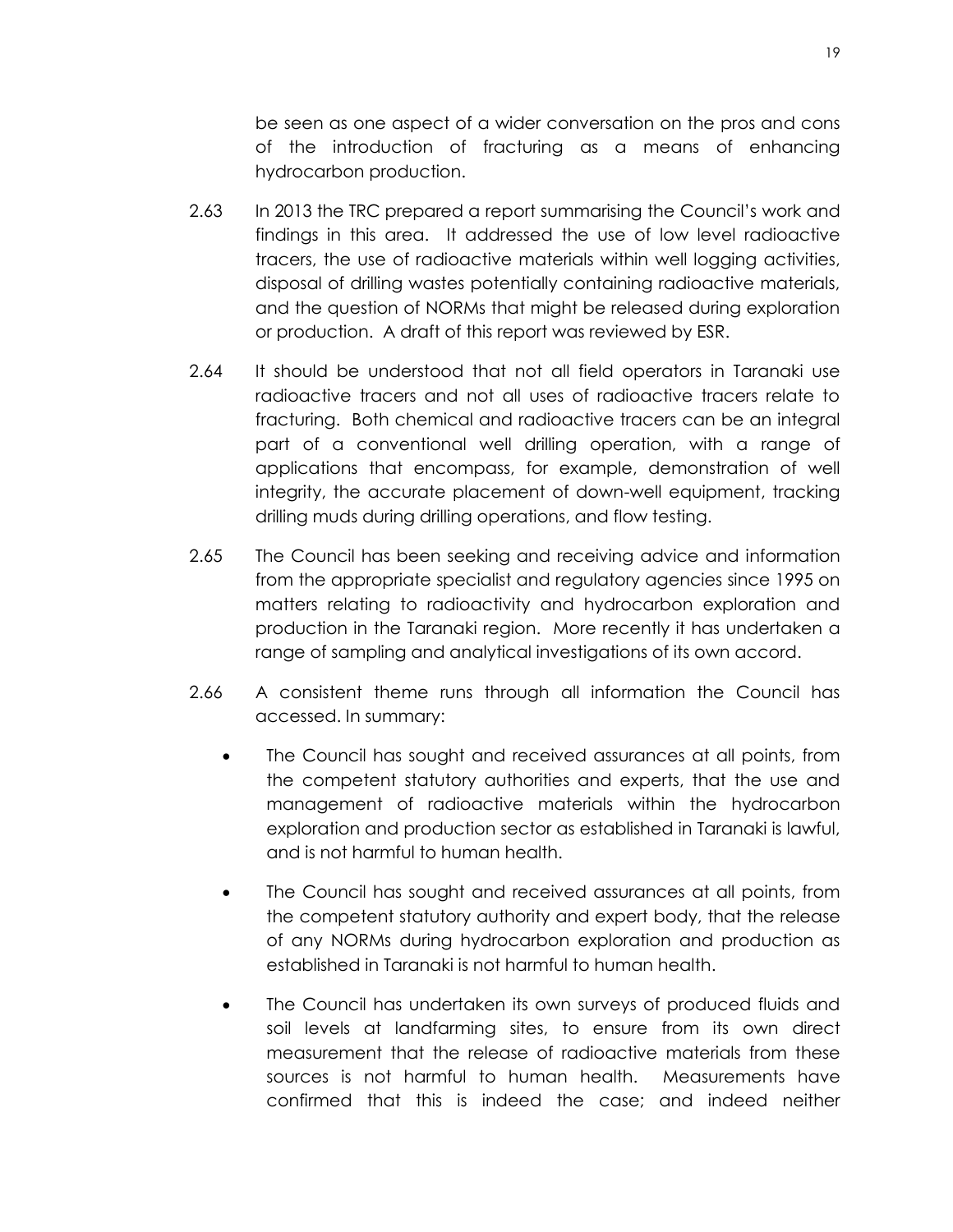radioactive tracers as used in hydraulic fracturing nor NORMs that are present in Taranaki fields are 'radioactive' in terms of statutory definitions, and indeed they contain levels of radioactivity that are orders of magnitude below those at which controls are required.

- The Council has been repeatedly advised by the appropriate competent authorities and has repeatedly found on its own account, that the levels of radioactivity associated with these activities are comparable to normal, everyday exposure for an average person.
- The determinations made by GNS and the National Radiation Laboratory in 1995 are worth re-iterating:

*'I find it very difficult to conceive of a credible concern for the health of the general public in the vicinity of a natural gas field'… 'radon levels in New Zealand do not constitute a health risk. The level is lower than the world average and we have no areas of elevated radon concentrations.'*

- 2.67 In summary, the Council finds no evidence of a health or environmental issue arising from the use of radioactive tracers, the use of radioactive materials within well logging activities, disposal of drilling wastes potentially containing radioactive materials, or the release of NORMs during exploration or production.
- 2.68 **Attached** as Appendix 9 is a copy of the Council's report: Taranaki Regional Council, 2013. Radioactivity in hydrocarbon exploration (including fracturing activities).

## <span id="page-23-0"></span>**Deepwell injection**

- 2.69 Deepwell injection ("**DWI**") is a liquid waste disposal technology for the disposal of fluids (mainly saline produced water) that has been brought to the surface with hydrocarbons as part of hydrocarbon production operations. The DWI process uses specially designed injection wells to pump liquid waste into deep geological formations or confined saline aquifers. The receiving formations generally contain water that is too saline to have any potential use. Overlying geological seals mitigate against any potential migration of injected wastes into shallow freshwater aquifers.
- 2.70 In Taranaki contaminants disposed of by DWI are predominantly produced water, but may also include drilling fluids, contaminated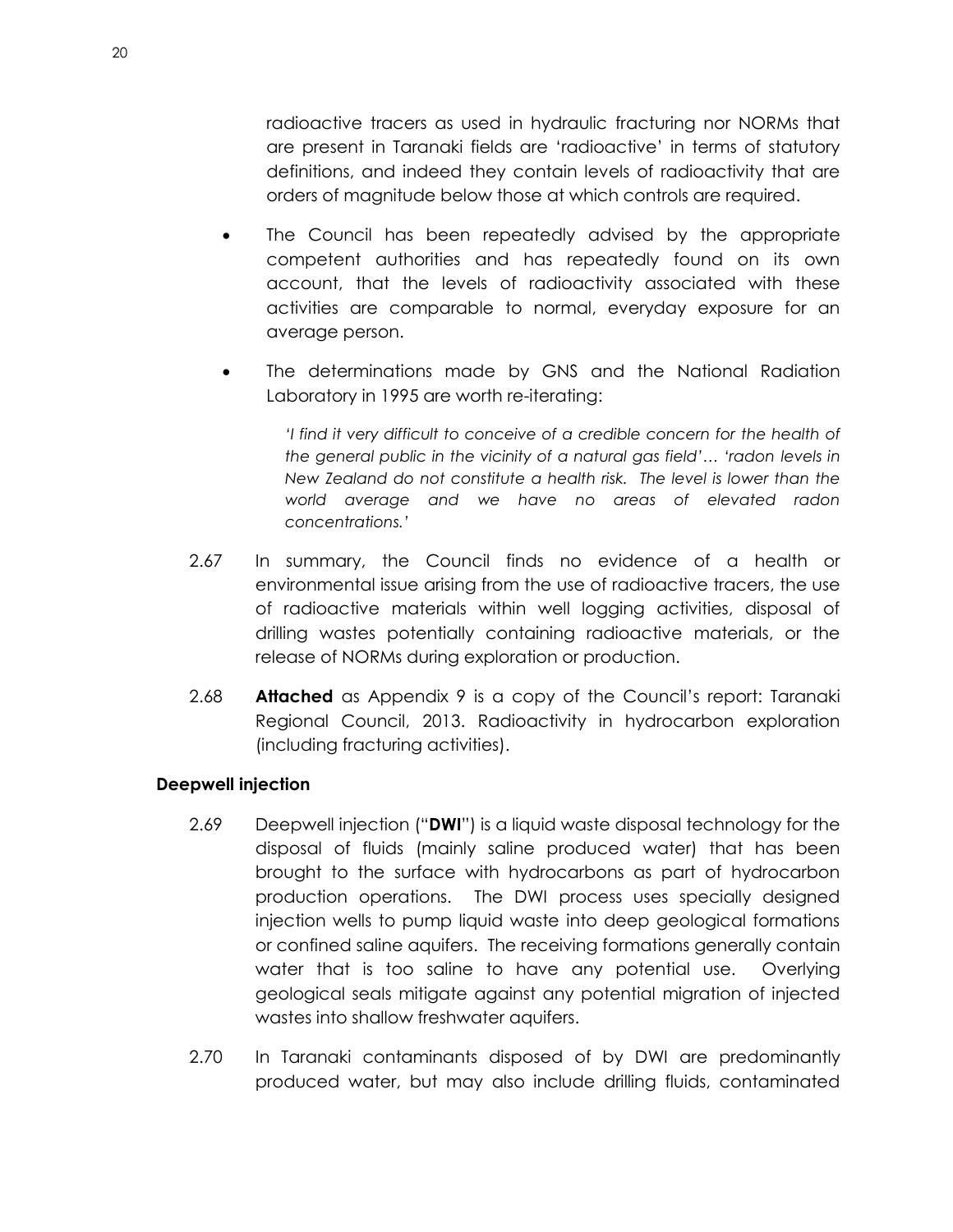stormwater, hydraulic fracturing return fluids and production sludges. DWI provides an alternative to surface disposal of such fluids.

- 2.71 The main potential environmental effect of discharging fluids by DWI is the contamination of freshwater aquifers during or following discharge, due to leakage into non-target zones. These potential risks can be adequately managed by the proper assessment, design, operation, control and monitoring of DWI activities. Appropriately engineered technology and site specific mathematical modelling are typically combined at the planning stage of a disposal well to ensure that fluids will be contained within the intended geological disposal interval. These issues are addressed during the assessment of resource consent applications and the setting of appropriate conditions to avoid, remedy or mitigate any adverse environmental effects.
- 2.72 It should be noted that the Health and Safety in Employment (Petroleum Exploration and Extraction) Regulations 2013 also apply to DWI wells as well as exploration and production wells. The High Hazards Unit within MBIE therefore has a key role in ensuring well integrity in respect of DWI wells. The TRC has also always required resource consents under the RMA.
- 2.73 International standards are adopted in Taranaki for the construction of disposal wells. As part of the resource consent application process for DWI activities, applicants are required to submit information that details both the design and construction specifications of the injection well or wells that illustrate well integrity and the isolation of the well bore from surrounding formations. Conditions on consents typically require injection well design and construction details to be provided, along with details of injection pressure and rate and the fluids sampled from the injection zone. Monitoring of the injected wastes for maximum and mean concentrations of contaminants is required with the records made available to the Council.
- 2.74 There is clearly duplication of effort here in respect of well integrity.
- 2.75 Produced waters have been disposed of by DWI in Taranaki since the development of the Kapuni Field in 1970. Currently there are 20 resource consents for DWI in Taranaki but not all are exercised all of the time. At the time of writing there were nine active consents for DWI. All DWI consents are subject to tailored compliance monitoring programmes and reported to the Council and the Taranaki public. Monitoring includes inspection of the injection well, injection well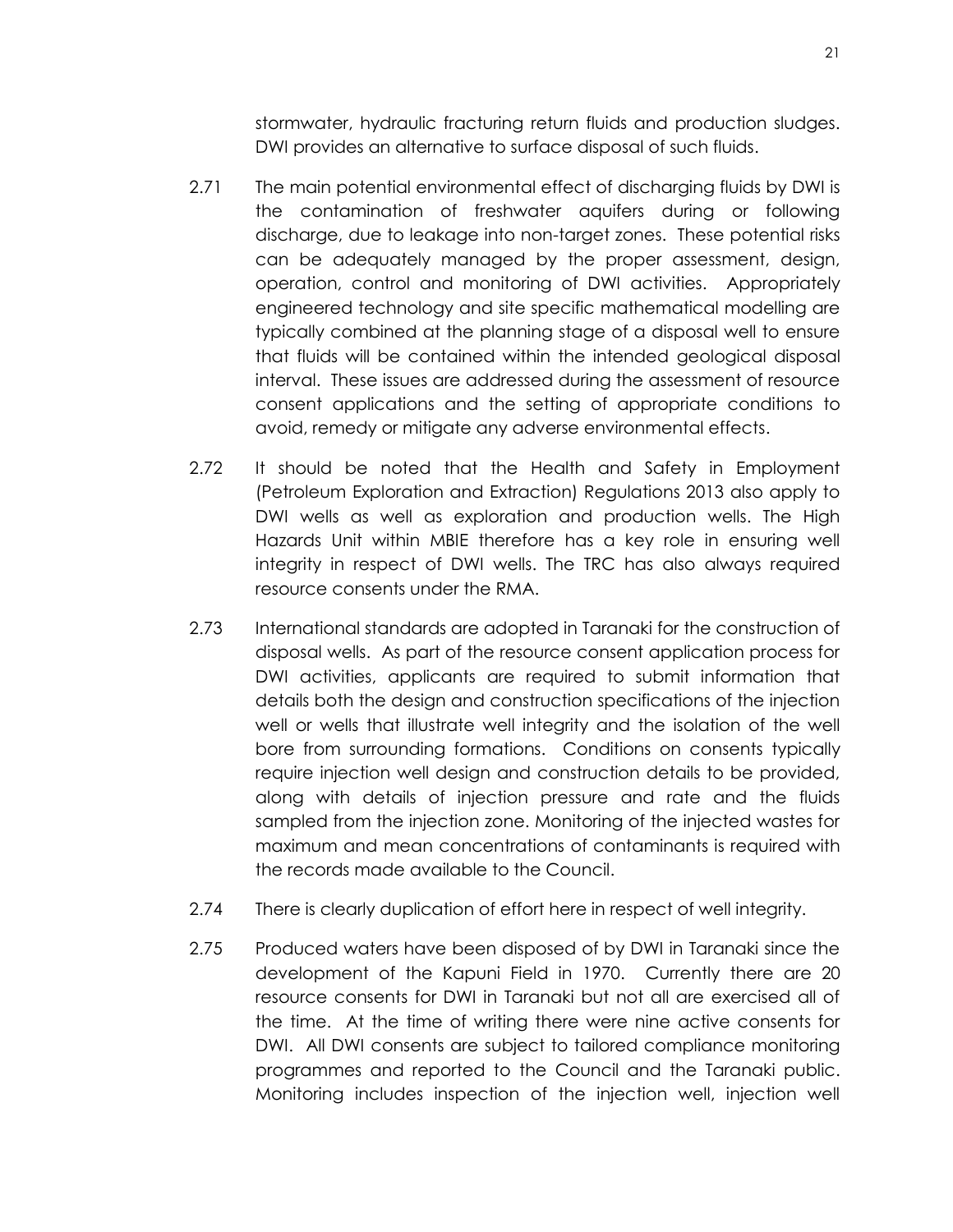monitoring equipment and injection logs as well as spot sampling of the injectate.

- 2.76 DWI consent holders consistently achieve a high level of environmental performance and compliance with the resource consent exercised.
- 2.77 **Attached** as Appendix 10 are two compliance monitoring reports for deepwell injection activities. The associated resource consents and their conditions are included within these reports.
- 2.78 In 2012 the TRC commissioned GNS Science to review regulation of DWI under the RMA. Of particular interest was a review of overseas regulatory environments to ensure that the TRC programme is consistent with international best practice.
- 2.79 The review looked at programmes run in the US by the US Environmental Protection Agency and programmes run by agencies in two of the largest hydrocarbon producing provinces of Canada: Alberta and British Columbia. The review found that most of the regulatory requirements of the agencies in the USA and Canada relevant to DWI discharges are already incorporated in existing or proposed TRC consent conditions. Two areas were identified where TRC consent conditions could be 'slightly strengthened' to provide better protection for groundwater resources. These recommendations have been implemented.
- 2.80 **Attached** as Appendix 11 is a copy of the report: Zemansky, G. Review of regulation of deep well injection under the Resource Management Act. GNS Science Consultancy Report 2012/200, February 2013.

## <span id="page-25-0"></span>**Landfarming**

- 2.81 Landfarming is the process of spreading hydrocarbon drilling byproducts and wastes onto land, incorporating the waste into the soil, and then re-sowing the area in pasture or crop to allow natural bioremediation to occur as various soil processes biodegrade, transform and assimilate the waste.
- 2.82 Typical steps used for the landfarming of drilling wastes are:
	- Transporting the waste from well sites by truck (cuttings) or tanker (liquids) to the landfarming site where it may be discharged directly to land or placed in a storage facility.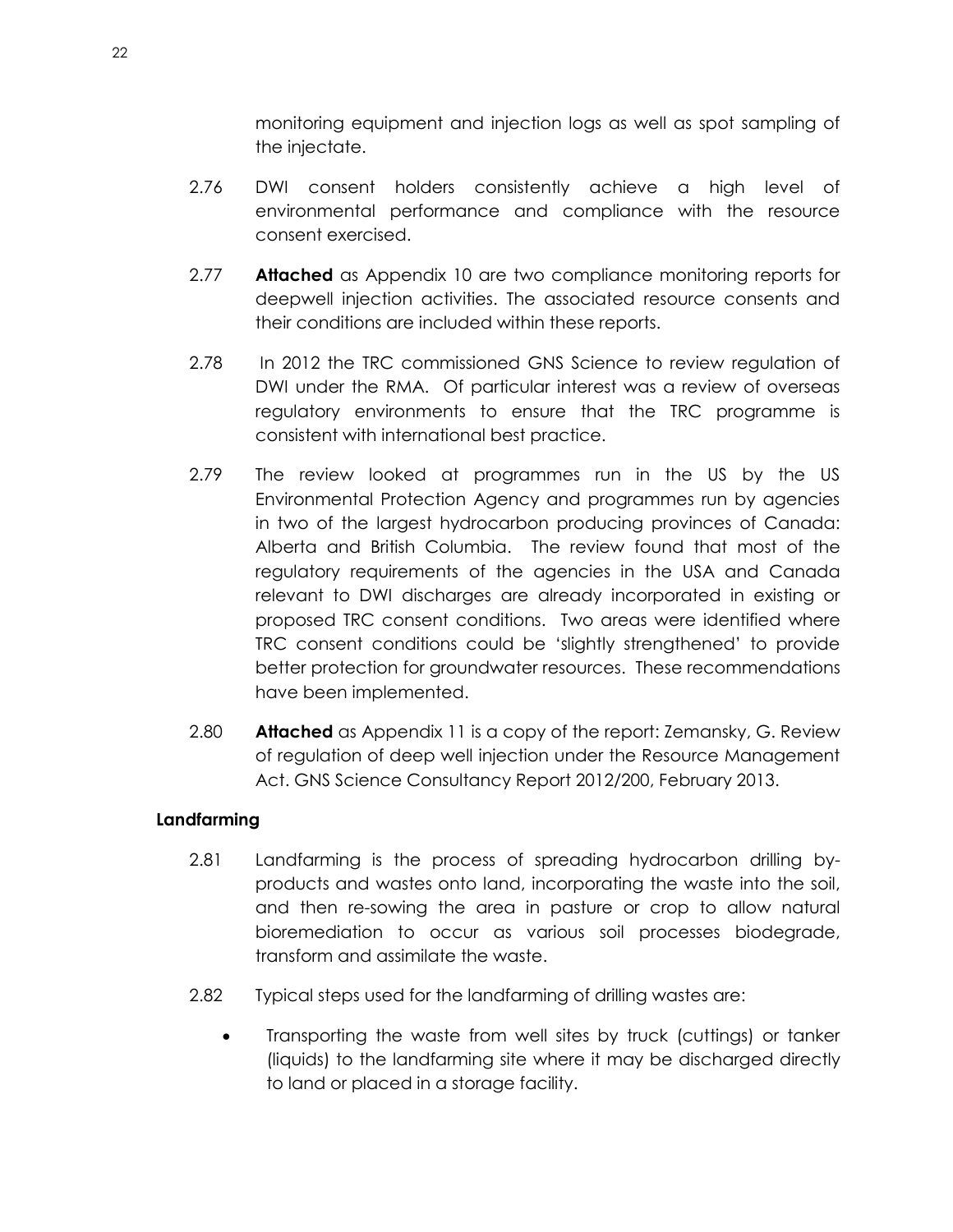- Preparing the landfarming area by scraping back and stockpiling existing pasture/topsoil and levelling uneven ground.
- Transferring the waste (possibly after blending with other waste to reduce contaminant concentrations) to the prepared area by excavator and truck and spreading with a bulldozer. Liquids may be discharged by tanker or a spray system.
- After allowing the waste to dry sufficiently, incorporating the waste into the soil, typically to a depth of 250mm, by tilling the soil with rotary harrows.
- Re-spreading the stockpiled topsoil or spreading imported soil to aid stability of the soil surface and assist in pasture establishment.
- Re-establishing vegetation, whether pasture or crop, at a suitable time of year. Fertiliser may be applied at this time.
- 2.83 Land treatment of drilling wastes through landfarming has been in place in Taranaki for a decade or more. Many of the landfarms in Taranaki have been on poorer, sandy, coastal soils which generally are not capable of sustaining good pasture and are prone to erosion. In these situations landfarming will improve the texture of the receiving soil and make it less erosion prone and more productive. Landfarming in Taranaki is not restricted to coastal soils, however, and is also carried out on heavier, volcanic-ash derived silty and clayey soils.
- 2.84 Drilling by-products and wastes disposed of by this method generally consist very substantially of rock cuttings removed by drilling through geological formations, but also drilling fluids (drilling mud) adhering to cuttings, unwanted or non-recyclable drilling fluids, oily wastes such as oil formation sands, and sludges removed from tanks and separators.
- 2.85 The main environmental effects to be managed are potential effects on soil health and toxicity and groundwater quality.
- 2.86 Currently in Taranaki, there are eight sites actively being used for landfarming drilling wastes or ready to begin taking drilling wastes. Six sites are in coastal locations and two are on inland sites. A further four sites are no longer taking wastes but still hold resource consents are still being monitored by the Council.
- 2.87 All sites are required to have resource consents to discharge contaminants to land. These consents have a variety of consent conditions, some common across sites and some tailored to the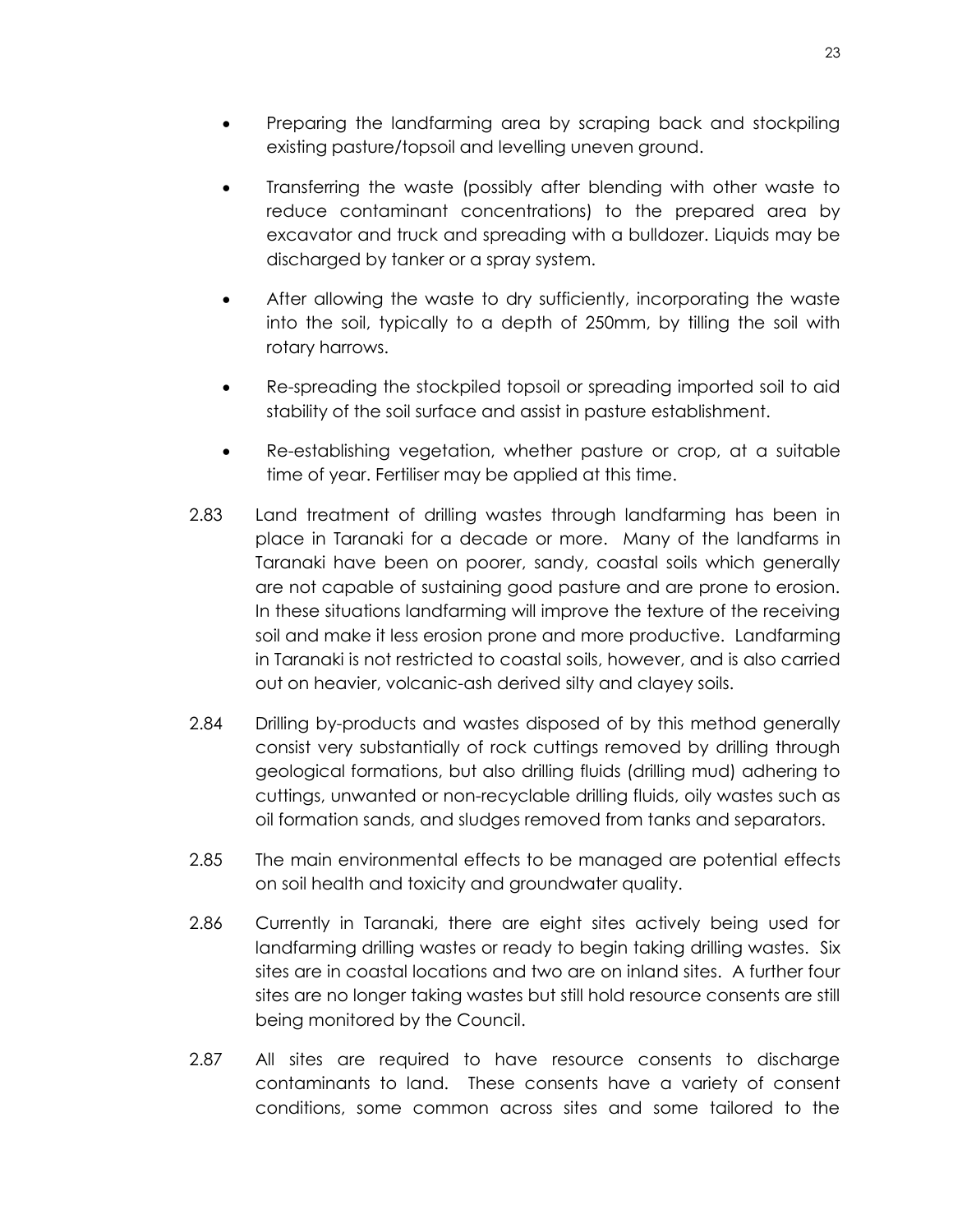particular site, to control the environmental effects of the activities. Included are controls on contaminant concentrations, contaminant loading rates and effects on water and groundwater. Sampling of soil and water is required of the consent holder to monitor contaminant inputs and the effects and progress of the landfarming. The TRC also carries out regular compliance monitoring which is documented in annual reports for each site and which are presented to the Council and the public.

- 2.88 As far as input standards are concerned, consent conditions typically impose requirements to:
	- (a) prepare a management plan containing detailed requirements around notification procedures, the receipt and stockpiling of drilling by-products and wastes onto the site, the management of stormwater from the stockpiling area, methods for mixing and testing different waste types, site preparation, procedures for landfarming itself, procedures for sowing landfarmed areas, postlandfarming management, monitoring and site reinstatement, contingency procedures, sampling regime and methodology and control of site access;
	- (b) notify the Council within 48 hours prior to waste being brought on to the site for stockpile and prior to application of waste to land;
	- (c) sample each type of waste for total petroleum hydrocarbons, BTEX, polycyclic hydrocarbons (PAHs) and chloride, nitrogen, pH, potassium and sodium; and
	- (d) keep records.
- 2.89 There are then controls on hydrocarbon loading rates through a combination of concentrations and mixing ratios (defined by depths of applied waste and cultivation depth), and a suite of off-site and end-point conditions to provide environmental protection and protect subsequent use of the land that might involve pastoral usage.
- 2.90 Consent conditions include requirements to comply with certain national guidelines and standards. With regard to the concentration of metals in the soil, consent conditions require compliance with the guidelines for heavy metals in soil set out in Table 7.1 of the 'Guidelines for the safe application of biosolids to land in New Zealand' (Ministry for the Environment and New Zealand Water and Wastes Association, 2003).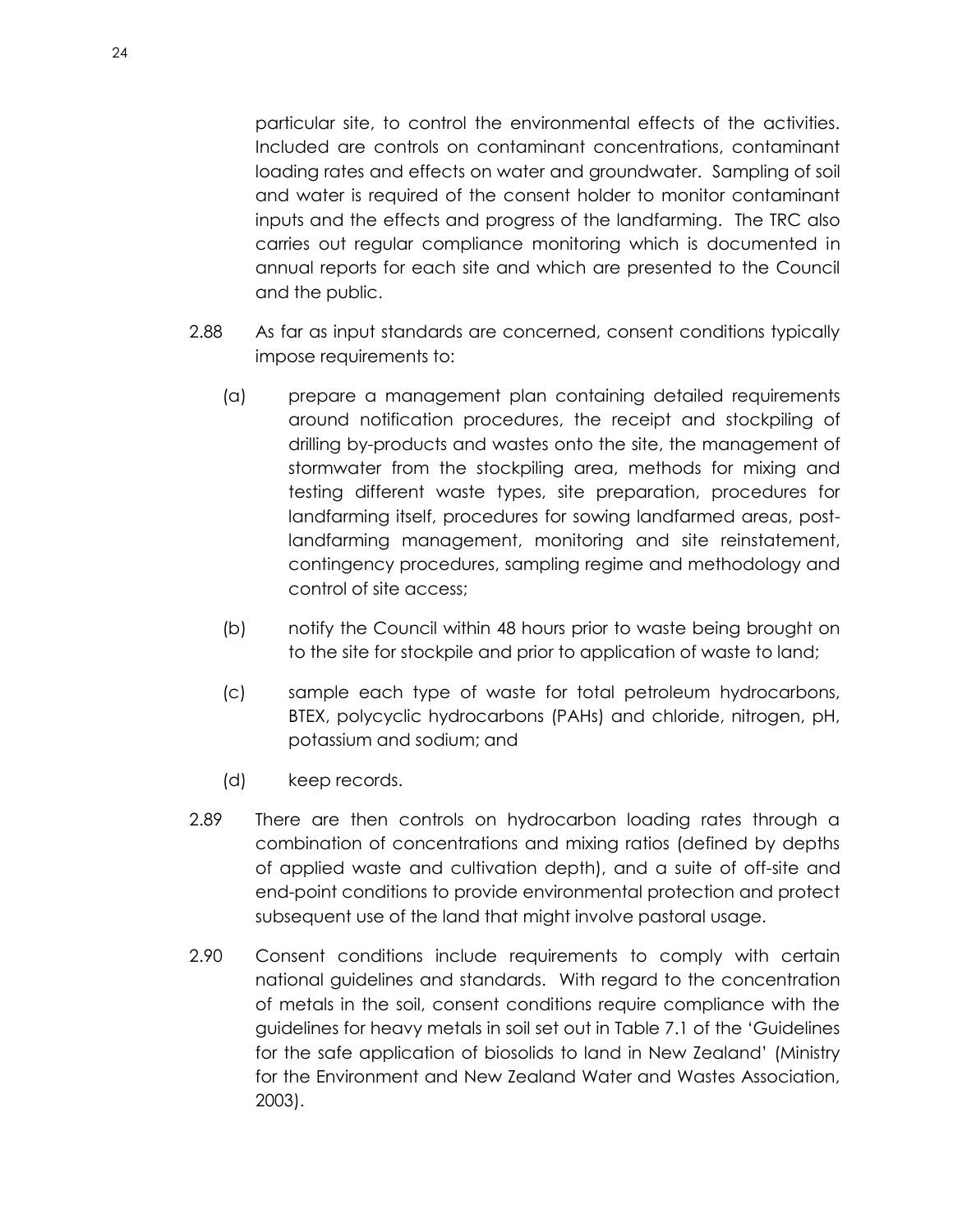- 2.91 Conditions also require that certain hydrocarbon constituents do not exceed standards set out in the 'Guidelines for assessing and managing petroleum hydrocarbon contaminated sites in New Zealand' (Ministry for the Environment, 1999). A further condition stipulates that the consent cannot be surrendered until the standards referred to in the consent are met.
- 2.92 As previously noted, consents are regularly monitored by the Council for compliance with consent conditions and reported to the Council (and the public) annually.
- 2.93 The Council addresses all instances of non-compliance and takes appropriate action. In most cases however, companies undertaking landfarming activities in Taranaki have demonstrated high levels of environmental performance and compliance with consent conditions.
- 2.94 Monitoring undertaken by the Council shows no significant adverse environmental effects from landfarming activities.
- 2.95 **Attached** as Appendix 12 are two annual compliance monitoring reports on consented landfarming activities in Taranaki. The associated resource consents and their conditions are included within these reports.
- 2.96 The Council's management of landfarming activities is based on international best practice and has evolved as experience has been gained with Taranaki conditions. The Council undertakes regular reviews of its management approaches for landfarming and updates its guidelines and consenting conditions as best practice evolves. These have involved on-site visits and regular contact with relevant overseas jurisdictions as well as the use of specialised experts external to the Council.
- 2.97 Two of the most recent reviews were carried out in 2013 by Pattle Delamore Partners Ltd and by Dr D Edmeades of agKnowledge Ltd. The Council commissioned Pattle Delamore Ltd to undertake a review of resource consent conditions imposed by the Council on landfarming, and compliance monitoring results for several Taranaki landfarming sites. The broad intent of the review was to determine whether landfarming is an environmentally viable activity and, if so, whether the process is being managed appropriately by the Council. In summary **the review concluded that landfarming is a valid and environmentally acceptable means of waste treatment, with appropriate controls.** In general, the intent and nature of the controls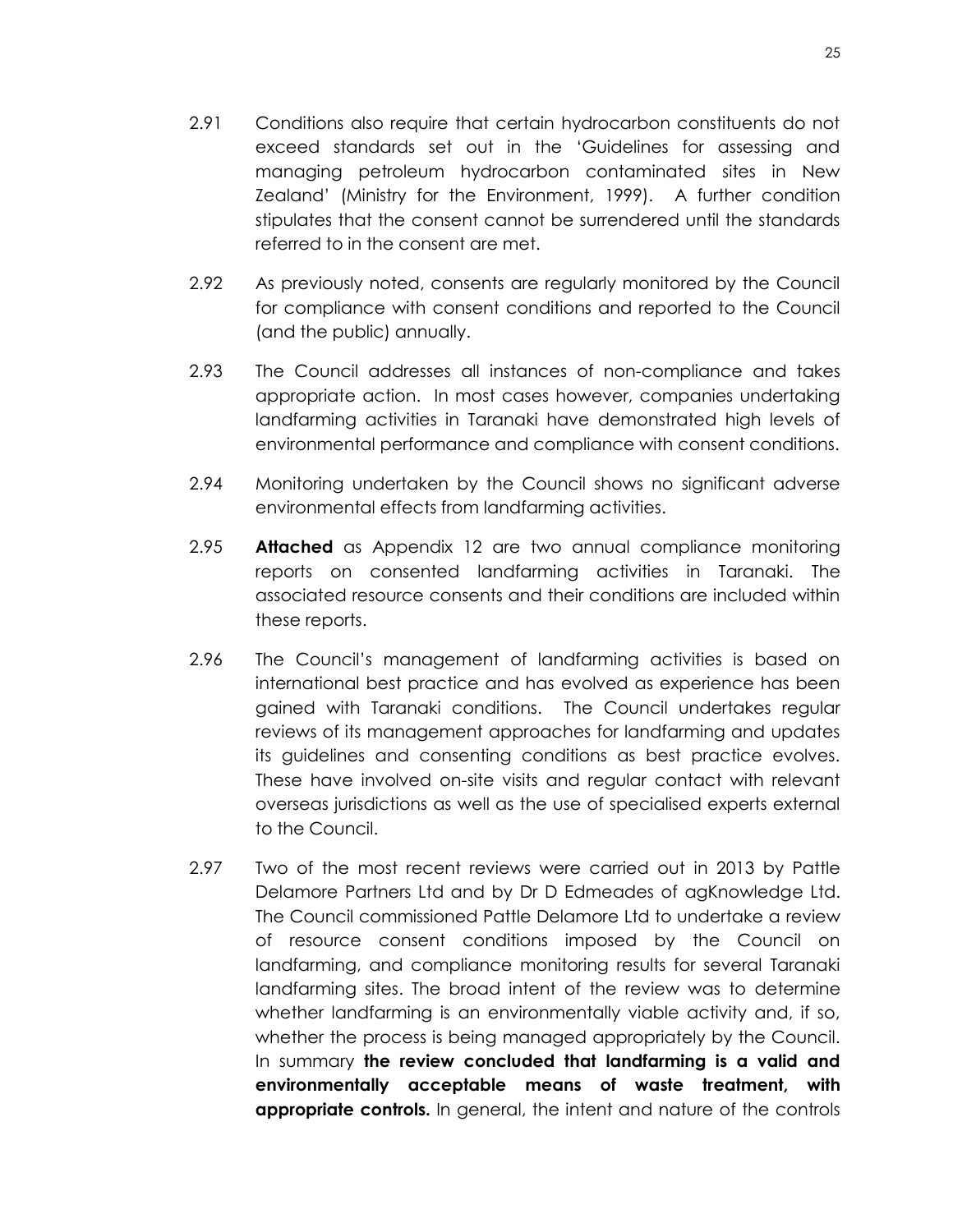imposed by the Council were found to be appropriate. The overall conclusion of this review was that there is no reason why landfarming should not continue, subject to controls being imposed by means of consent conditions appropriate to each site and the waste being handled. As previously noted, monitoring by the Council shows no significant adverse environmental effects from landfarming activities in Taranaki. Recommendations for amendments to incorporate latest international best practice have been implemented.

- 2.98 The Council commissioned Dr D Edmeades of agKnowledge Ltd to determine whether land used for landfarming activities are 'fit for purpose', in this case fit for pastoral farming and in particular, dairying. As required by resource consent conditions, regular soil samples were collected and analysed during the disposal process. These results were summarised and examined relative to the permitted limits for the various potential contaminants. The completed landfarming sites were visited and the pasture and soils inspected. Soil and pasture samples were collected and analysed for all potential contaminants. These results were compared to the properties of normal New Zealand pastoral soils.
- 2.99 The **Edmeades review concluded these modified soils are 'fit for purpose'.** The concentrations of nutrients (macro and micro), heavy metals and soluble salts in these soils and pasture are similar to normal New Zealand soils. The form of barium present is as environmentally benign barite, and there is no evidence of accumulation of petrochemical residues. The study found that the process of landfarming these otherwise very poor soils, together with appropriate management (irrigation, fertiliser and improved pastures) has increased the agronomic value of the land from about \$3,000 - \$5,000/ha to \$30,000 - \$40,000/ha, that is, a 10-fold increase in agronomic value.
- 2.100 **Attached** as Appendix 13 are the reports of Pattle Delamore Partners Ltd and Dr D Edmeades of agKnowledge Ltd.
- 2.101 In June 2013, Fonterra announced it would no longer collect milk from new landfarming sites but would continue to collect milk from currently consented landfarming sites. Fonterra acknowledged that it had no food safety concerns with milk produced on landfarming sites and that none of its testing had shown any contamination of milk from landfarming activities. Instead it cited the cost of monitoring as the reason it would no longer collect milk from new landfarming sites. The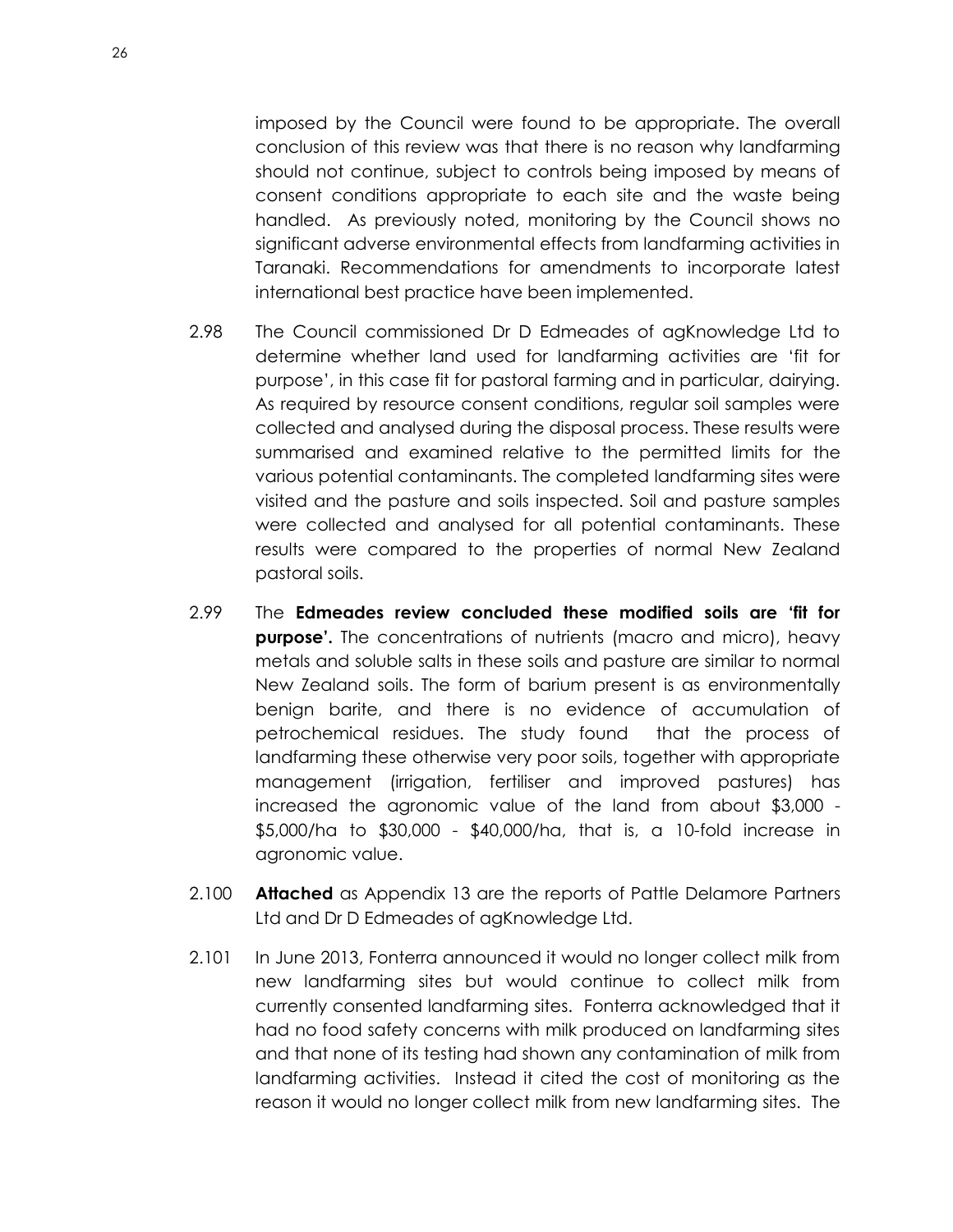Council notes that Fonterra's decision is not based on any scientific evidence of adverse environmental or human health effects.

## <span id="page-30-0"></span>**Conclusions: Taranaki experience**

- 2.102 In summary, the oil and gas industry in Taranaki is subject to a wellestablished and comprehensive regime of regulation, monitoring, inspection and enforcement by the TRC in carrying out its functions and responsibilities under the RMA. The resource consent process now also applies specifically to fracking operations, albeit resulting in a substantial duplication with MBIE regulatory imposts. Despite the relatively large number of oil and gas wells constructed and operated in Taranaki (still a very small level of activity by international comparisons) there is no evidence of significant adverse environmental effects on water, air, land or public health. The few accidents or incidents which have occurred have been subject to regulatory action and remedial measures – with no evidence of long term adverse environmental effects.
- 2.103 The results of the Council's monitoring to date together with the various studies, investigations and reviews carried out in Taranaki, (which have included drawing on international experience), show that oil and gas operations can be carried out safely and with negligible environmental impacts and risks, provided best oilfield practices are applied and enforced. The TRC has also considered it important to avoid duplication of regulatory roles between the Council and central government agencies responsible for health and safety.
- 2.104 The TRC regulatory approach is based on a framework of continuous improvement including maintaining a good understanding of best practice internationally. It may be said that no other regional councils have had the reason or opportunity to build up a body of practical experience and expertise similar to that of the TRC. This issue can be readily addressed by ongoing administrative mechanisms for improved cooperation and sharing of relevant regulatory experience and expertise between Councils.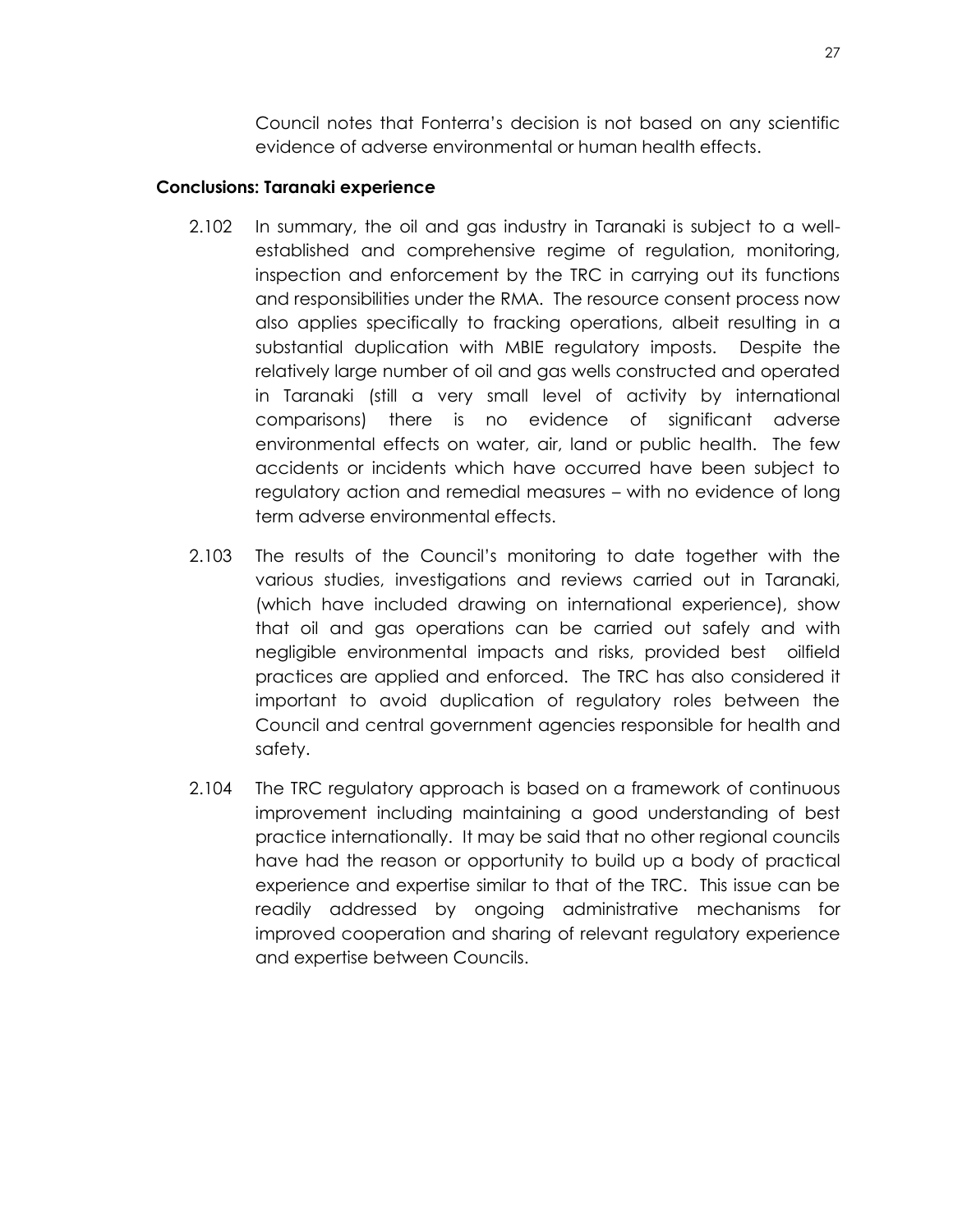## <span id="page-31-1"></span><span id="page-31-0"></span>**3. CURRENT REGULATORY REQUIREMENTS**

## **Crown Minerals Act**

- 3.1 Under the Crown Minerals Act 1991 ("**CMA**"), the Minister of Energy gives approval for hydrocarbon exploration and production work programmes. Such approval can be withheld if a programme (including fracking) is considered contrary to recognised good exploration or mining practice. Good industry practice is now defined (Crown Minerals Amendment Bill, Section 8) as meaning "technically competent" and at a level of "diligence and prudence reasonably and ordinarily exercised by experienced operators".
- 3.2 From an environmental perspective the new Crown Minerals legislation has broadened and strengthened the considerations which the Minister is able to apply to decision-making in relation to granting permits or in regularly reviewing performance. There is now a legal mechanism for specific inquiry into the environmental risk, management credentials and capabilities of the operator as well as an annual review of performance.
- 3.3 Prior to the recent amendment to the Act the responsible Ministry, the Ministry of Business, Innovation and Employment (MBIE) approached the requirement for "good practice" as generally relating to efficient use of the mineral resources (to avoid wastage or contamination of the resource) rather than health and safety or environmental considerations. Regulation of environmental matters is the responsibility of local authorities under the RMA. Some MBIE requirements do have potential flow-on environmental impacts in practice but these have historically not been assessed at the permit granting stage.
- 3.4 In the above context it is important to note that the recent Crown Minerals Amendment Bill (passed in April 2013) considerably strengthens aspects of the Minster's evaluation of the qualification and credentials of a potential minerals permit holder to include potential consideration of relevant health, safety and environmental issues at the permit granting stage.
- 3.5 As noted above, in granting a permit the Minister must be satisfied that the proposed work programme is "consistent with good industry practice". This does not include "any aspect of the activity regulated under environmental legislation" (Section 29A Crown Minerals Amendment Bill). Thus responsibility for environmental risk assessment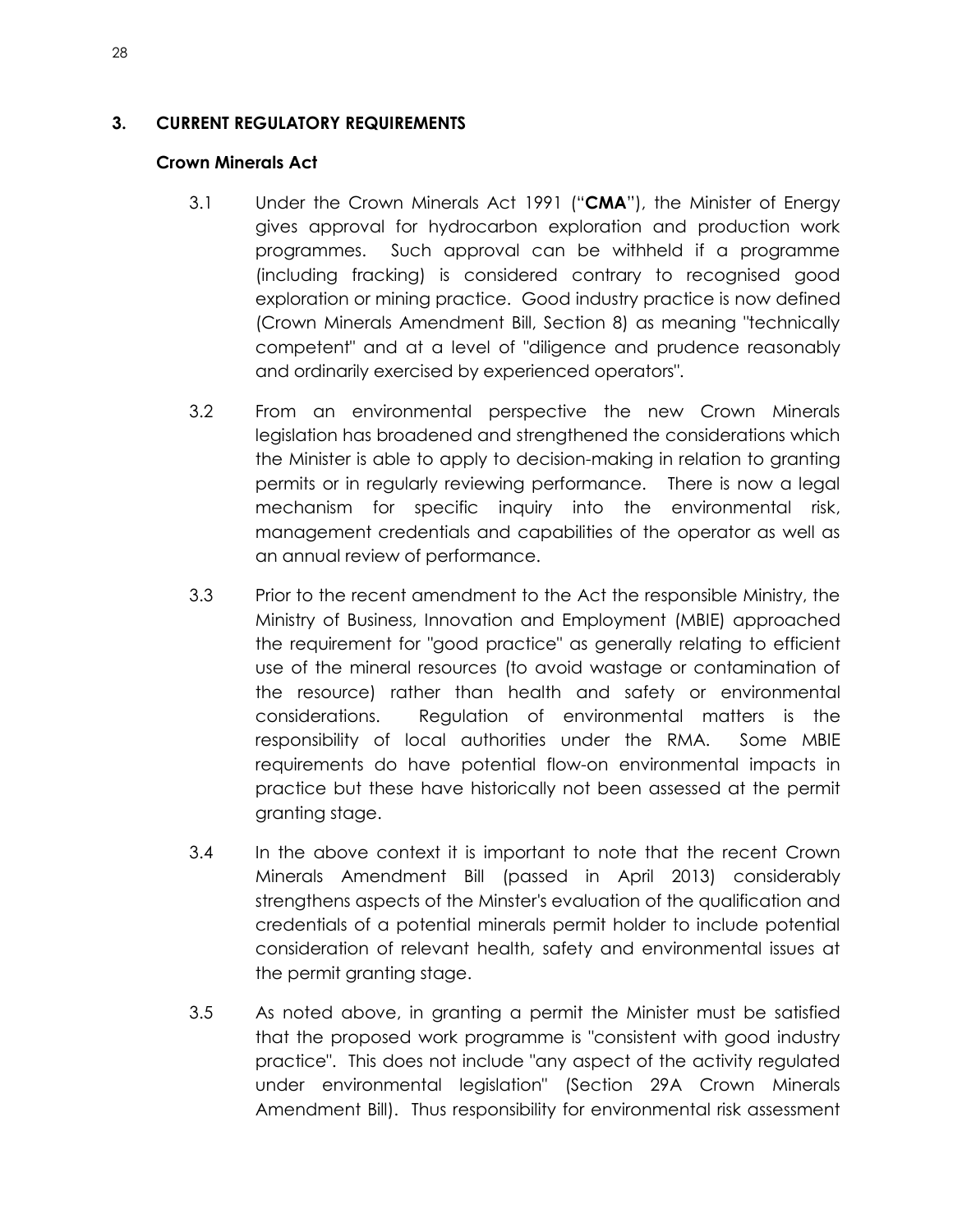and regulation remains clearly with regional and local consent authorities who administer the RMA.

- 3.6 However, the Minister must also now be satisfied that for major ("**Tier 1**") permits the permit operator has "... the capability and systems likely to be required to meet **the health and safety and environmental requirements** of all specified Acts"... (Section 29A2(c)).
- 3.7 Importantly, the Minister now also has the power to "seek the views of any other regulatory agency" for the purposes of making a decision (Section 29A(3).
- 3.8 Furthermore, annual "reviews" of Tier 1 permits may now also be undertaken by the Chief Executive of MBIE. Any regulatory agency – including "consent authorities" – who have "regulatory oversight" of the activities under the permit must be invited to any such review.

## <span id="page-32-0"></span>**Petroleum Exploration and Extraction Regulations**

- 3.9 The Health and Safety in Employment (Petroleum Exploration and Extraction) Regulations 2013 ("**Regulations**" or "**Petroleum Regulations**") define a range of specific duties and requirements related to the safety of well drilling operations. These include the proper design, construction and operation of wells to ensure well integrity, including fracking operations. Important changes to the earlier 1999 regulations were made in early 2013 and have applied since June 2013.
- 3.10 The Regulations contain detailed, often prescriptive, requirements for design, construction maintenance, suspension and abandonment of petroleum operations and related well-drilling operations including fracking. The Regulations, which were historically administered by the Department of Labour, are now administered by a specialist High Hazards Unit in the MBIE. This new unit has specific responsibilities for enforcement of health and safety requirements in the mining, geothermal and petroleum industries.
- 3.11 A number of detailed regulations (particularly in Part 6) are specifically relevant to the critical aspect of well integrity. Ensuring well integrity is a key element in ensuring the avoidance of water pollution arising from fracking operations.
- 3.12 As noted above, from June 2013 new revised health and safety regulations apply to oil and gas operations.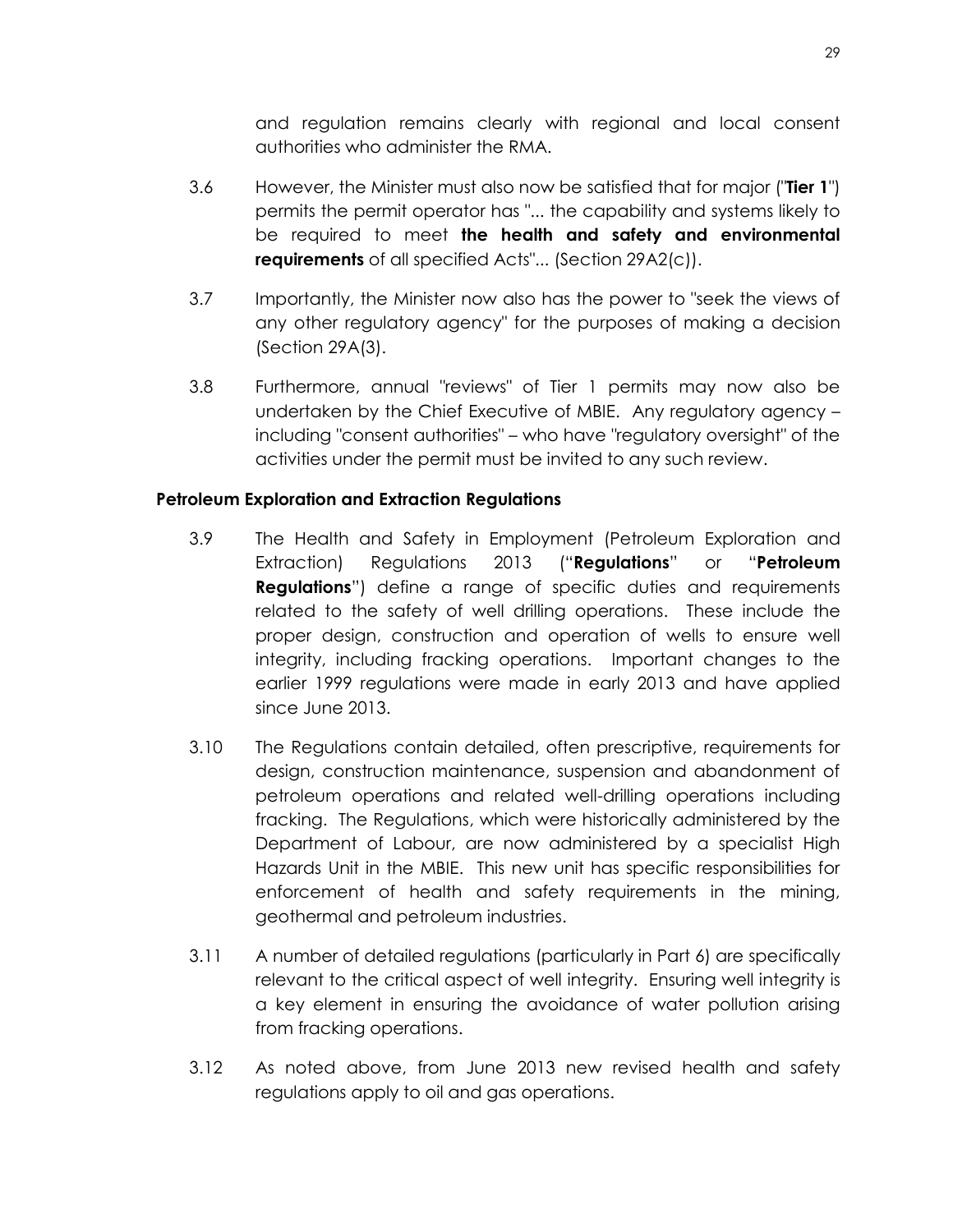- 3.13 New requirements (which also apply to fracking operations) include:
	- (a) Operators of larger, higher risk oil and gas installations (on and offshore) will be required to prepare a "safety case" to be submitted and accepted by MBIE before work can commence.
	- (b) Independent expert scrutiny of safety cases will be undertaken by consultants appointed to advise MBIE.
	- (c) Operators of smaller scale, lower risk onshore installations will be required to prepare an HSE "overview" in lieu of a "safety case".
	- (d) The well examiner scheme.
- 3.14 Much of this work is highly specialised and is likely to involve the contracting of specialist international expertise by the High Hazards Unit in MBIE from time to time as required.
- 3.15 These requirements add important new regulatory safeguards, particularly in relation to detailed assessment of well construction and integrity. While the primary focus is on health and safety of workers the emphasis on independent scrutiny of well integrity is also directly relevant to minimising environmental risks, particularly water contamination.
- 3.16 The new regulatory regime will focus on the whole life cycle of wells, to ensure that wells are designed, modified, commissioned, constructed, equipped, operated, maintained, suspended and abandoned in a way that ensures operators reduce the risks to a level that is as low as reasonably practicable.
- 3.17 In addition, all operators will be required to implement arrangements for independent and competent persons to examine the design, construction and maintenance of all wells within their control under a well examiner scheme. The issue of long term responsibility for environmental problems emerging following well abandonment requires very careful consideration to ensure future environmental liabilities do not fall on regional or local government.
- 3.18 The new requirements are administered by the High Hazards Unit within MBIE. While a focus of these new requirements is primarily to prevent accidents or blow-outs leading to health and safety risks and major environmental accidents the improvements foreshadowed to regulation of well integrity directly relevant to reducing fracking risks to water quality.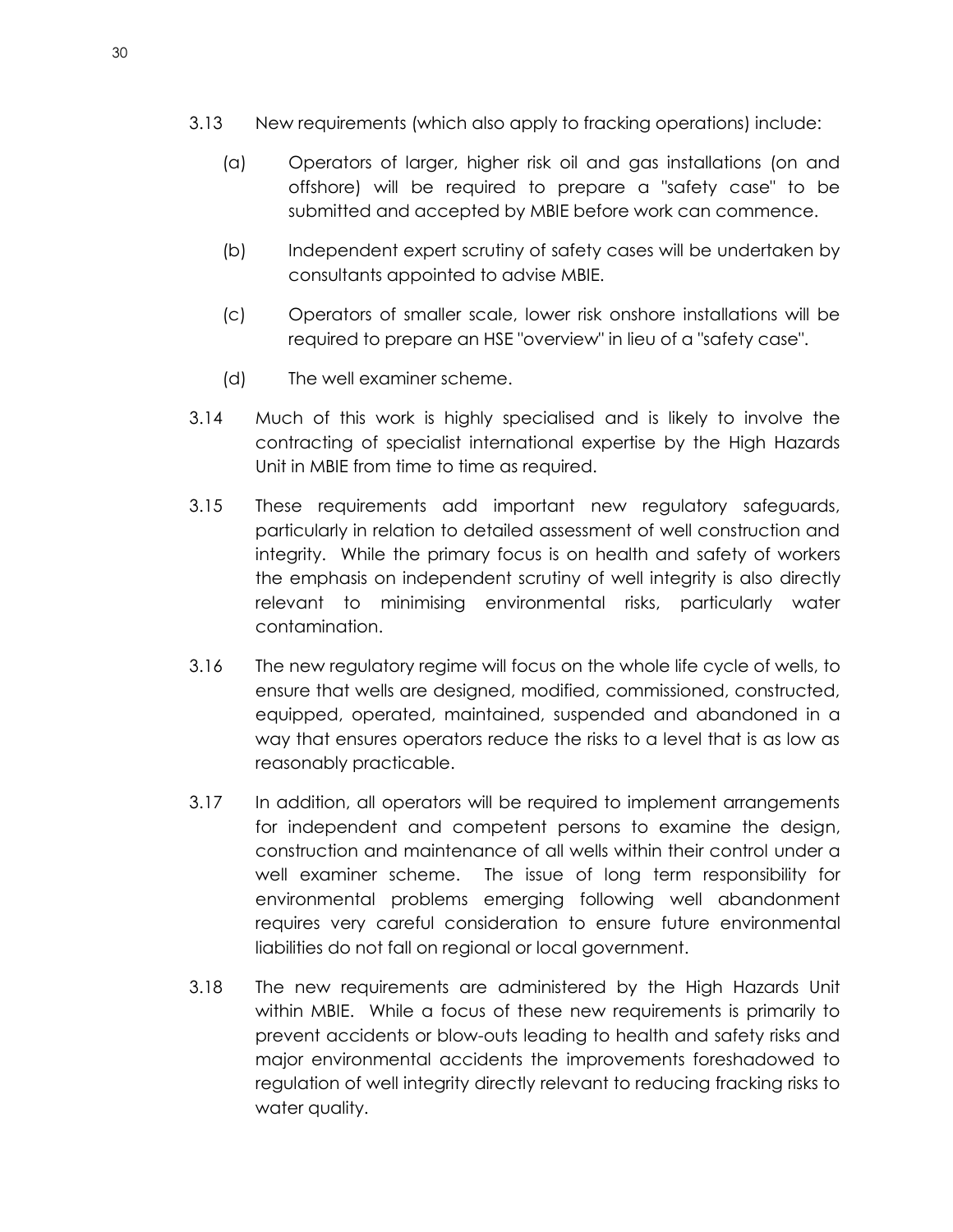- 3.19 The importance of well integrity in avoiding adverse environmental outcomes cannot be over emphasized. A key finding of the United Kingdom Royal Society report is that well integrity is the highest priority for environmental protection, as faulty wells are more likely to be the cause of contamination.
- 3.20 It is therefore important that the regulatory framework for well integrity is fit for purpose and does not involve overlap and duplication. In TRC's view, there are considerable benefits associated with removing the duplication that currently exists for regulating well integrity between MBIE and regional councils in favour of a central location for this specialist function. Among other things, this will improve efficiency and consistency, increase certainty, avoid duplication of limited technical expertise and reduce cost. This is a key area where legal clarification is required as between the requirements of the Health and Safety in Employment Act and the Resource Management Act. This is discussed further in later sections of this submission.

## <span id="page-34-0"></span>**Hazardous Substances and New Organisms Act 1996 (HSNO)**

- 3.21 Many fluids and additives use in wellsite activities, including fracking, are everyday substances that require no specific controls beyond RMA regulation of discharge. However, some are deemed l hazardous substances, and all aspects of their use are therefore subject to HSNO requirements administered by the Environmental Protection Agency ("**EPA**") and the High Hazards Unit of MBIE.
- 3.22 Approvals for any aspect of the use of any hazardous substance are the responsibility of the EPA.
- 3.23 HSNO sets out obligations for handling storage, use and spill contingencies for fracking fluids. All on site operations are subject to regulations and HSNO requirements.
- 3.24 The purpose of HSNO requirements are to avoid or minimise risks to human health and the environment associated with the storage or use of hazardous substances, including chemicals used in fracking at well sites.
- 3.25 The operator of a well site using hazardous substances while undertaking fracking (or at any other time) must ensure compliance with a wide range of HSNO requirements including maintaining an onsite register of all hazardous chemicals stored on site, separation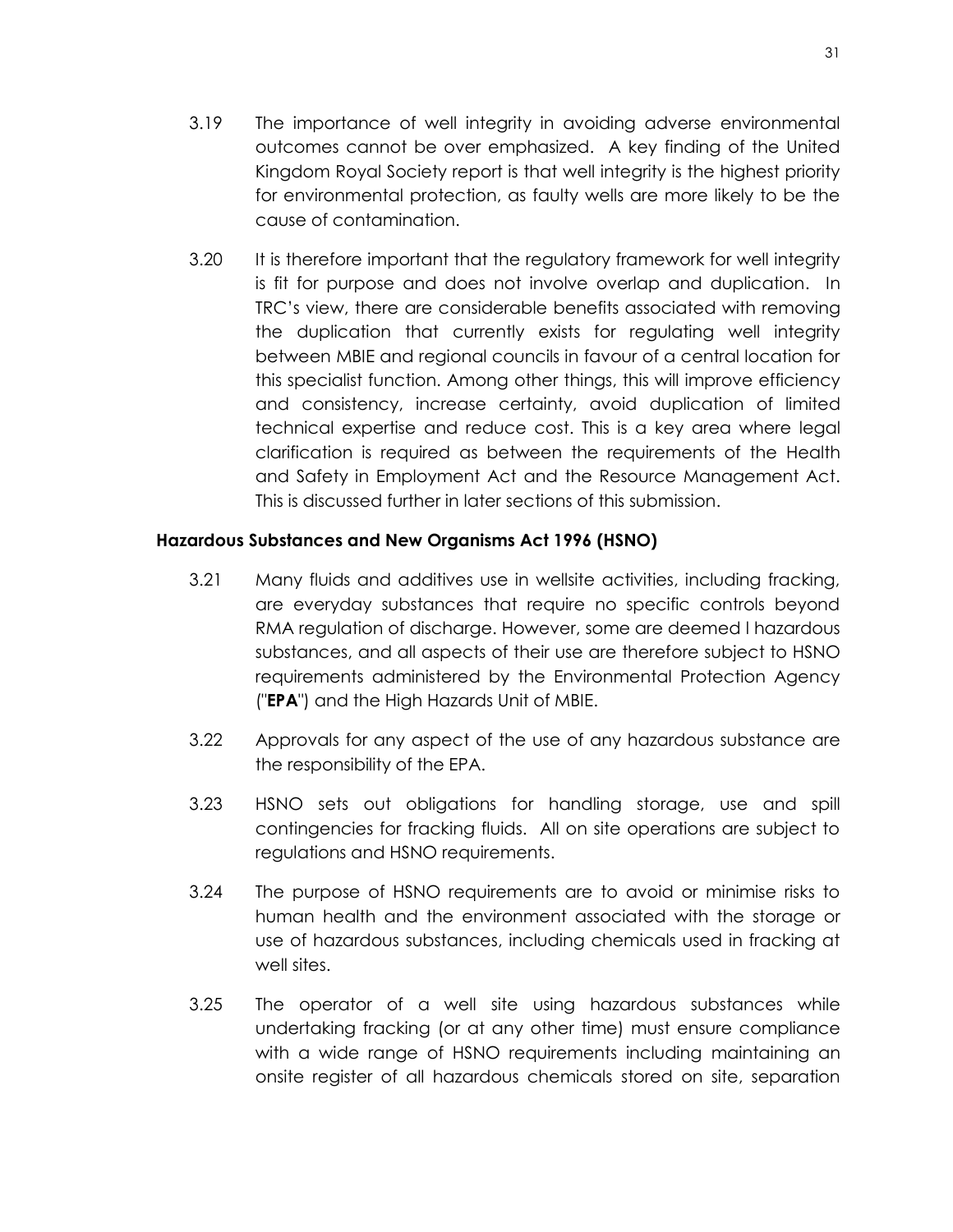distances between storage tanks, secondary and tertiary containment and spill contingency plans.

- 3.26 Compliance and enforcement of any aspect of the use of hazardous substances (including transport, storage, use and disposal) in a workplace such as a wellsite, is the responsibility of MBIE.
- 3.27 Safety Data Sheets for each compound or chemical held on site will in most cases provide detailed information on composition (ingredients and proportions), for inspection.
- 3.28 It is important to note that the proportion of any particular hazardous substance in a fracking fluid mixture will be greatly diluted, typically well below 1% of product concentrations upon injection and even less upon return to the surface. When diluted to this extent some hazardous substances may no longer pose any potential environmental risk. More specifically, a substance might be deemed a hazardous substance while present on a site in concentrated form and bulk volume, but following dilution for use might no longer meet concentration thresholds to be classified as a "hazardous substance". The mere presence of such a substance within a return flow does not mean that the flow can be deemed to contain "hazardous substances" in any meaningful or legal use of the term, just as any urban stormwater flow containing any number of constituents that in bulk and in concentrated form are hazardous substances but stormwater is not deemed a hazardous substance for purposes of statutory control.
- 3.29 The flow back (return fluids) are classified as a waste product. Because of their indeterminate and highly variable constituents they are not captured by HSNO legislation, and HSNO compliance and enforcement regimes do not apply. However, RMA controls are in place at all wellsites to address potential environmental effects of such fluids e.g. bunding, storage vessels, contingency planning.
- 3.30 It is also important to note that any hazardous substances that might be used in fracking do not require a specific EPA approval for use in fracking.
- 3.31 In addition to HSNO obligations, the resource consent process for fracking operations under the RMA can require disclosure of all fracking compounds intended for use, as part of the consent application. Resource consent conditions can also require confirmation, following fracking, of all volumes and compounds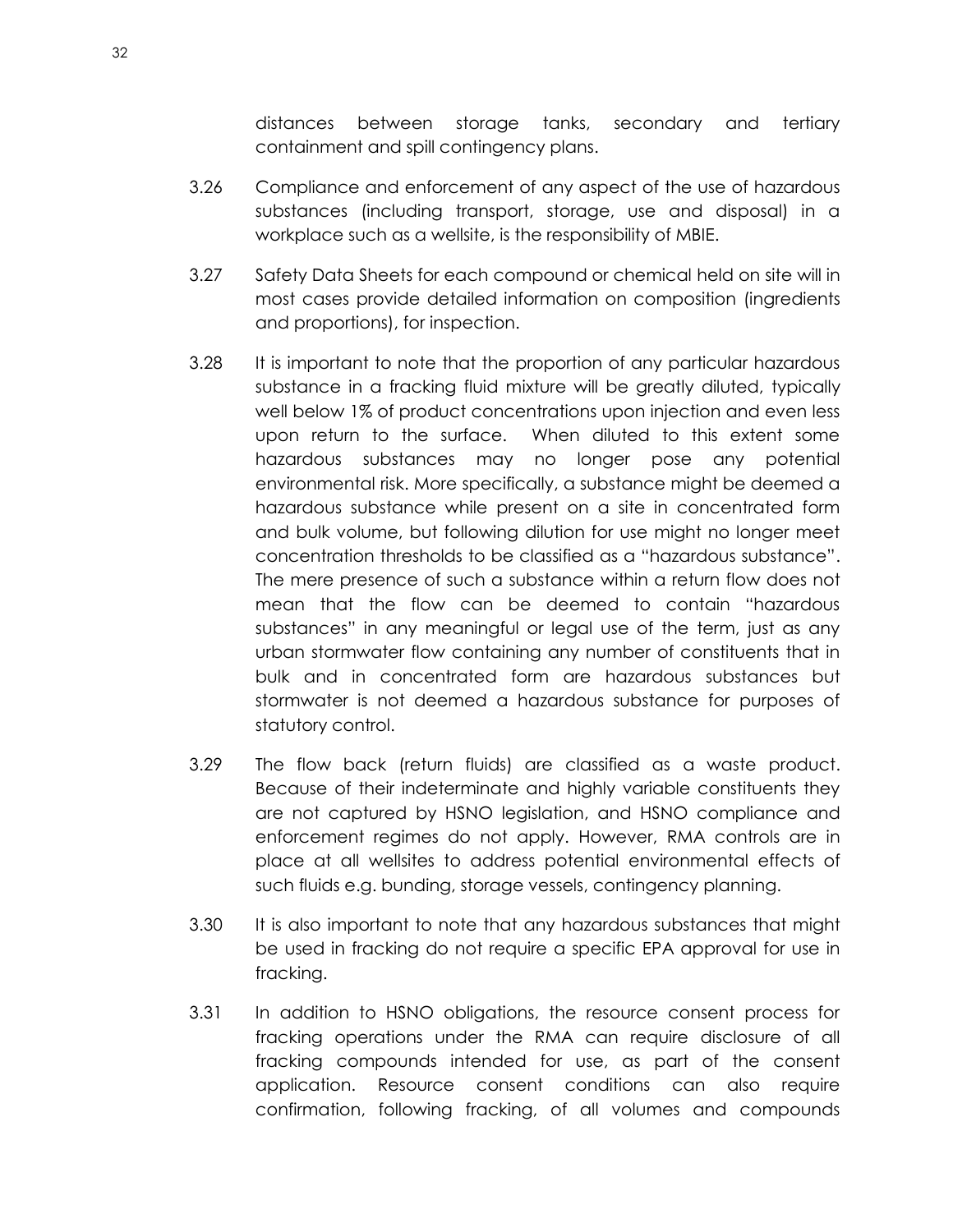actually used, as well as requiring the collection and return of fracturing fluid samples for independent analysis.

#### **Resource Management Act 1991 (RMA)**

- 3.32 The RMA is the means by which the potential environmental effects of fracking can be controlled and managed. Regulatory responsibility for granting resource consents authorising oil and gas, including fracking operations is split between Regional Councils (water*,* land and air discharges) and District Councils (land use).
- 3.33 In Taranaki, the drilling of wells and bores is regulated under the Regional Fresh Water Plan 2001. Rule 46 of the Regional Fresh Water Plan permits the drilling or construction of a well or bore subject to conditions. One of the conditions is that all bores for hydrocarbon exploration and extraction must be cased and sealed to prevent the potential for aquifer cross-contamination or leakage from the surface. If the conditions of Rule 46 cannot be met a resource consent for the drilling activity will be required.
- 3.34 Other rules in the Fresh Water Plan regulate other aspects of oil and gas operations (discharges to land and water, water takes, use of river and lake beds etc).
- 3.35 The Taranaki Regional Council regulates and monitors all aerial emissions, including any potential fugitive emissions from wellsites.
- 3.36 In Taranaki, since July 2011 TRC has required an operator to obtain a resource consent for fracking operations. This requirement for a resource consent is based on a combination of Section 15(d) of the RMA (covering the discharge of fracking fluids to deep hydrocarbon reservoirs) and a general rule in the Council's Fresh Water Plan (Rule 44) that allows the Council to process discharge applications as a "discretionary activity" under the RMA.
- 3.37 The requirement to obtain resource consent was adopted in the face of considerable legal uncertainty arising from the proper relationship between the Health and Safety in Employment Petroleum Regulations and the RMA as well as the specific wording of the relevant section of the RMA itself. In this context the PCE had no authority from TRC to release the legal advice on this latter point received by TRC. This legal opinion did not definitively state that resource consent for discharge of fracking fluids to ground should be required as incorrectly reported in the PCE's interim report. From the TRC's viewpoint the main reason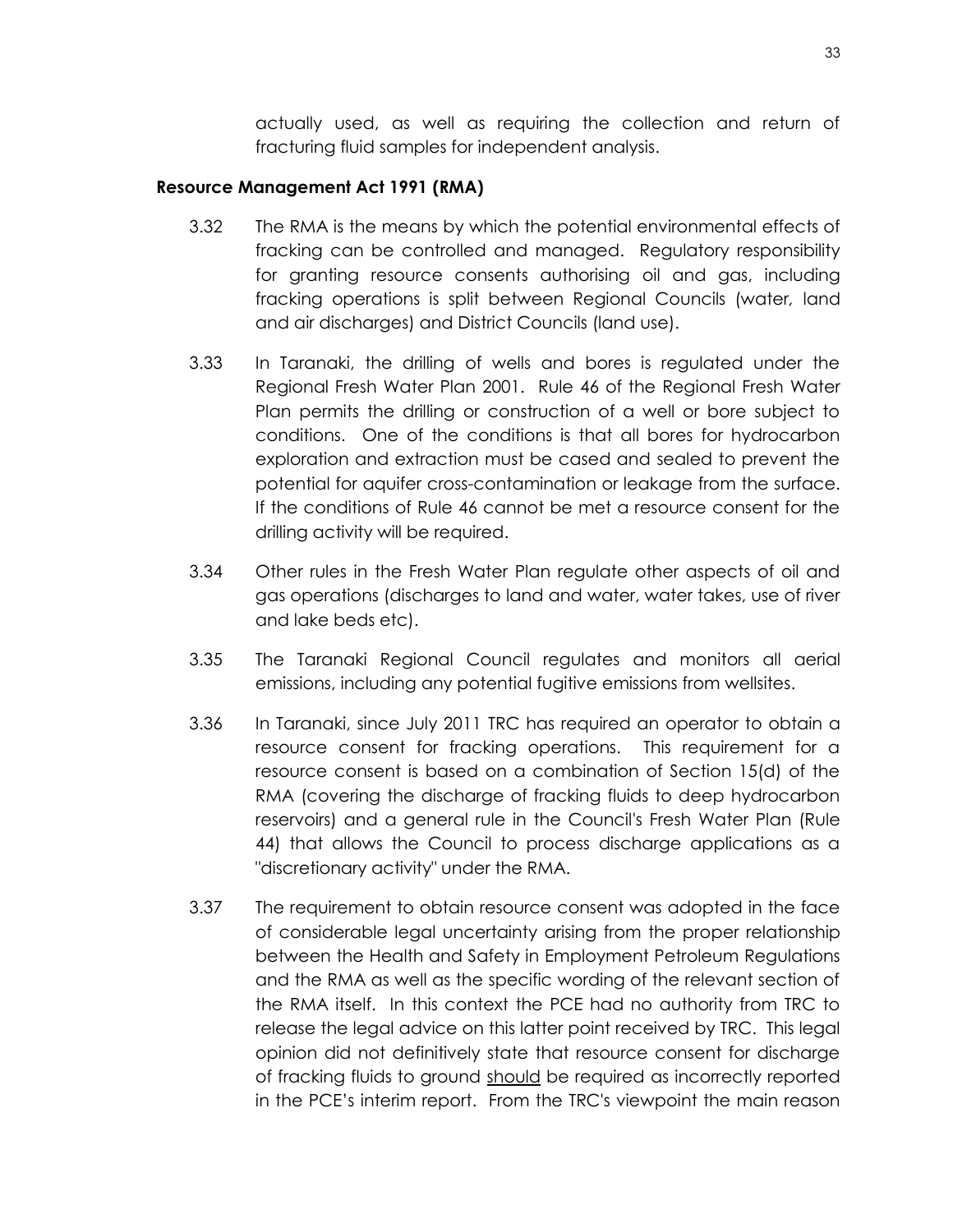for requiring a consent is to comply with a potential legal technicality rather than responding to a so-called 'gap' in the RMA. As discussed in later sections of this report this technical legal issue requires legislative clarification as it clearly has important consequences for both regional councils and industry.

- 3.38 Fracking activities had been undertaken and regulated prior to 2011as part of approved oil and gas operations without the specific need for resource consent. This was due to a number of factors:
	- (a) The considerable depth of the discharge of contaminants from fracking (as opposed to the levels of groundwater aquifers);
	- (b) The low potential effect due to the diluted nature of fracking chemicals and the presence of substantial thicknesses and multiple layers of low permeability geologic formations which act as seals to trap the fluids in place; and
	- (c) The temporary nature of the discharge with a high percentage returned to the surface as flow back fluids; and
	- (d) The not unreasonable reliance on the administration of the Petroleum Regulations to address the critically important matter of well integrity as the key environmental risk factor.
- 3.39 The Council's extensive monitoring of oil and gas well sites throughout Taranaki which involved routine ongoing inspections of all producing well sites, including those where fracking had occurred, had not revealed any adverse environmental effect from fracking.
- 3.40 Operations still required resource consent for a range of activities associated with fracking, including:
	- (a) The disposal of drilling wastes and production water (which includes fracking fluids) via land farm disposal or deep well injection; and
	- (b) Resource consents to flare gas at a well site.
- 3.41 An application for resource consent to discharge fracking fluids at depth under the RMA must be accompanied by an Assessment of Environmental Effects ("**AEE**") report. The AEE is required to present such detail as corresponds with the scale and significance of the effects (Section 88(2)). Section 88 and the Fourth Schedule of the RMA set out what should be included in the AEE.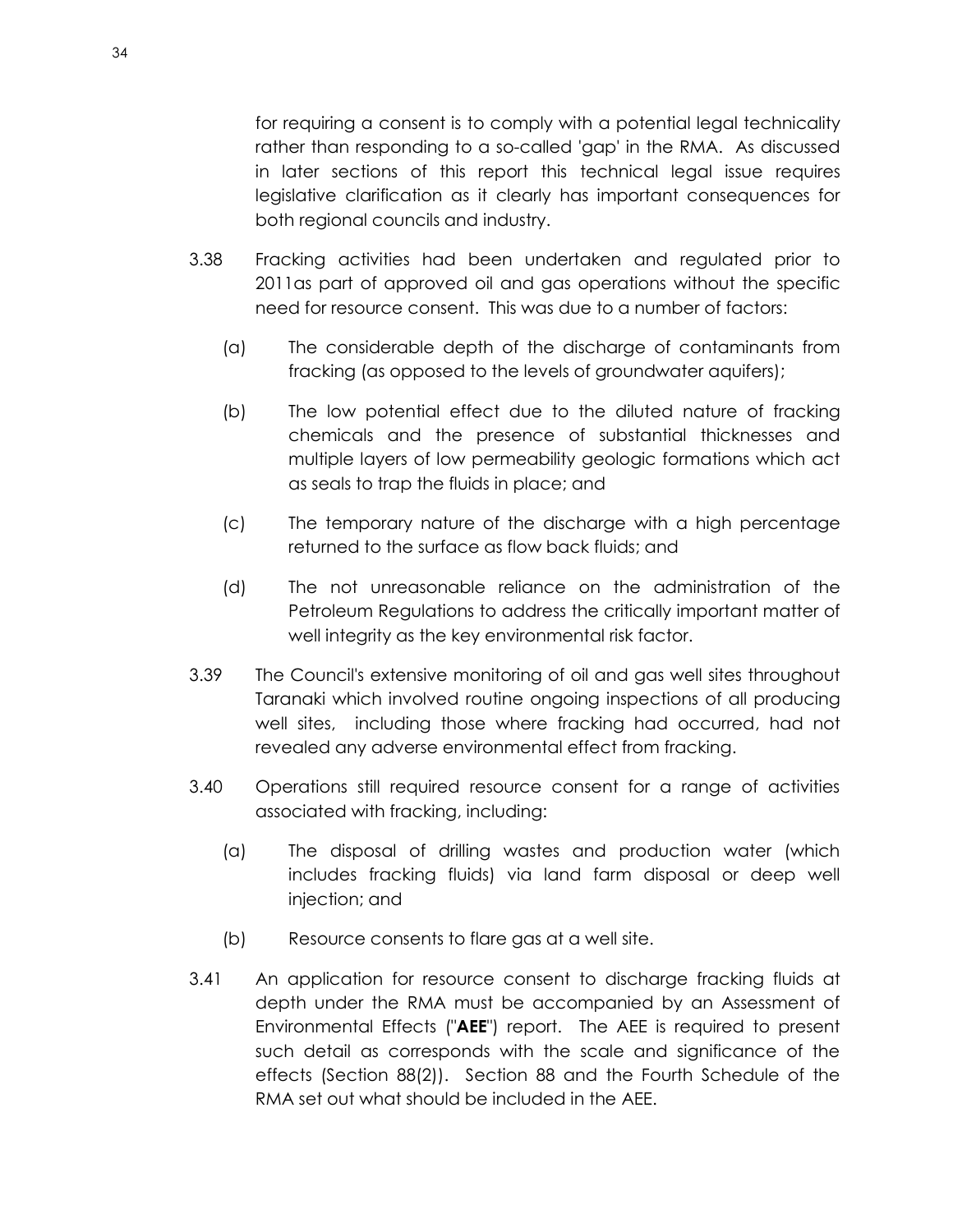- 3.42 An example of a comprehensive AEE for fracking operations is the report prepared by Shell Todd Oil Services Ltd in support of fracking discharge applications at four sites in the Kapuni Field (Shell Todd Oil Services Limited, 2012. Assessment of environmental effects for hydraulic fracturing stimulation of four existing wellsites within the Kapuni Field. A copy of this report can be found on the Council's website).
- 3.43 In terms of setting limits of fracking fluid discharge consents the Regional Council is able to set such limits as it considers appropriate, without having to take into account section 142 of HSNO because there are no Environmental Exposure Limits (EELs) established by the EPA for oil and gas substances.
- 3.44 Consent conditions can be imposed on a resource consent based on the hydro geologic risks identified in the AEE or subsequent expert evaluations on behalf of the Council. The four key risks:
	- (a) Leakage due to defective well installation/operation;
	- (b) Leakage through geologic media;
	- (c) Leakage or improper handling of chemicals or wastewaters at the drilling site; and
	- (d) Well blow outs;

are all able to be regulated by consent conditions.

- 3.45 Conditions can also require a water quality monitoring programme and reporting to establish baseline and post-fracking water quality data to confirm that adverse environmental effects on water do not occur.
- 3.46 Other conditions can include:
	- (a) Measures to ensure that fracking discharges will not affect the integrity of the well so that adverse effects associated with unplanned escape of fracking fluids from the well or associated equipment are avoided.
	- (b) Comprehensive pre-fracking discharge reports prepared by the operator to enable checking and verification of compliance with conditions and consistency with information provided in the application and AEE.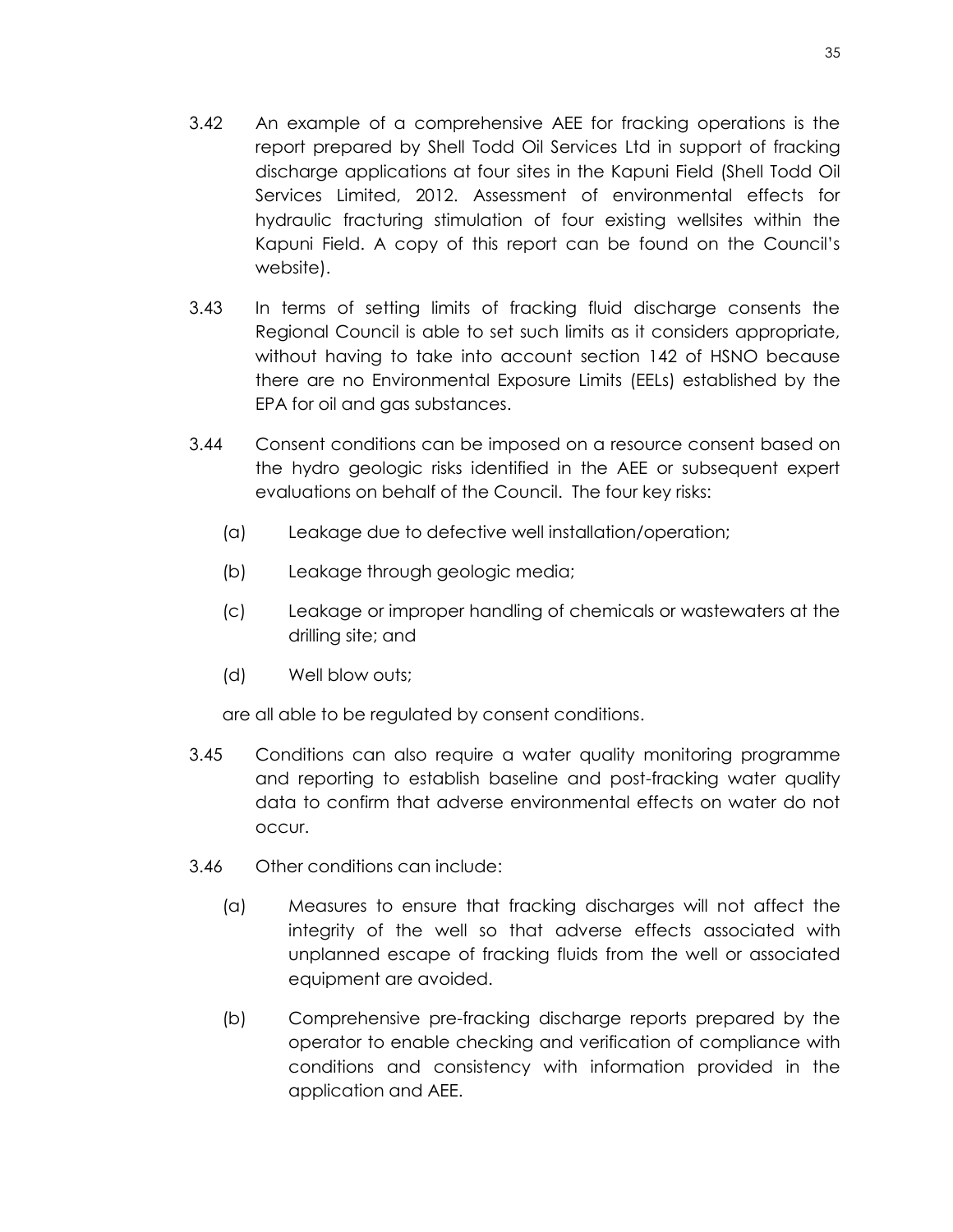- (c) Post-fracking reports to confirm details of the activity are consistent with the application and AEE and that the discharge complies with the conditions of consent. This report is to provide essential information that discharged material remains in the fracture interval or is otherwise accounted for and did not and will not enter fresh water. The report includes requirements in relation to modelling mitigation measures, characteristics of geology above the discharge point to the surface, and other technical data related to the discharge.
- (d) Sampling locations to test compliance.
- 3.47 Operators can also be required to adopt the best practicable option to prevent adverse effects by ensuring:
	- (a) The discharge is contained within the fracture interval;
	- (b) Regular reviews are undertaken of preventative and mitigation measures adopted to ensure the discharge does not cause adverse environmental effects; and
	- (c) Regular reviews of the chemicals used are undertaken with a view to reducing toxicity of chemicals used.
- 3.48 Refer to Appendix 3 for a recent set of conditions which TRC has imposed on a fracking consent.
- 3.49 District council consents cover a range of land use considerations for wellsites and landfarming waste disposal areas. The wellsite drilling and testing land use consent considerations generally include the hydraulic fracturing activity as part of wellsite operations and a separate consent is not required.
- 3.50 With regard to wellsites, district council land use considerations include cultural and archaeological effects, noise, vibration, light, dust, vehicle movements, hazardous substances management, spill or emergency management, waste management, landscaping, flaring and decommissioning and site restoration.
- 3.51 The environmental effects considered by district councils in land use consents for landfarming waste disposal sites (including hydraulic fracturing return fluids) include land management (e.g. revegetation periods, land stabilisation, vehicle site access standards), cultural and archaeological effects and dust effects,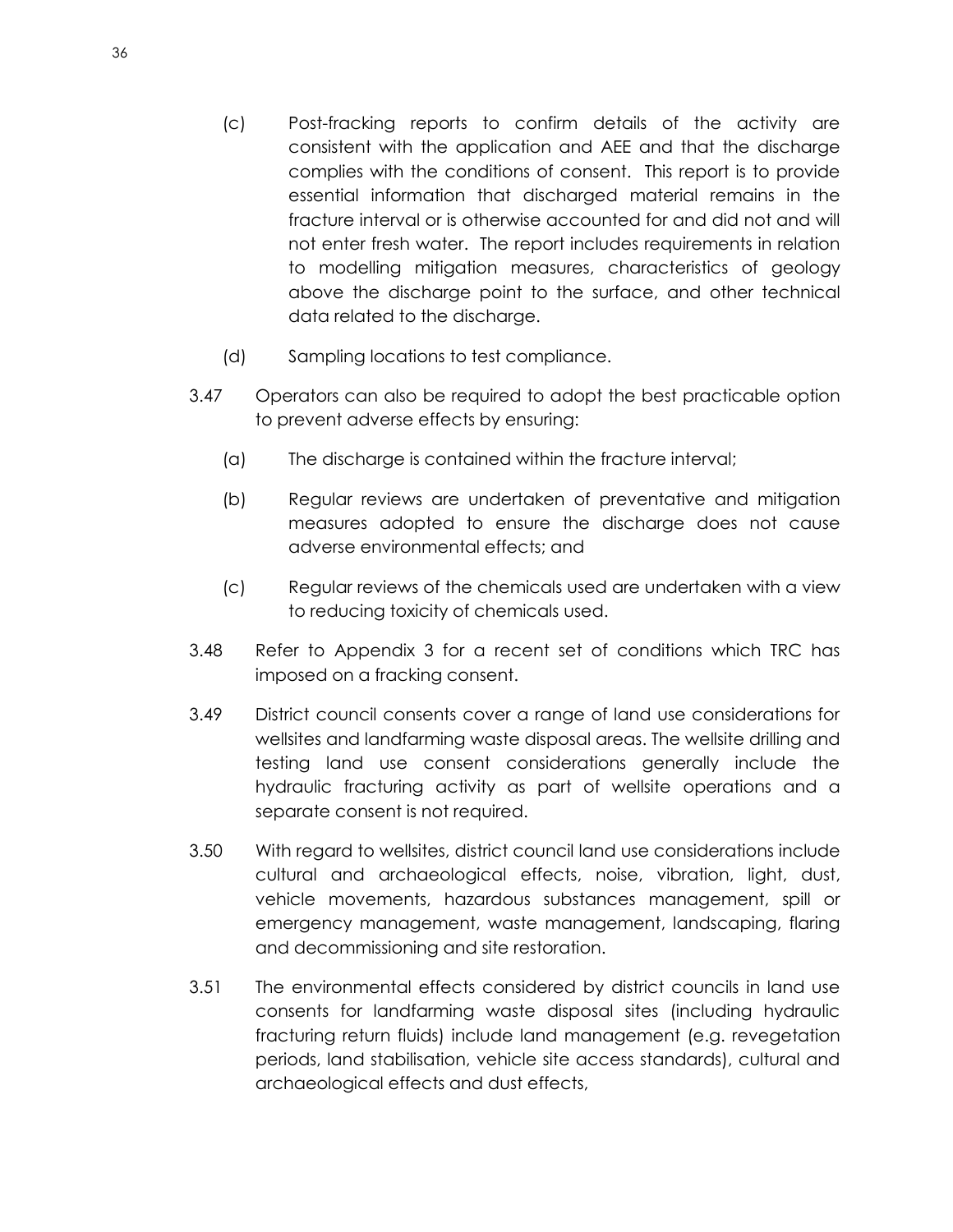3.52 District councils in Taranaki have noted that the consideration of hydraulic fracturing operations at a wellsite represent very limited further consideration of environmental effects than for normal drilling operations. The type of environmental concerns addressed by district councils for hydraulic fracturing generally fall within the environmental effect envelopes established for normal drilling and well testing operations. Considerations are also similar for waste disposal consents.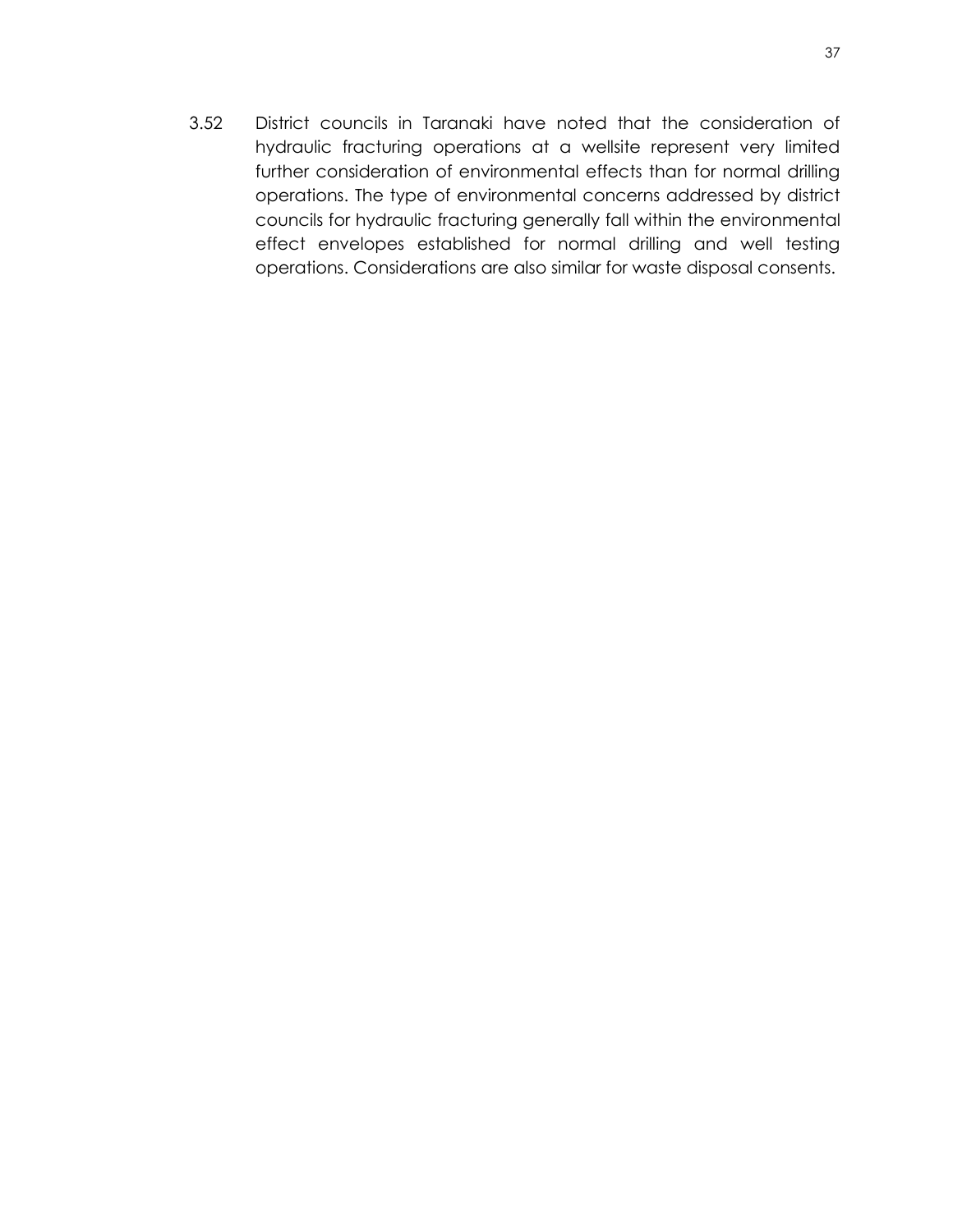## **4. INTERIM FINDINGS OF PARLIAMENTARY COMMISSIONER**

4.1 The interim report of the PCE identifies four key aspects of oil and gas production that are "key to protecting the environment" (PCE, page 6). In addition the report comments on well abandonment.

# **Choosing where to drill**

- 4.2 The first of these aspects is "choosing where to drill". The PCE notes that the grant of a permit for drilling a petroleum well under the CMA "does not require an assessment of environmental risks". While that is correct in terms of the CMA permit, that does not mean that a drilling operation can commence without addressing environmental risks. This is because controls will now be imposed in plans or resource consent will now be required for the drilling operation from the local authorities under the RMA. For example, the New Plymouth District Plan requires a discretionary resource consent for the erection of well site structures and buildings within 20 metres of fault lines identified in the district plan. An operator will therefore always need to bear in mind when choosing a location to drill that resource consents will be needed. An AEE will be required to be filed with any consent application.
- 4.3 If an operator were to select a drilling location which involves fracking at a highly sensitive location, where potential environmental risks were particularly high, this would need to be identified and discussed in the AEE supporting consent applications. If the safeguards or other mitigation measures were considered insufficient or inadequate, consent would be granted only subject to stringent conditions, or declined.
- 4.4 Thus the selection of a drilling location by an experienced operator is most unlikely to be made solely on the basis of commercial criteria or ease of access. A full environmental impact assessment of a potential drilling location will be necessary to secure the subsequent resource consents which may affect land or water.
- 4.5 In terms of any potential for seismic risk, the AEE would need to provide relevant information on this aspect for consideration and review by local consent authorities, who could refer any technical questions to relevant independent experts for evaluation before granting consents. In this context, the TRC has commissioned a study by GNS of the effects of fracking on seismicity in the Taranaki region (see Appendix 6). The report concluded that: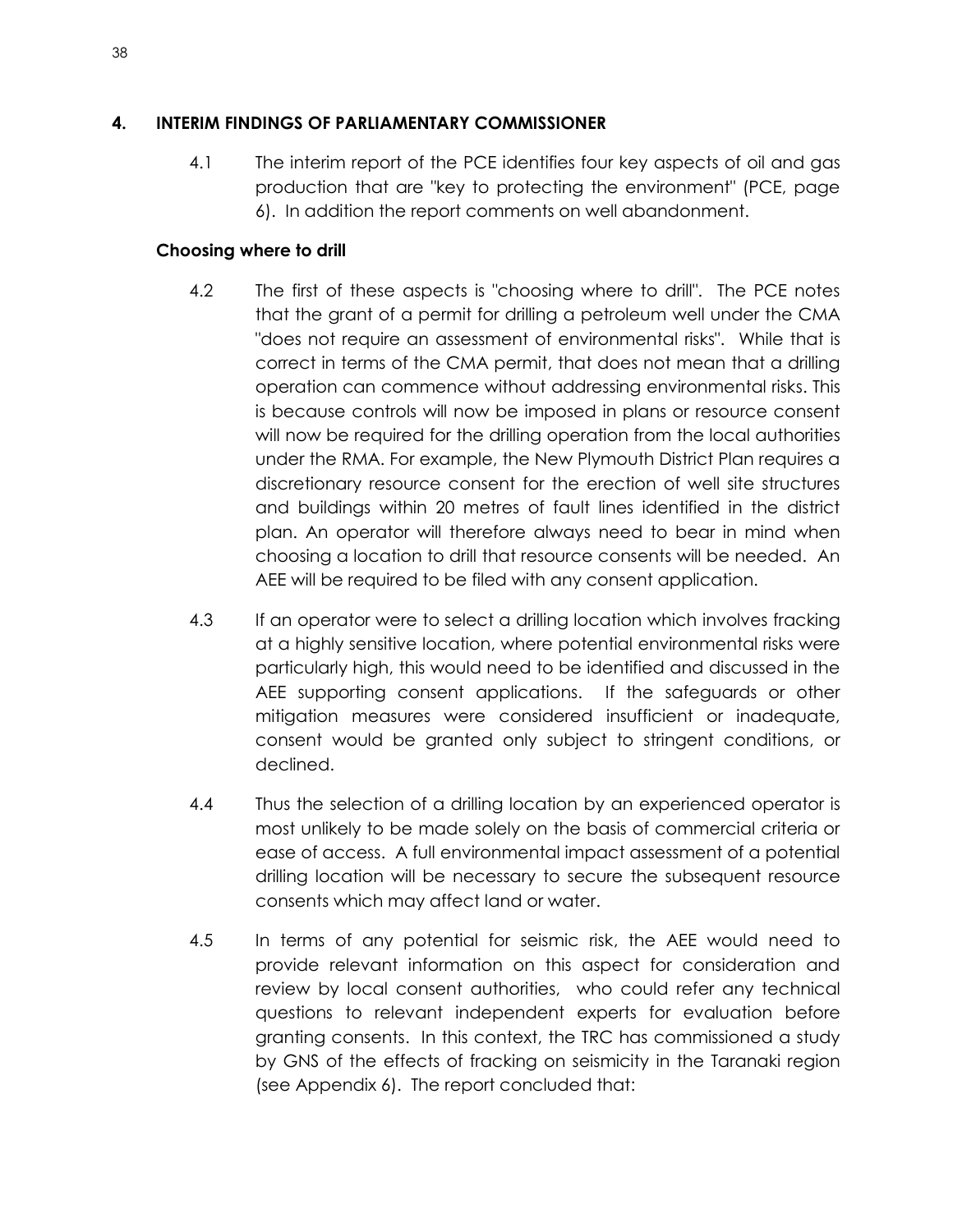- (a) There is no evidence that fracking in Taranaki has had any observable effect on national earthquake activity;
- (b) It is unlikely that fracking would induce earthquakes in the Taranaki region that would have a significant effect.

It is significant to note that these findings in respect of Taranaki are similar to the findings of the Royal Society report in the United Kingdom ("**UK**") (Page 4) which states:

*"there is an emerging consensus that the magnitude of seismicity induced by fracking would be felt by few people and result in negligible, if any, surface impacts."* 

- 4.6 Finally, the relevant provisions of HSNO will apply to use, storage and handling of any hazardous chemicals on the drilling site selected. Thus if the site is for some reason particularly susceptible to higher environmental risks in the event of spillage this can be incorporated in HSNO contingency plan requirements as well as covered by resource consent conditions applicable to the selected site.
- 4.7 The recent amendment to the CMA also allows the Minister to assess the environmental capabilities and performance attributes of the operator – and, if necessary, impose suitable conditions on Ministerial consent or in the annual review process.
- 4.8 It is also noted that the safety case and well integrity scheme requirements will mean site factors are taken into account for installations, which includes wells. The scope of the Petroleum Regulations is such that an assessment of seismic risk and the adoption of appropriate well designs could be included under the well examination scheme. Further comment on these matters is made in section 6 of this submission.

### **Well design**

- 4.9 The second key risk activity identified by the PCE (PCE, page 55) is "designing and constructing the well" (PCE, page 56). This is consistent with the Royal Society report for shale gas fracking in the UK which states (page 4): "ensuring well integrity must remain the highest priority to prevent contamination".
- 4.10 The PCE notes that design and construction of the well is "critical in preventing environmental damage". The primary way this is achieved is through the requirements of the Petroleum Exploration and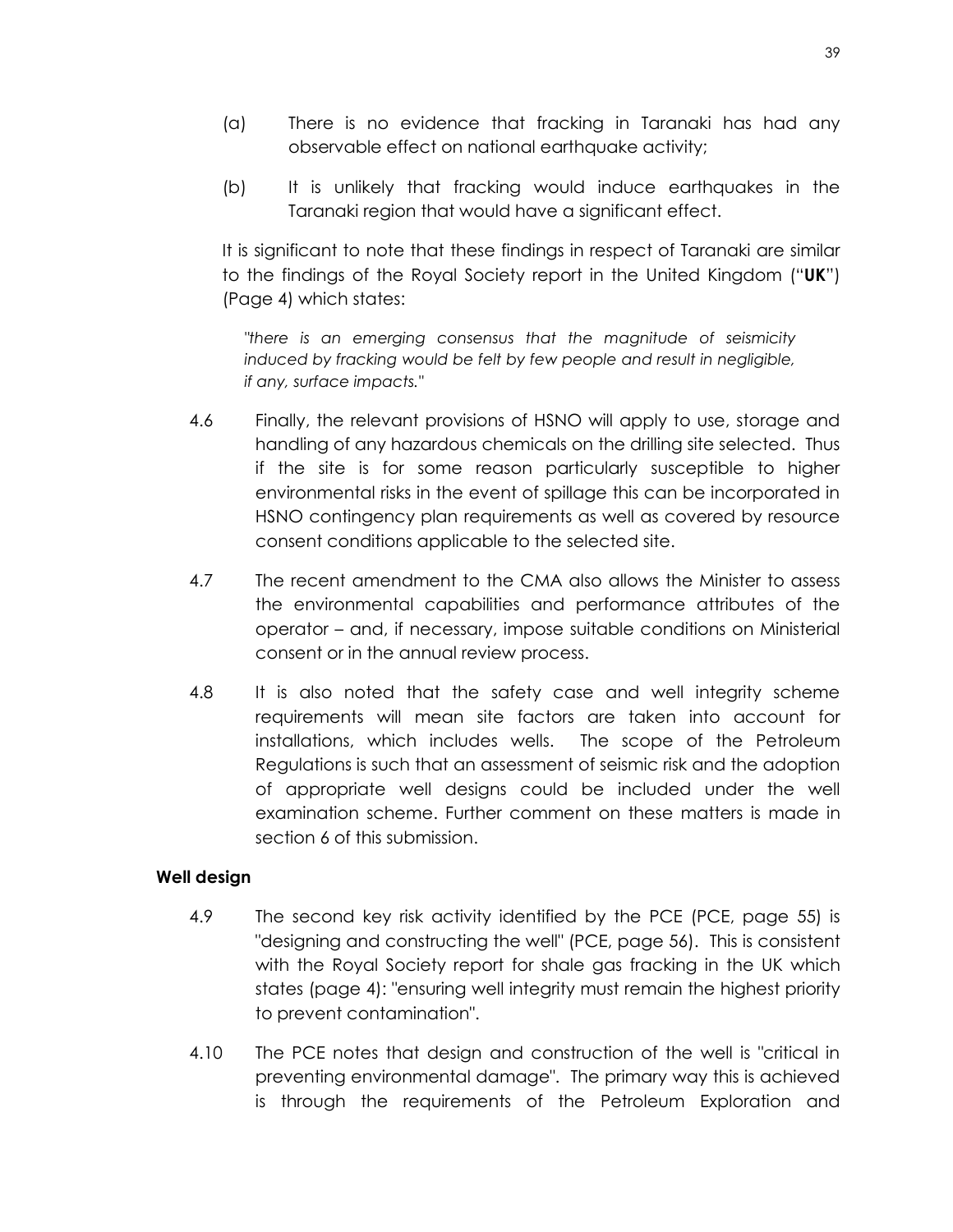Extraction Regulations promulgated under the Health and Safety in Employment Act 1992 ("**HSE**").

- 4.11 The PCE notes that because well integrity is critical for protecting the environment as well as protecting workers the regulations "do provide some environmental protection, although it is incidental to their purpose".
- 4.12 It is very difficult to ascertain what unregulated risks to the environment arise from a regulatory approach to well integrity that has as its central purpose ensuring the integrity of well design and construction so as to avoid any well blowout or accident (including leakage of drilling fluids or wastes). In this context environmental protection is not accurately described as "incidental" to workplace safety, it is an essential corollary of achieving safety. The requirements to protect workers from lack of well integrity fulfil an important dual purpose in also protecting the environment.
- 4.13 The recent strengthening of work place safety involving requirements in relation to independent "safety case" review of drilling operations (including fracking) and the well examiner scheme, will add an important additional level of expert scrutiny and review to well design and operation prior to well drilling commencing and throughout the entire life cycle of the well including its subsequent operation, maintenance, modification, suspension and abandonment.
- 4.14 Currently, in considering resource consents for fracking local consent authorities should be legally entitled to rely on the review of well integrity undertaken under the relevant Petroleum Regulations.
- 4.15 It is clearly not intended that local authorities should be obliged to duplicate a review of well integrity and be required to undertake their own independent technical review of well integrity and throughout the life cycle of the well.
- 4.16 There is no evidence from the numerous wells drilled in Taranaki (on and off shore) that local authority reliance on the well integrity regulations now administered by MBIE has been misplaced or has led to any serious compromising of either workplace safety or environmental protection. Of the more than 600 wells drilled there has been only one well blowout and that was before the Petroleum Regulations were in place. That noted, the Council has previously noted the need for better central government resourcing, not so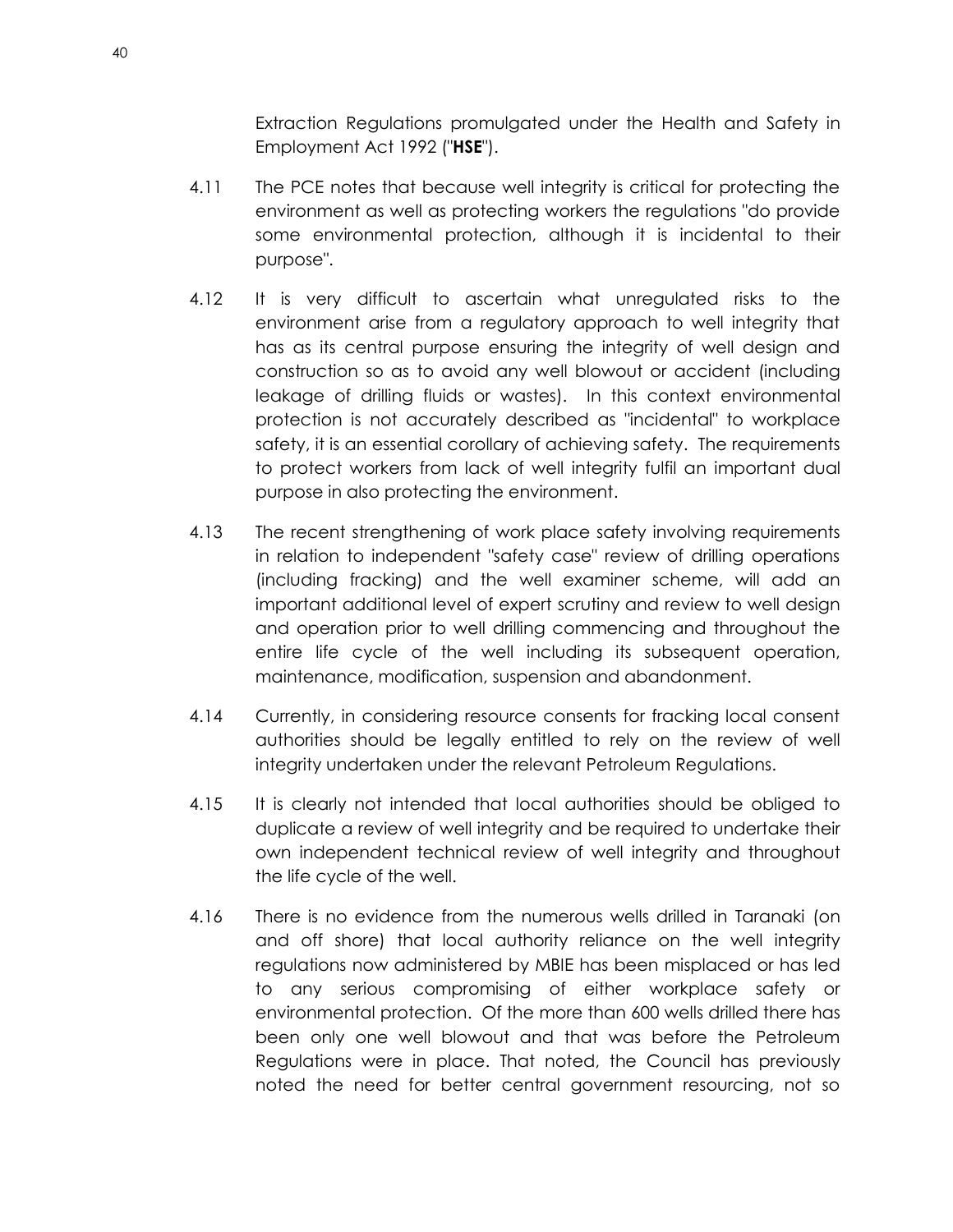much for regulatory systems but for on the ground monitoring and enforcement of the regulations that are already in place.

- 4.17 The Royal Society report notes (page 27) that there would be advantages in the UK regulatory system by widening regulations "so that well integrity is also considered from an environmental perspective". In principle, improved integration of health and safety with environmental considerations would mean an earlier input for local consent authorities in relation to regulatory approval of the well integrity.
- 4.18 With respect to fracking operations there may be advantages, in terms of well integrity review, in having a mechanism for input from the local authorities who are ultimately responsible for environmental issues.

#### **Well abandonment**

- 4.19 Well abandonment can also pose environmental risks depending on best operational practice. In principle the entire life cycle of a well is best regulated under one statutory umbrella (the HSE and associated Petroleum Regulations).
- 4.20 However, there is a need to clarify responsibilities and develop effective mechanisms to deal effectively with 'legacy' issues associated with well abandonment, particularly with respect to older wells that pre-date modern standards and regulation and which pose the greatest risk.
- 4.21 As previously noted, the MBIE is primarily responsible for ensuring well integrity and proper standards of well abandonment as part of the requirements of the Health and Safety in Employment (Petroleum Exploration and Extraction) Regulations 2013 (see section 3). Issues of responsibility and liability can arise if abandoned wells begin to cause environmental or other problems through degradation over time or failure, and the site is no longer a workplace.
- 4.22 Furthermore**,** previous employers associated with abandoned wells may no longer be in existence, meaning liability must be carried by others.
- 4.23 In the absence of a party responsible for an abandoned well, the enforcement tools under the RMA could be used to require the current owner or occupier of the land on which the problem exists, to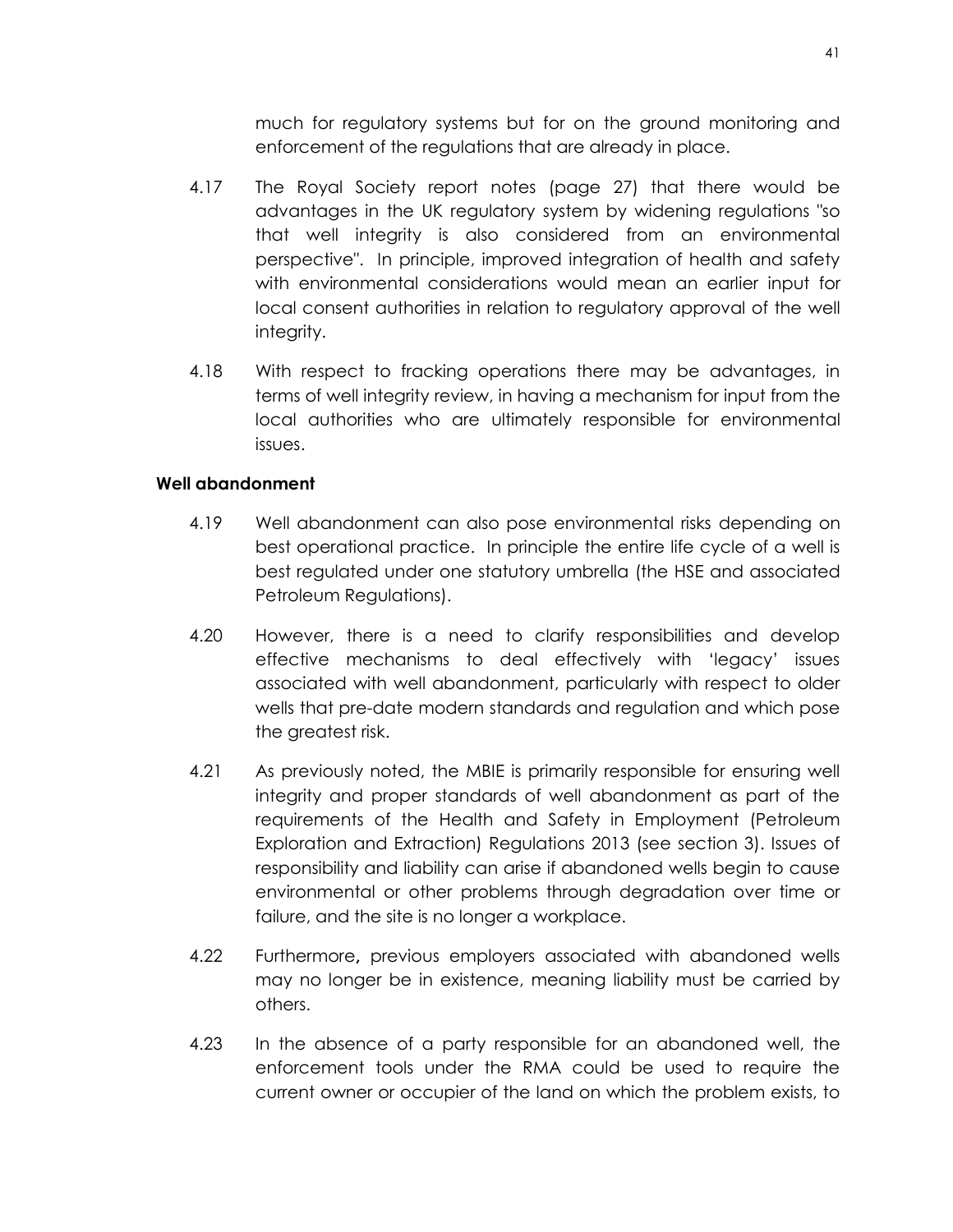undertake remedial action. However, there are reasonable arguments against taking this course of action. Land owners and occupiers are likely to have taken ownership and/or residence on the property without any knowledge of past petroleum operations. The cost of addressing well abandonment problems and the likely limited financial resources of property owners or occupiers mean that effectively dealing with well abandonment issues may represent an insurmountable cost for the landowner.

- 4.24 Currently there is no clear legislative framework through which to resolve these potential 'legacy' issues. However, the Crown is the regulator responsible for ensuring well integrity and that proper well abandonment standards are in place in the first instance. The Crown also owns and controls petroleum resources and derives benefits from their extraction through royalties etc. There are therefore strong arguments that the Crown should assume responsibility for any legacy issues associated with well abandonment. The Crown's legacy role should be made explicit in law and under no circumstances should this become a 'default' local authority responsibility.
- 4.25 We note that MBIE is currently preparing guidelines to give effect to the goal-based Petroleum Regulations and these include guidelines on well abandonment and the well examination scheme.

#### **Avoiding spills and leaks on the surface**

- 4.26 The PCE's interim report notes that the "most likely cause of contamination of water is spills and leaks occurring at the surface" but also notes that the severity of such incidents is "typically small and easily managed" (PCE, interim report page 50).
- 4.27 Requirements for the handling of fracking chemicals on a drilling site are set out in HSNO legislation and additional safeguards, including monitoring and reporting, can be incorporated in local council resource consent conditions.
- 4.28 Recent evaluation of the monitoring of compliance with HSNO requirements by the former Department of Labour indicates that a significant improvement in performance is warranted. For 2012 less than 3% of premises using hazardous substances were inspected for compliance with HSNO requirements (Environmental Protection Authority, 2012. Hazardous substances and new organisms compliance and enforcement: Report on enforcement agency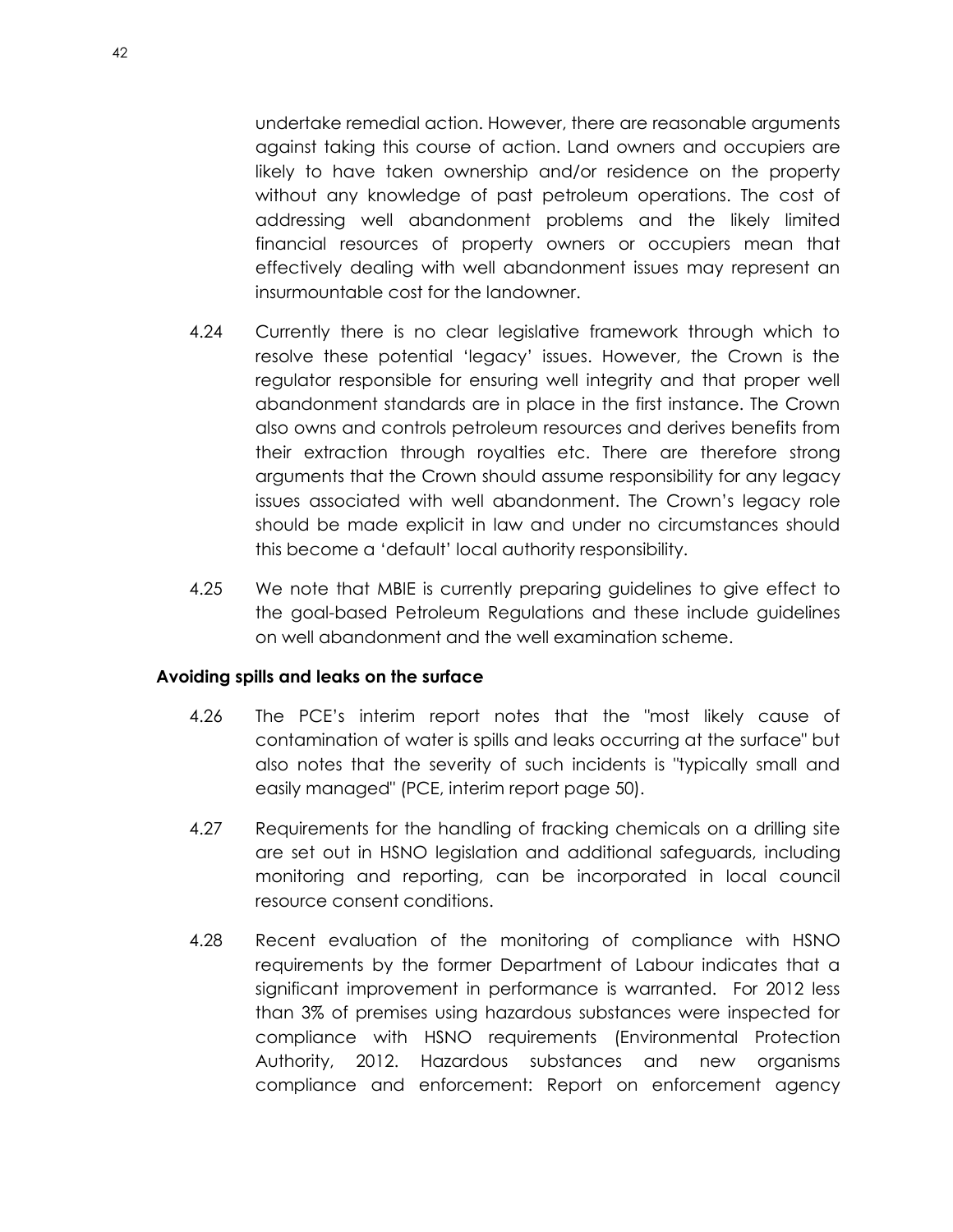activities for the year ended 30 June 2012 and intentions for the year ending 30 June 2013. Report to the Minister for the Environment).

- 4.29 This contrasts with the inspection/monitoring by TRC which aims to cover each well site at a rate of each 1-2 weeks as well as production stations, waste treatment and disposal sites 4-6 times a year for every facility as well as responding to any complaints. TRC records for the oil and gas sector show annual compliance rates of around 97% compared to HSNO national compliance of around 25%.
- 4.30 As noted earlier, flow back fluids are generally not subject to HSNO requirements (due to being classified as a waste product). However, their potential effects are still considered by regional councils through discharge rules under the RMA.
- 4.31 The difference in monitoring requirements and compliance performance suggests a need for major regulatory compliance improvements in relation to HSNO. However, in relation to oil and gas operations in Taranaki the record shows there have been high levels of monitoring and compliance.

### **Disposing of waste**

- 4.32 Ensuring the treatment and disposal of wastes from fracking operations is the regulatory responsibility of regional and district councils under the RMA.
- 4.33 The PCE notes (page 60) that there are three main methods used in New Zealand for treatment and disposal of waste from oil and gas operations (including fracking). These methods are: land disposal; deepwell injection; and treatment at industrial waste facilities.
- 4.34 The PCE does not state any particular concerns in relation to these waste disposal activities.
- 4.35 As noted in section 2 of this submission, in Taranaki, resource consents are required for the landfarming of solid and semi-solid wastes arising from exploration activities, as a discharge to land. Landfarming is recognised internationally as an effective and environmentally sound manner to treat such wastes, in particular by reducing the hydrocarbon content to acceptable levels. It is a long-standing and well-proven and credible practice, accepted by environmental regulatory authorities throughout the world. The process utilises the natural biodegradation capacity of soil ecology to degrade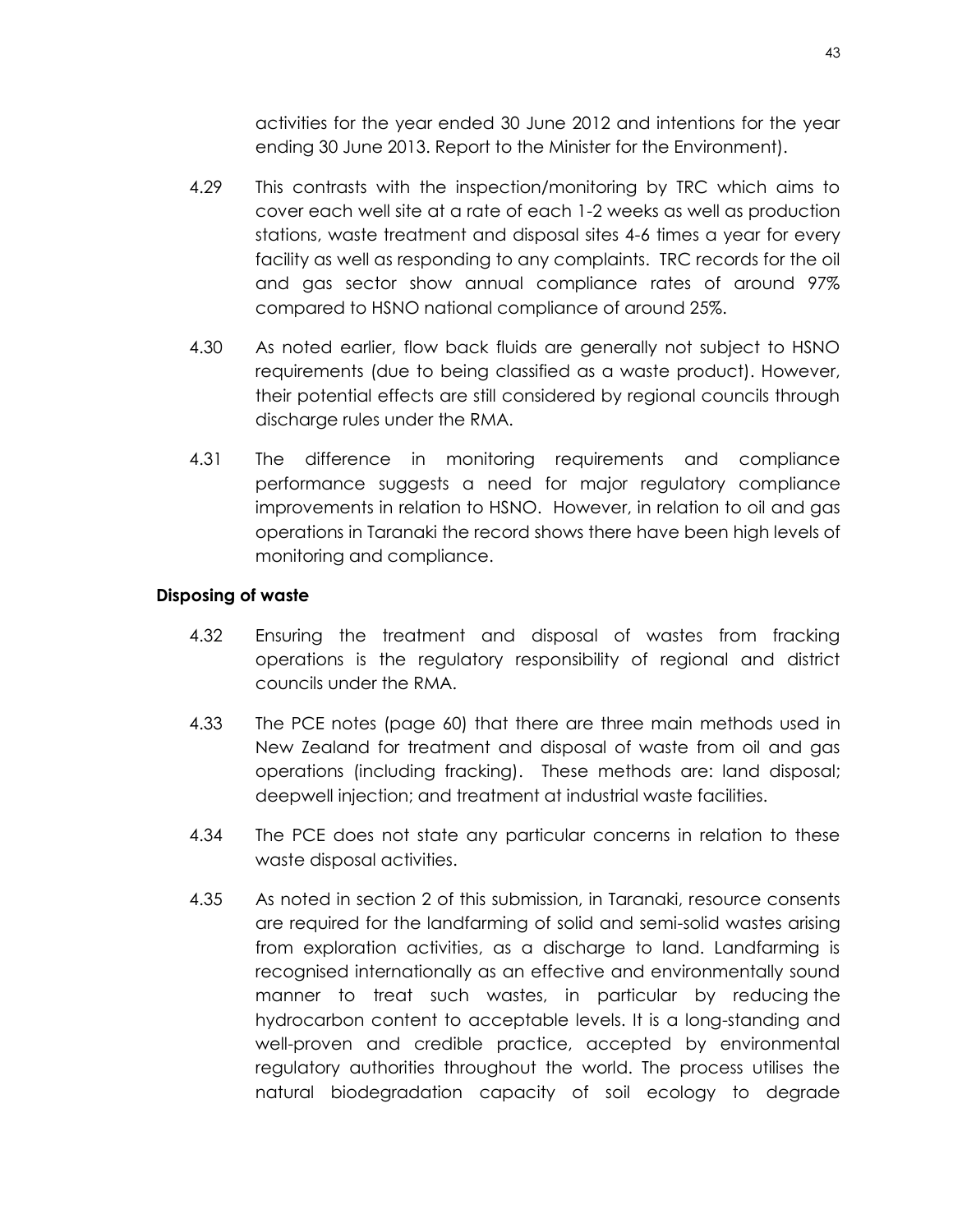hydrocarbons, as happens with any composting or other natural decomposing activity in the natural environment. The key elements are to ensure that initial loadings do not overwhelm the biological activity that is to be utilised, and that any persistent contaminants (e.g. metals) are not applied at rates that would render the site unsuitable for any future land use.

- 4.36 There are well-established and well-tested guidelines/directives available for reference. For more than 15 years the Council has closely followed Directive 50[1], from the Alberta Energy Resources Conservation Board (formerly the Alberta Energy and Utilities Board), for its consenting and monitoring practice. This guidance is very conservative when applied in the Taranaki context (i.e. it is based on an environment where soils are frozen for 6 months of the year, and soils have minimal organic content and retentive ability, as compared with Taranaki's temperate climate and high biological activity).
- 4.37 As is the case across all of the Council's regulation of discharges, the Council has from time to time conducted reviews and studies (both internal and external) to ensure that its regulatory management remains current with evolving best practice and to gain the benefit of its comprehensive record of monitoring for compliance and for effects. It is absolutely clear that when there is compliance with consent conditions, any effects are less than minor. Equally importantly, the utilisation of drilling wastes (cuttings and muds) has demonstrable benefits for the rehabilitation of poor quality and erosion-prone coastal pasture lands.
- 4.38 As noted in section 2 of this submission (under "Landfarming") a recent independent review of landfarming activities in Taranaki and associated regulation by the Council carried out by Pattle Delamore Partners Ltd, has concluded that landfarming is a valid and environmentally acceptable means of treating drilling by-products and wastes, with appropriate controls. Similarly a recent study undertaken by Dr D Edmeades of agKnowledge Ltd has found that soils subject to landfarming in Taranaki are 'fit for purpose', in this case for pastoral farming and particularly dairying, and in fact that the process of landfarming has increased the agronomic value of these otherwise poor soils from about \$3,000 - \$5,000/ha to \$30,000 to \$40,000/ha – that is about a 10-fold increase in agronomic value. The

 $\overline{a}$ 

<sup>1.</sup> Directive 50: Drilling Waste Management, last updated 2 June 2012.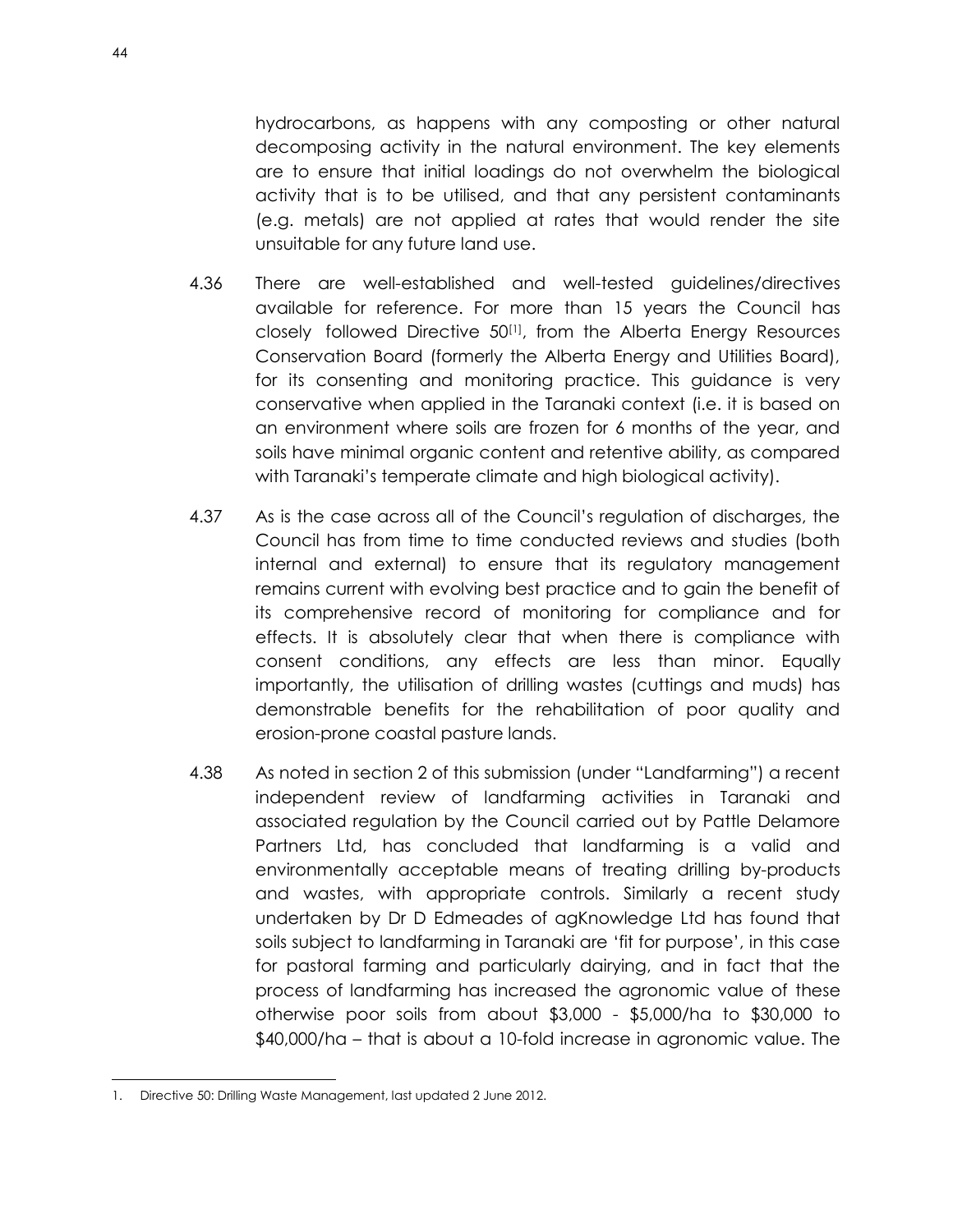Edmeades' report reinforces the statement we have made in the previous paragraph that correctly undertaken, landfarming is actually a beneficial waste recycling activity as opposed to a waste disposal/dumping activity as some seek to present it.

- 4.39 The Council is clear that based on the substantial evidence accumulated to date, concerns that have been voiced by some parties over the practice of landfarming lack any basis in fact or reason. It is of concern to the Council that an environmentally beneficial practice is indeed now being constrained because of negative perception.
- 4.40 In Taranaki, resource consents for deepwell injection are required. Deepwell injection is a waste disposal technology which utilises specifically designed injection wells to pump liquid waste into geologic formations or confined saline aquifers. Overlying geologic seals confine the materials to the receiving formation and prevent the vertical migration of injected water into shallow fresh water aquifers.
- 4.41 Standards for the construction of disposal wells in Taranaki are generally based on US EPA requirements.
- 4.42 Resource consents for deepwell injection require an AEE to be submitted by an applicant with the resource consent application.
- 4.43 Detailed conditions of consent designed to prevent adverse effects on water quality, monitoring and compliance testing are typically required (see Appendix 10).
- 4.44 In 2012 TRC commissioned GNS to review the regulation of deepwell injection to ensure the Council's regulatory program*me* is consistent with international best practice. GNS found the Council's consent conditions cover many of the important provisions found in the US EPA and Canadian regulatory programs (see Appendix 11).
- 4.45 The emphasis of regulatory requirements was found by GNS to be on well integrity (page 51). GNS concluded that an "active regulatory program*me* with interagency cooperation and comprehensive requirements is necessary to protect the public interest".

#### **Onsite waste storage, treatment and disposal**

4.46 In Taranaki oil and gas exploration and production sites typically contain flare pits, skimmer pits and waste pits for the storage, treatment and disposal of wastes generated onsite. In cases where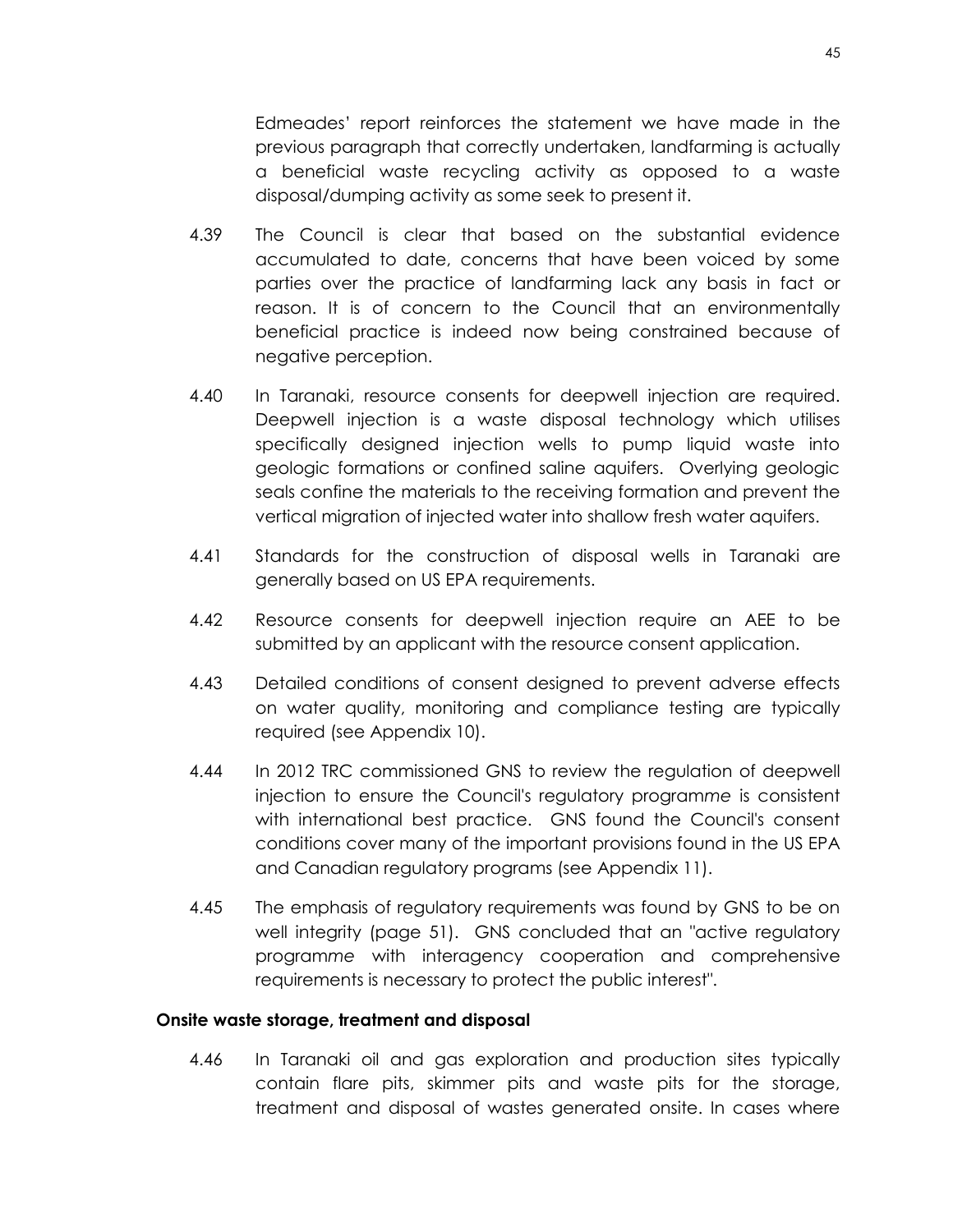the waste is stored and treated prior to discharge to surface or groundwater, the discharges are authorised by resource consent and monitored for compliance with consent conditions. Rates of compliance are very high and adverse environmental effects are minor. Any discharges from the base of flare pits, skimmer pits and onsite waste pits to groundwater are also required to be authorised by consent or otherwise would be in breach of the RMA.

- 4.47 The Council is fully aware that the integrity of the pit lining is critical to preventing unauthorised discharges. The Council regularly reminds the industry that the base and walls of waste pits must be impermeable or any discharges otherwise authorised, to comply with the requirements of the RMA. Companies in Taranaki have generally had clay-lined pits designed to prevent contaminant loses from the base of these pits. These have now been or are being upgraded to synthetic-lined facilities as part of continuous improvement programmes and to provide added assurance on RMA compliance.
- 4.48 The Council regularly inspects exploration and production sites to ensure the industry is complying with its obligations under the RMA. In a small number of cases, for example at Waitui and Turangi B wellsites, the Council has found inadequate pit linings (notably in the Turangi B case this involved the failure of a synthetic liner). Further investigations at these sites have shown only minor inconsequential environmental effects.
- 4.49 The one case where more significant discharges have occurred from pits at the Kapuni site has been discussed in section 2 of this submission and as stated there, the discharges are the result of past legacy issues no longer occurring in Taranaki, the contamination is confined to a relatively small area of the site and is being remediated.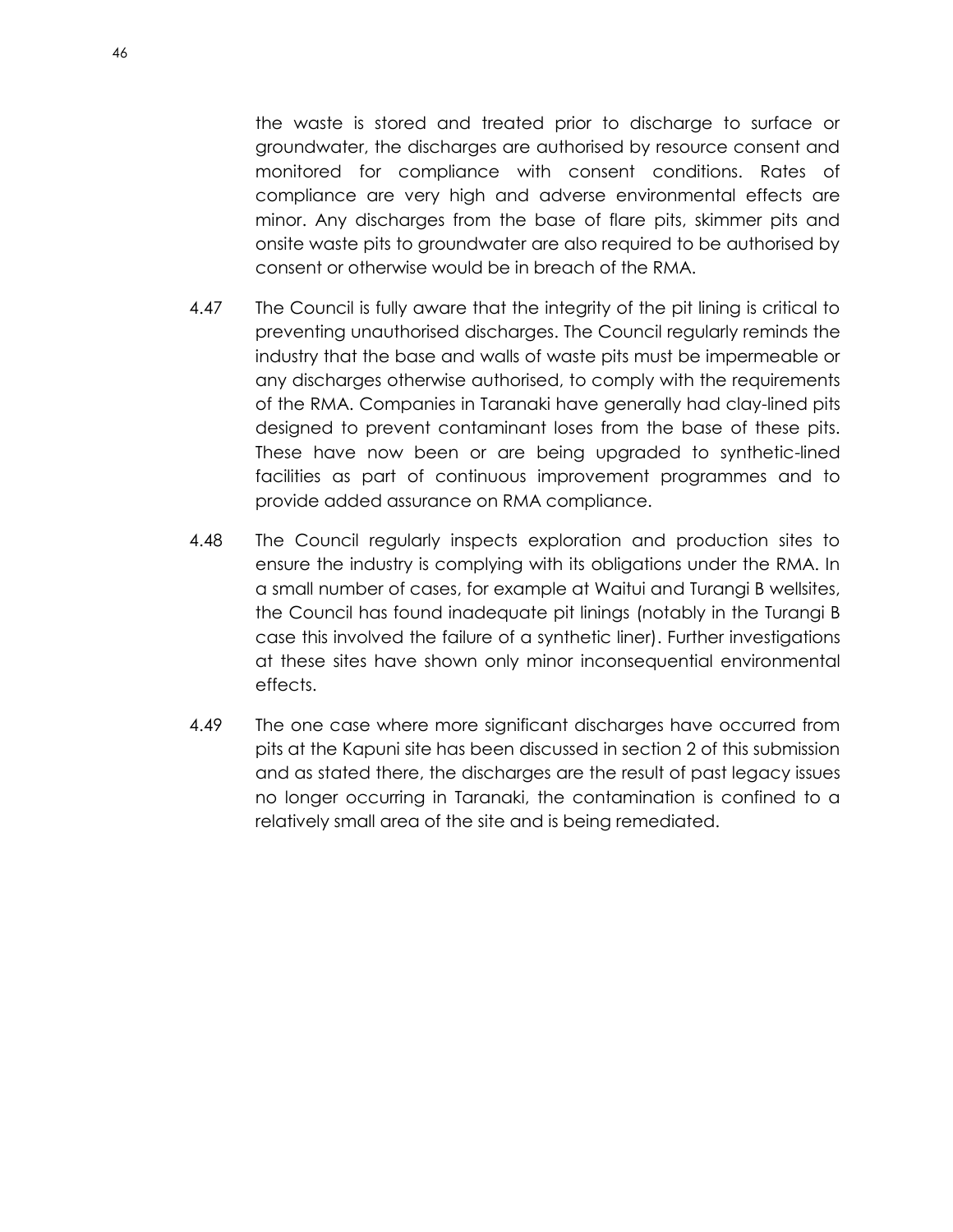## **5. THE CASE FOR FUTURE REGULATORY CHANGE**

5.1 The PCE interim findings included three conclusions on government oversight and regulation. Notably, the interim report does not put these conclusions into the broader context noted above. The PCE findings are set out below and the TRC's response to those findings summarised.

# **First PCE finding – Importance of oversight due to complex and fragmented system**

- 5.2 The first finding is that "the system is complex and fragmented making oversight extremely important". The PCE described "unravelling the labyrinthine roles of different central government agencies and the relevant responsibilities of regional and local government" as a "major exercise".
- 5.3 The above comments appear somewhat exaggerated and overstated and do not provide a particularly sound rationale or basis for regulatory reform.
- 5.4 Given the different statutory mandates, roles and responsibilities of the different administrative entities involved it is inevitable there is a degree of initial difficulty in fully understanding the respective roles of different central government and local government agencies
- 5.5 However, the situation is no different from other regulatory situations where there are multiple agencies involved and these can function perfectly well provided there is a clear understanding among the agencies of the roles and responsibilities of each. Major legislative overhaul is not plainly necessary or the best solution and may, in fact, create unpredictable or adverse consequences.
- 5.6 It would seem counterproductive to perceive complexity and conceive that simplified or centralised regulatory solutions, such as "oversight," will necessarily provide a more efficient or effective approach.
- 5.7 The key environmental issues well integrity and water contamination – are already subject to reasonably comprehensive regulation under the HSE (and associated Petroleum Regulations) and the RMA. This involves detailed consideration of well integrity, environmental assessment, operational conditions, monitoring and enforcement of compliance by regional councils.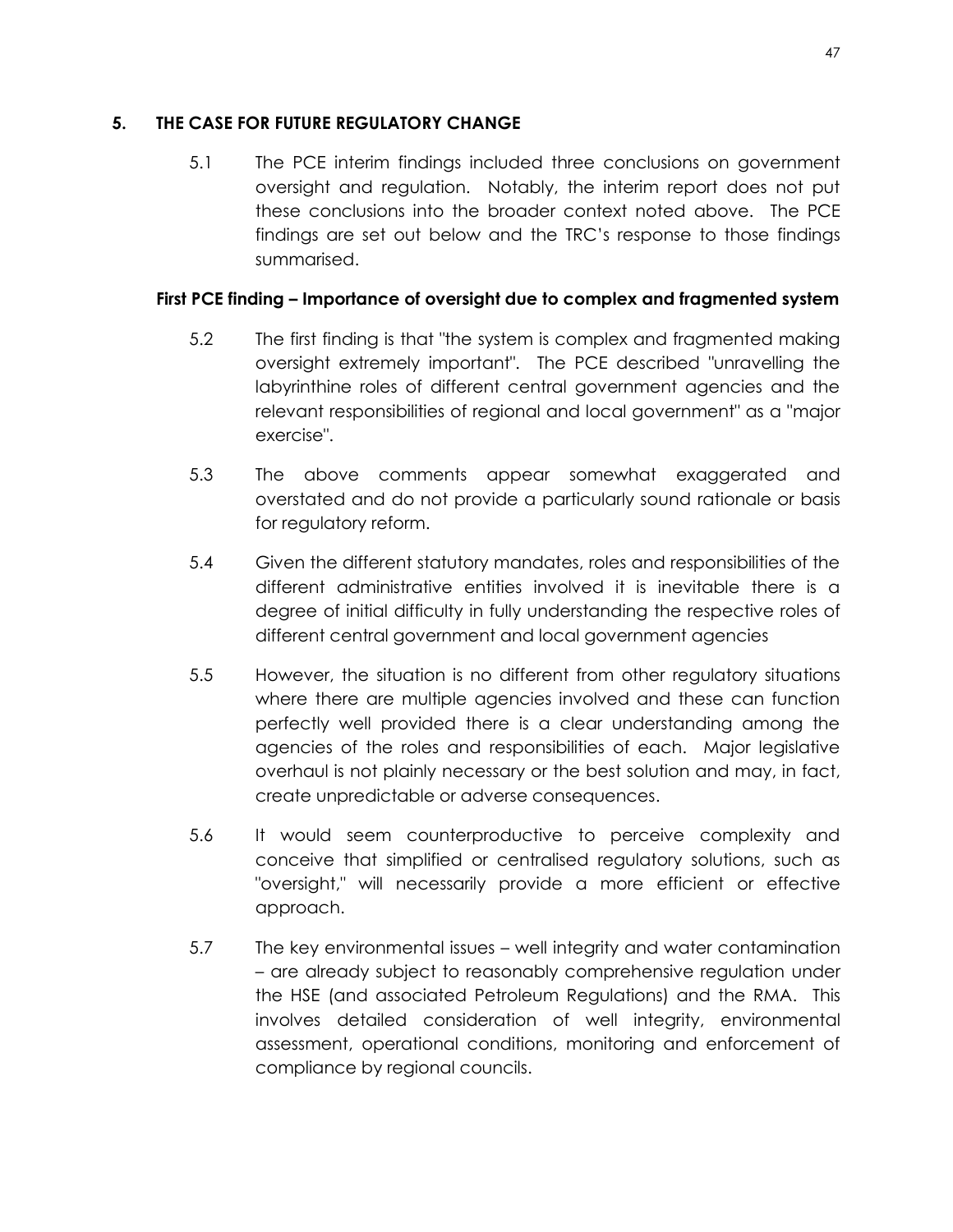5.8 There is no evidence that regulation of oil and gas operations, including fracking, has been deficient in assessing environmental risk, avoiding adverse effects or effective monitoring and compliance.

#### **Improvements to well integrity regulation**

- 5.9 From the TRC's experience over many years, the key area where it is clear that removing legislative duplication would add considerable effectiveness and efficiency is well integrity regulation.
- 5.10 MBIE is clearly responsible for well integrity. There may well be scope for better interagency cooperation and scope for an integration of certain regulatory processes at central and local levels. This is far from an insurmountable or insuperable task. The key agencies already have a degree of familiarity and cooperative approaches which can clearly be built on in developing different modes of collaboration. In particular, TRC suggests that it be made explicit that regional councils are able to rely on the petroleum regulations with respect to well integrity. It should also be made explicit that well integrity issues are not to become part of RMA processes. Such a change could occur by amending the regulations to make it clear that these apply to RMA processes. Such an opportunity may arise when the Regulations are reviewed to align them with the new workplace safety law.
- 5.11 In TRC's view, this change needs to occur to provide certainty for all parties, to increase efficiency and avoid duplication particularly in terms of the high cost of accessing specialist technical expertise. The PCE's report already recognises that combining the two regulatory roles is a common theme in reviews in other countries and is reflected in the UK Royal Society report.
- 5.12 TRC also suggests that further clarification may be obtained by use of MOU's between the relevant agencies involved i.e. MBIE and regional councils. While not sufficient in themselves to address the issue, combined with the legislative change noted above, the MOU's could assist in setting out from an operational perspective who does what and reporting and communication lines between the agencies.

### **Second PCE Finding – Regulation not fit for purpose**

5.13 The second conclusion of the PCE is that "regulation may not be fit for purpose – companies are perhaps being trusted rather too much to do the right thing".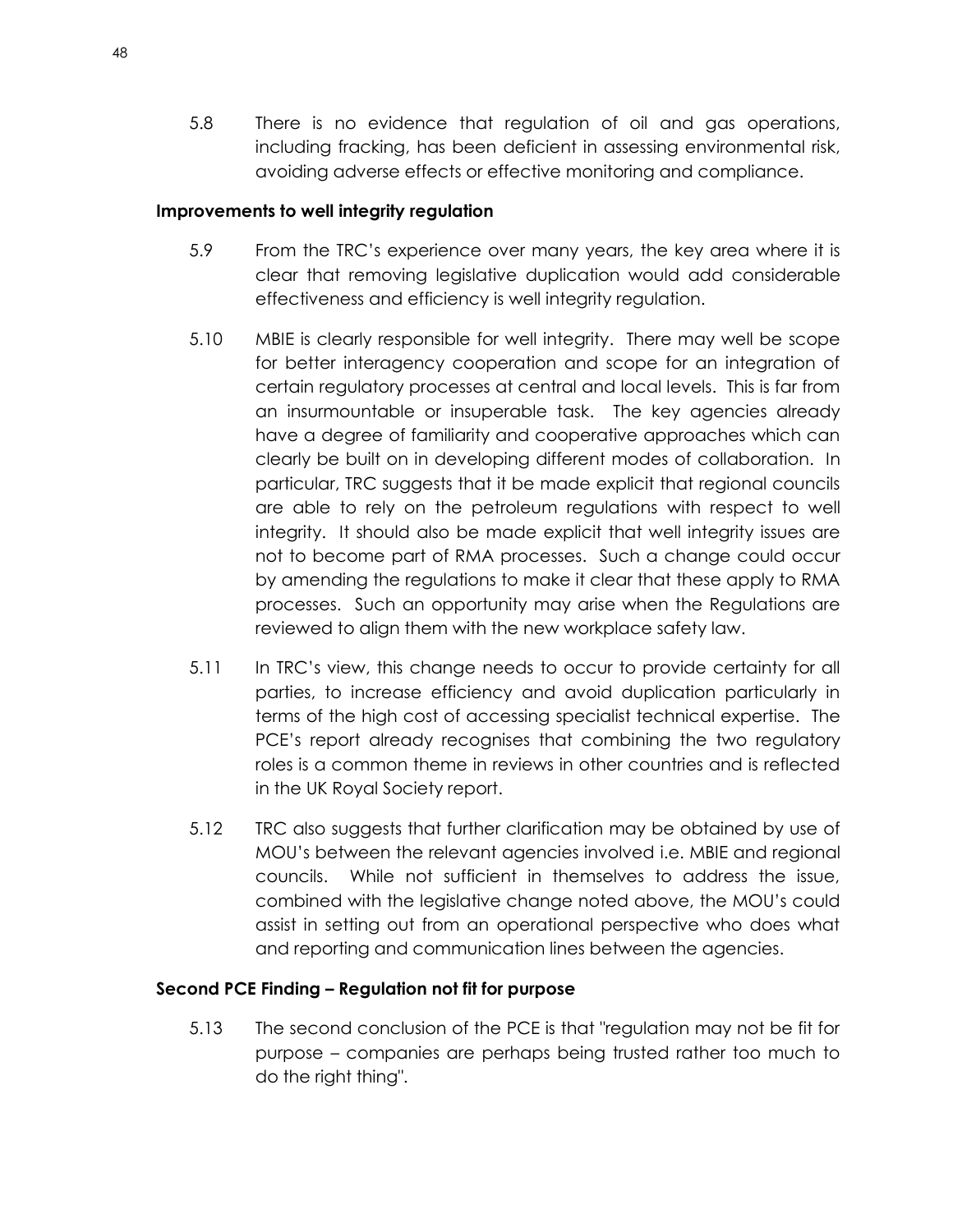- 5.14 It is not clear from the PCE interim report where the evidence supporting such a broad assertion is to be found. It is certainly not provided in the interim report.
- 5.15 As noted in section 2, the Taranaki approach is to undertake extensive regulation and monitoring of the industry and the TRC does not just leave it to companies to regulate or monitor their own performance. Given the rapid technological changes and innovations made by the industry itself it is also important to recognise that industry does have an important and legitimate role in ensuring compliance and best practice, particularly where regulation is goal focussed rather than prescriptive.
- 5.16 In fact, the regulatory regime outlined above, while clearly capable of improvement in some respects, appears to be reasonably fit for purpose and not permeated by high levels of dependency on unusual levels of corporate cooperation or altruism. Nor is there evidence that the regional or district council regulatory responsibility or compliance requirements have been "devolved" to companies.
- 5.17 The Council notes that the High Hazards Unit of MBIE is currently developing guidelines to translate the goal-oriented outcomes expressed in the Petroleum Regulations, to detailed operational practices that will enable the industry to comply with the requirements of the Regulations. These guidelines will cover the full life cycle of the well from design, construction, commissioning and operation through to abandonment. It is important that these guidelines explicitly address environmental considerations to ensure integration across health, safety and environmental concerns which will lead to much more effective and efficient regulation of these aspects of the industry.

#### **Third PCE Finding – Social licence not yet earned**

5.18 The third interim finding is that the "social licence" for fracking has yet to be "earned". The terminology of a "social licence" appears to be derived from a 2012 International Energy Agency publication ("Golden Rules for a Golden Age of Gas") and appears to have been readily adopted as a somewhat fashionable expression. Social licence is clearly a very imprecise and flexible term, implying some form of quasi-legal public blessing. There is no clear explanation of what a social licence actually means in practical terms and how it would fit into any regulatory system. It is therefore not a particularly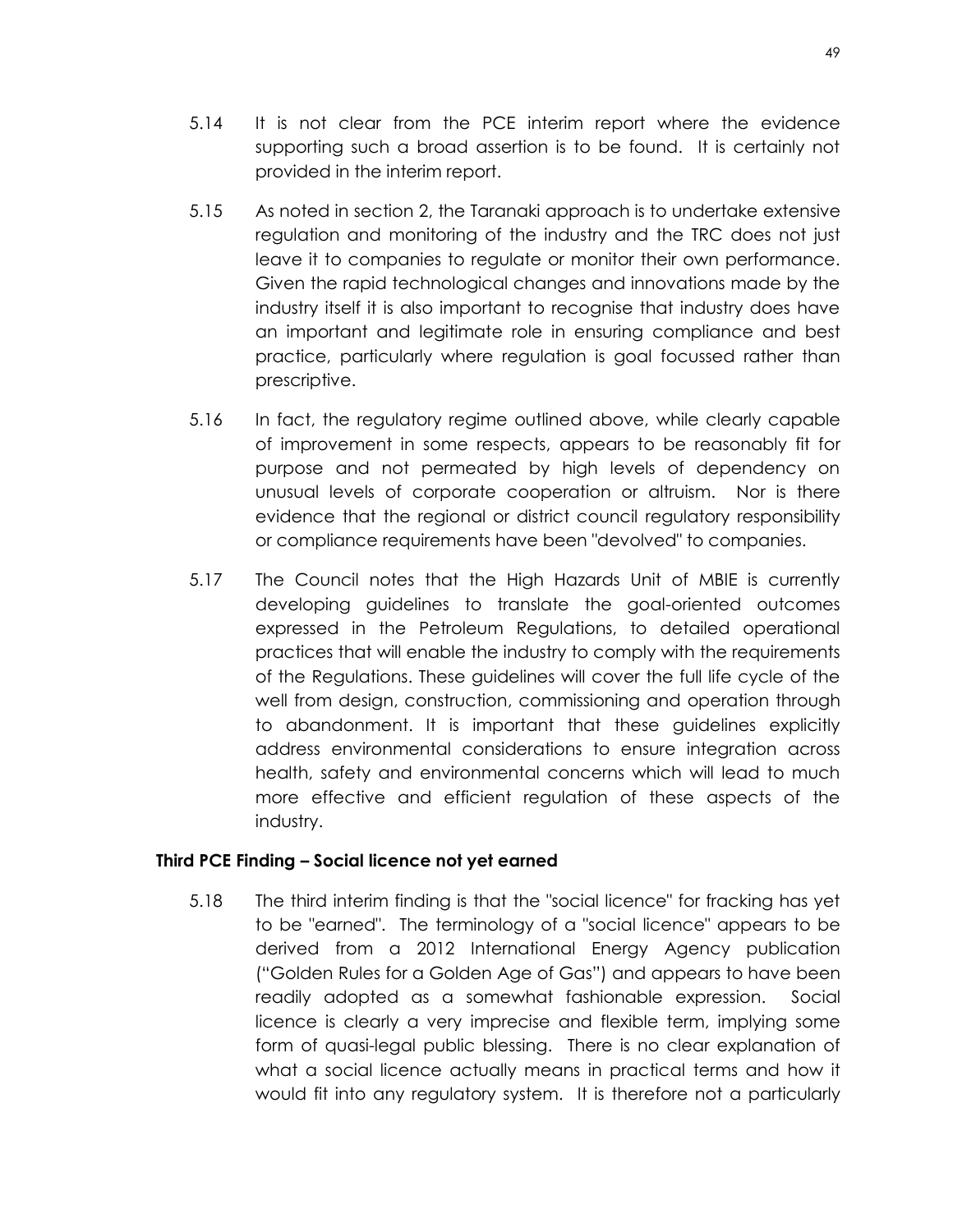useful or appropriate term for application or adoption in the New Zealand regulatory context. Rights of public information and participation under the RMA confer far wider rights of public or community involvement in decision making than is readily apparent in environmental laws in Europe, the UK or the US.

- 5.19 It is clearly sensible for those undertaking industrial operations, or seeking resource consents, to consult in a meaningful way with local communities. The expectations of individuals within such communities may prove very high or, possibly, unrealistic. The imprecise concept of a "social licence" being promoted by a public official such as the PCE is somewhat surprising. The public rights of participation defined in the RMA are a more concise and clear basis for defining relevant rights and interests. Apart from this, reasonable levels of public consultation (even where this is not required as part of the consenting process), is a sensible strategy adopted by most experienced natural resource companies or developers as well as local councils.
- 5.20 The TRC follows all legal requirements with respect to the notification of resource consent applications. The Council is aware of criticism from some quarters that non-notification (which is a fully recognised, legitimate and necessary consent processing option under the RMA), does not involve consultation. We note however, that in the 2012/2013 year almost 1,000 parties (974) were consulted through the Council's non-notified resource consent processes.
- 5.21 The regulatory regime applicable to fracking, which was outlined above, has been subject to legislative reforms since the PCE report was prepared. These reforms have created far greater scope for better interagency cooperation at the permitting stage as well as providing for independent expert reviews of well integrity.
- 5.22 One challenge will be to ensure that regions of New Zealand, outside of Taranaki, to whom oil and gas operations are new will be able to share the experience gained by local authorities in Taranaki in a way that assists regulatory decision making, monitoring and enforcement as well as effective community or public involvement in decisionmaking where warranted. Ensuring such cooperation does not require specific legal change but is much more a process of sharing relevant information and experience. This process is well underway. The TRC has also prepared a Guide to regulating oil and gas exploration and development activities under the RMA with the purpose of sharing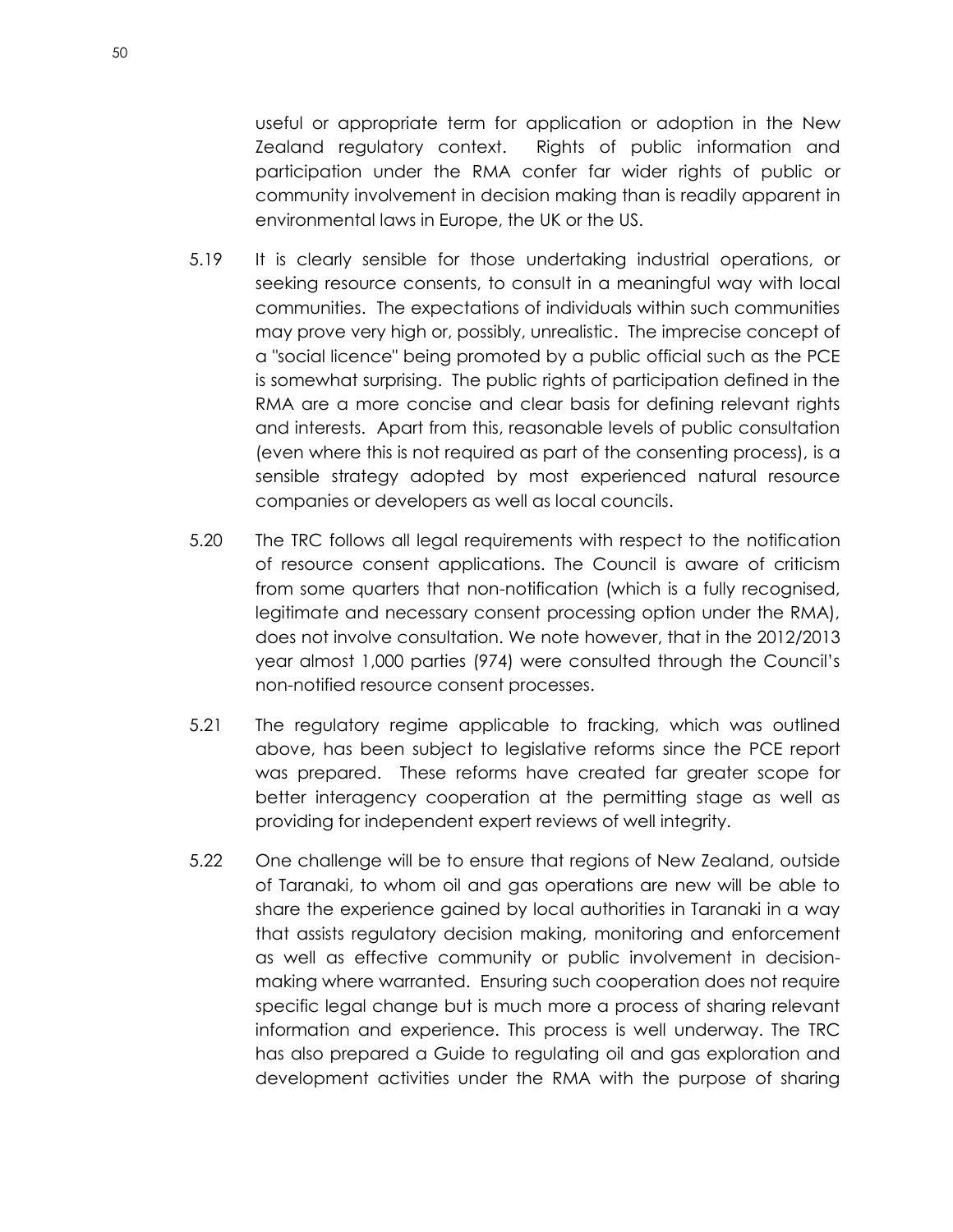information and experience with other regulators and councils around the country.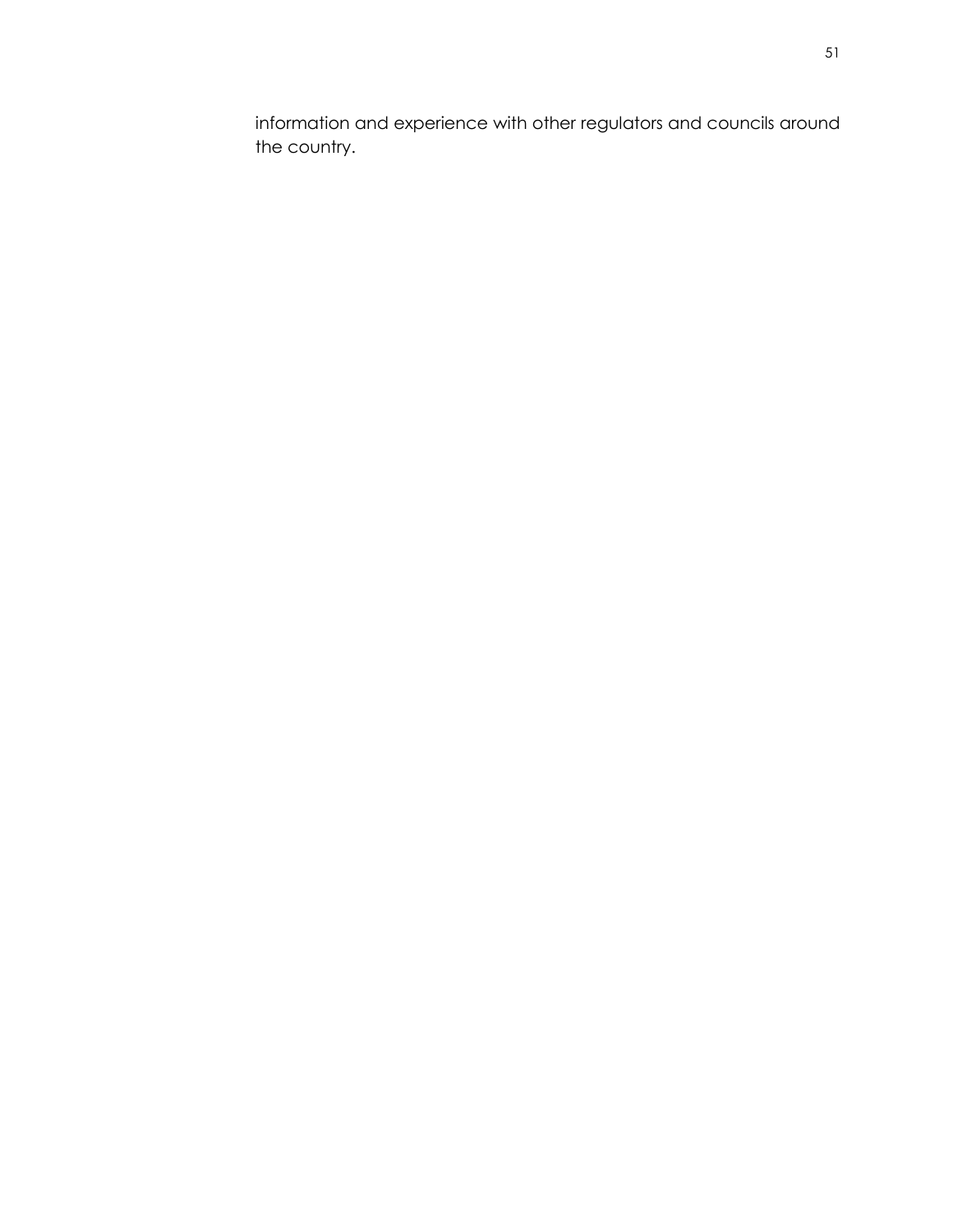# **6. WELL INTEGRITY – AVOIDANCE OF REGULATORY DUPLICATION**

## **Introduction**

- 6.1 In relation to oil and gas drilling operations, including fracking, well integrity is the critical operational component from a health/safety as well as an environmental perspective. There is currently a significant overlap between regulatory regimes.
- 6.2 In terms of regulatory reform the essential aim should be to ensure an effective and efficient regulatory regime that avoids unnecessary duplication and cost, while ensuring appropriate environmental controls are able to be put in place where necessary.
- 6.3 To avoid adverse environmental effects from normal well operations and where well pressures are increased with hydraulic fracturing and deepwell injection of waste activities, well integrity is the most important issue.
- 6.4 Well integrity can be defined as containment and prevention of the escape of fluids (i.e. liquids or gases) to subterranean formations or surface. Further it can be defined as the structural soundness and strength of a borehole drilled for the purpose of exploring for, appraising, or extracting petroleum. It also includes any borehole for injection or reinjection purposes, down-hole pressure containing equipment, and any pressure containing equipment on top of the well.
- 6.5 The purpose of the Health and Safety in Employment Act 1992, and regulations made under the Act, are set out below to establish the high level framework under which well integrity is considered. An assessment of the provisions of the HSE (Petroleum Exploration and Extraction) Regulations 2013, from an environmental perspective is then undertaken. The regulations have recently been reviewed and the Council and others participated in the review process. The regulations came into force on 30 June 2013.

### **Health and Safety in Employment Act 1992 and Regulations**

6.6 *The* object of the Health and Safety in Employment Act 1992 ("HSE Act") is to promote the prevention of harm to all persons at work and other persons in, or in the vicinity of, a place of work through a number of methods. These include promoting excellence in health and safety management; defining hazards and harm in a comprehensive way so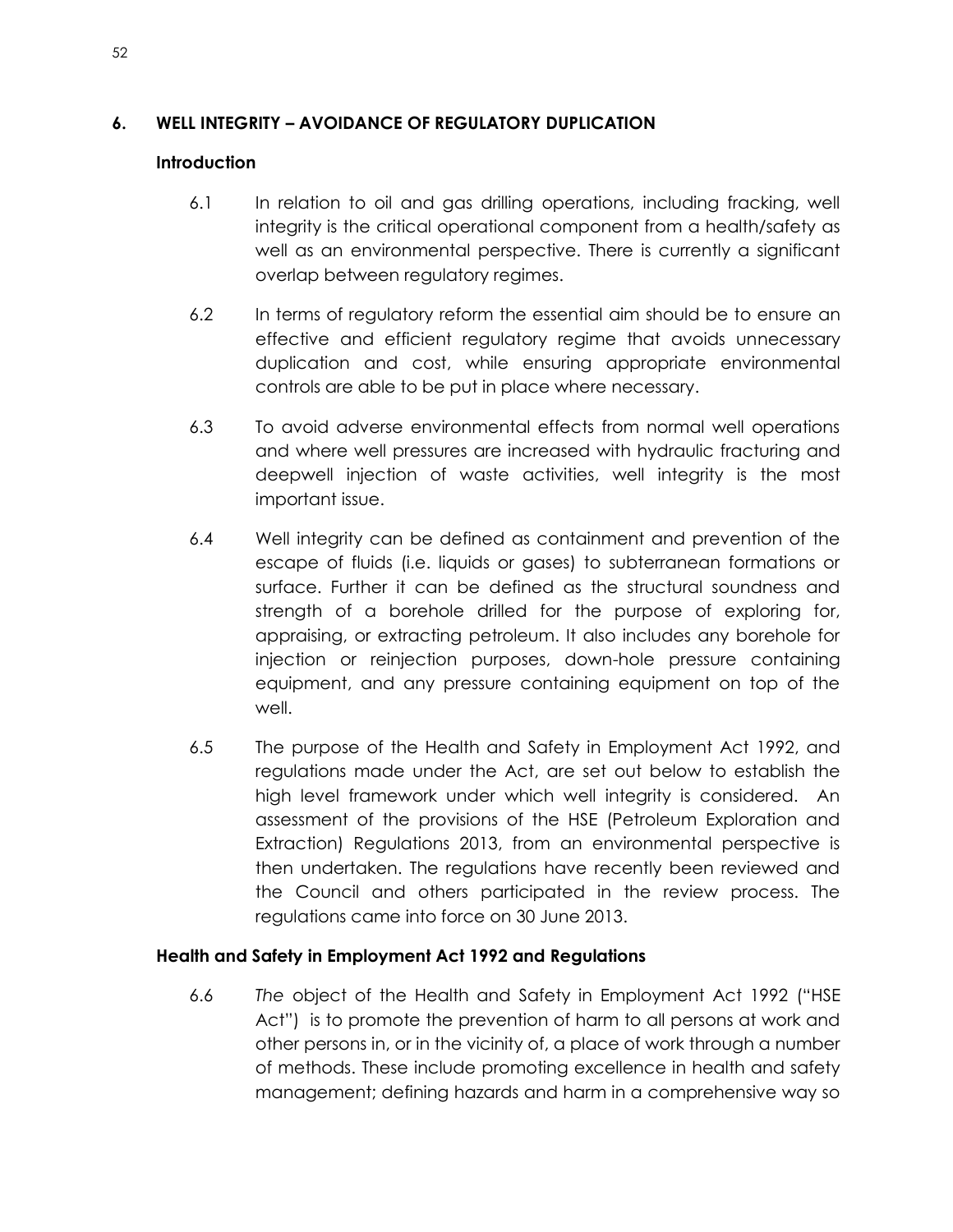that all hazards and harm are covered; imposing various duties on persons who are responsible for work and those who do the work; and setting requirements that relate to taking all practicable steps to ensure health and safety and are flexible to cover different circumstances.

- 6.7 *Regulations* can be made under section 21 of the HSE Act that impose duties on employees or other people on all or any of the following:
	- (a) imposing duties relating to the health or safety of employees or other people on all or any of the following:
		- (i) employers, and other persons who or that control places of work:
		- (ii) employees:
		- (iii) designers, manufacturers, sellers, and suppliers, of plant, substances, protective clothing, or protective equipment:
		- (iv) principals, or self-employed persons:
	- (b) providing for any other matters contemplated by, or necessary for giving full effect to, the Act.

### **Assessment of the Petroleum Regulations in environmental management**

6.8 The Regulations address well integrity through general duties (s10), the safety case regime (ss21-43), and well operations (ss63-67), including the well examination scheme (ss71-72). Each of these is addressed below and their role in environmental management assessed.

### **General duties**

- 6.9 The duty holder must take all practicable steps to ensure that an installation, and activities on it, is safe for any person on or near it. The installation must at all times possess such integrity as is reasonably practicable. Integrity in relation to an installation, and wells connected to it, is defined as structural soundness and strength, and stability.
- 6.10 Hence well integrity should stop any unplanned escape of fluids from the well or from strata to which the well is connected. This matter is considered in more detail in the well control measures section below.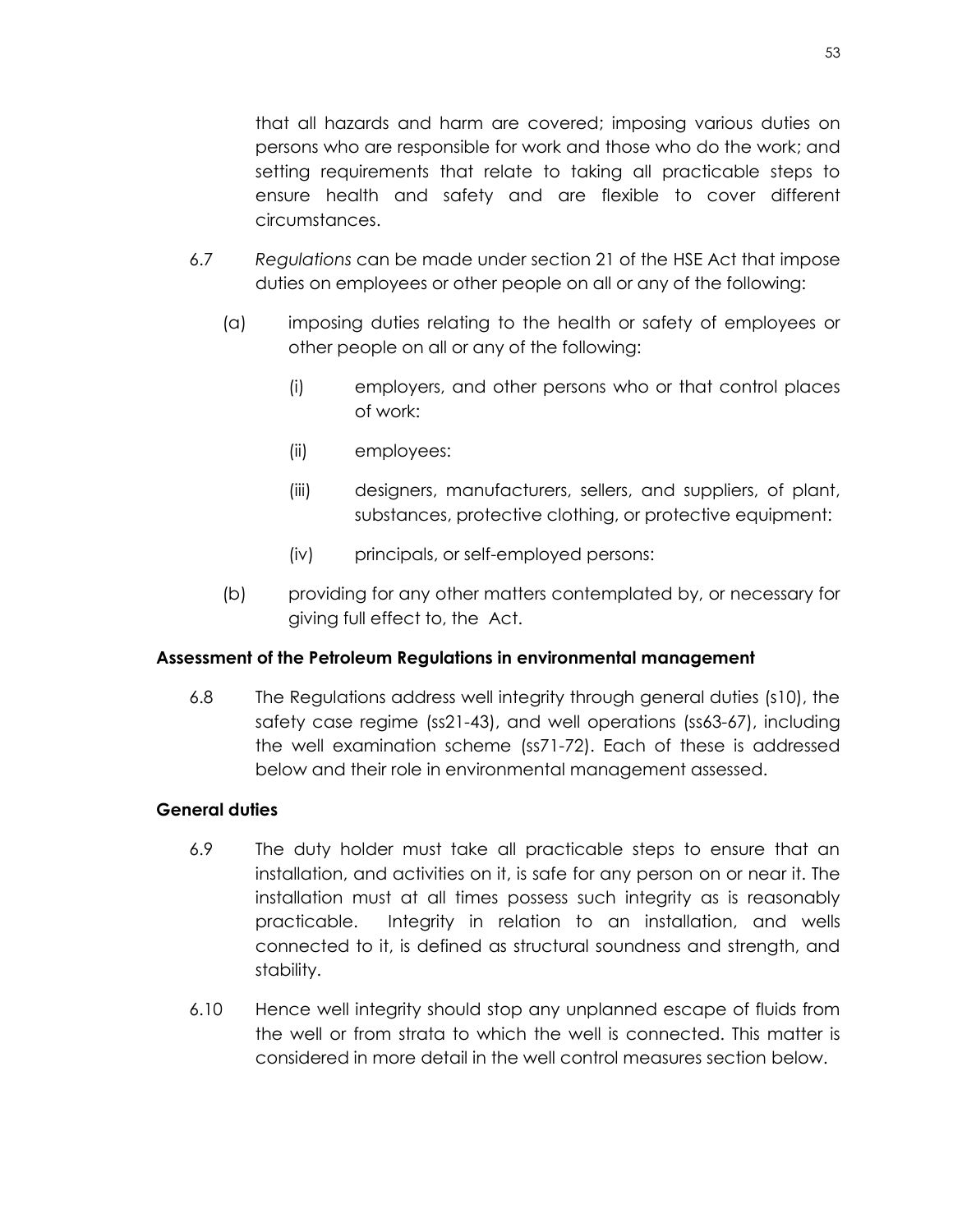#### **Safety case**

6.11 The safety case applies to an installation and includes the wells by which petroleum is extracted. It includes a detailed safety management system that provides for all activities that will, or are likely to, take place on, or in connection with, the installation. Performance monitoring of the system includes an overview of the arrangements in place for independent and competent persons to verify that safety-critical elements remain effective (schedule 1, (m) (iv)) and arrangements are in place for the periodic assessment of the installation's (which includes wells) integrity (schedule 1 (m) (v)).

Some other key parts of the Act relating to safety cases are as follows:

- Particulars of all NZ and international standards that have been applied or will be applied must be set out (schedule 4, s6).
- The installation cannot be operated without an accepted safety case (s25).
- The case must meet certain requirements (s26).
- Consultation with petroleum workers, who may be affected by a safety incident, must be undertaken (s27).
- Further information requests may be made (s29).
- Criteria for acceptance of a case have been established (s31).
- There is an ability to impose limits or conditions on the case (s32). The case may be rejected (s33).
- The case must be revised in certain situations (s34). The Secretary may request a revised case (s35).
- The case must be reviewed within 5 years (s36). The case may be withdrawn under certain circumstances (s38).
- And records of the safety case must be retained (s41).
- 6.12 The provision of a safety case means well integrity risks have been identified, monitored, and managed so that there should not be any unplanned escape of fluids from the well. An 'as far as reasonably practicable' test is applied to this requirement.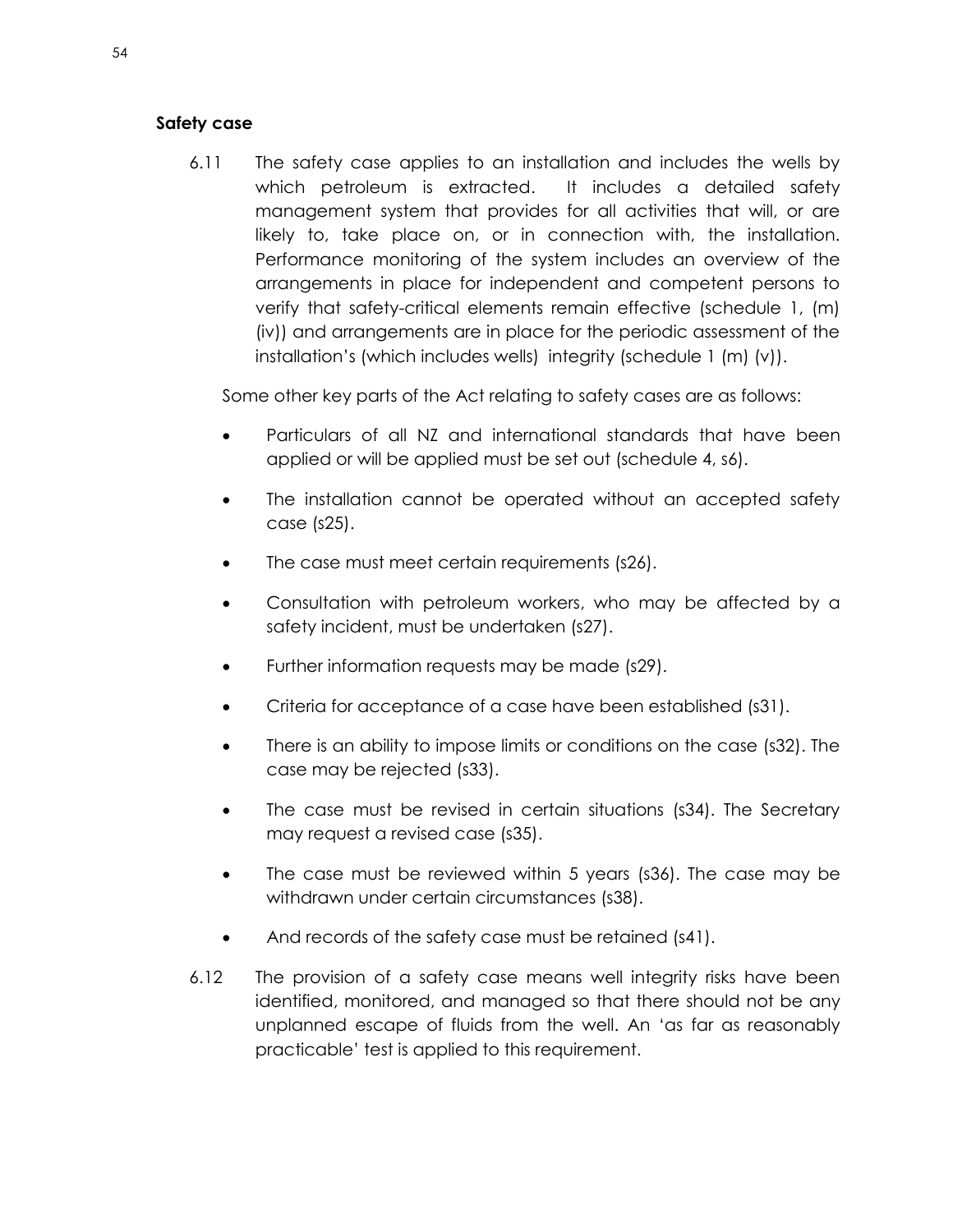6.13 The safety case process has many elements of a resource consent process under the RMA, except there is no public submissions process. The regulator has an active role in processing the safety case application, and an ongoing role through investigating any safety incidents or other matters that could affect the safety case and safety of the installation. The ultimate power is to be able to withdraw the safety case approval whereby the installation can no longer operate.

#### **Well operation obligations**

- 6.14 The well operator's primary duty is to ensure that the well is designed, constructed, commissioned, equipped, operated, maintained, modified, suspended, and abandoned so that, **as far as reasonably practicable, there can be no unplanned escape of fluids from the well**; and, that any issues to the health and safety of persons from the well or anything in it, or from strata to which the well is connected, are as low as is reasonably practicable (s64).
- 6.15 A well operator must assess conditions below ground **before** a well is designed (s66) in order to comply with the primary duty set out above. Well operations are required to continue to assess conditions below ground during well operations (s67). Well operations mean drilling, completion, suspension, or abandonment of a well (s3).
- 6.16 A well operator must take all reasonable steps to ensure that every part of a well is composed of suitable material (s69) in order to comply with the primary duty set out above.
- 6.17 A well operator is required to prepare and implement a well examination scheme before the design of a well is commenced or adopted (s71). The scheme means arrangements for examinations of wells that are recorded in writing and suitable for ensuring (together with the assistance of any other measures the well operator may take) that **the well is designed, constructed, operated, maintained, modified, suspended, and abandoned so that, so far as reasonably practicable, there can be no unplanned escape of fluids from the well**; risks to health and safety of persons from the well or anything in it, or from strata to which the well is connected, are as low as reasonably practicable; and conducted by an independent and competent person. 'Independent' and 'competent' are defined in section 3 of the regulations. Transition provisions apply in sections  $71(5)–(6)$ .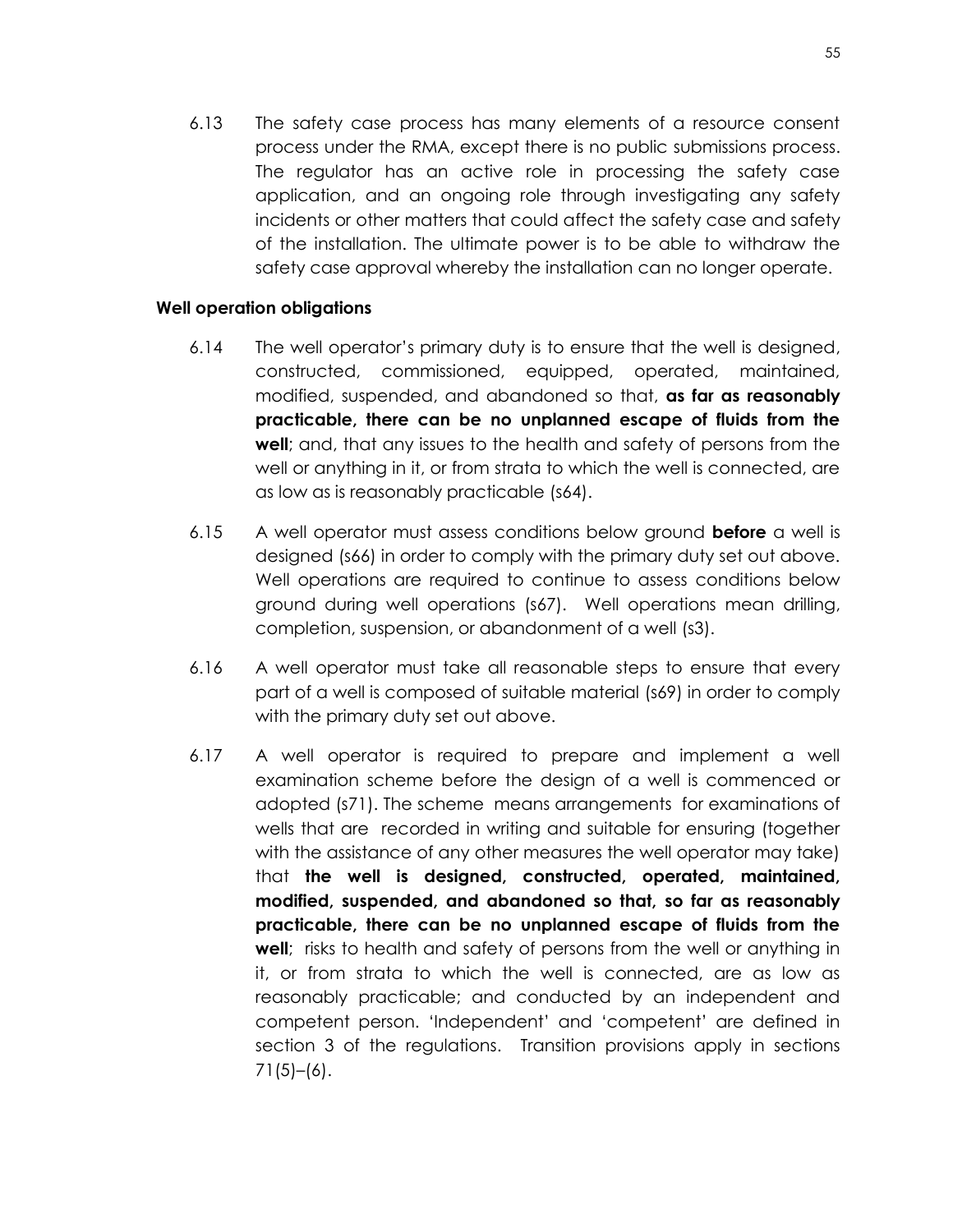- 6.18 A well operator must retain records of the well examination scheme including revision of the scheme, examination and testing carried out, the findings of any examination and testing carried out, and remedial action recommended and performed (s72).
- 6.19 A well operator must give notice of well operations (s73), 21 days before commencement, and schedule 7 of the Regulations sets out the comprehensive information that is required to be provided, which includes well integrity information.
- 6.20 A well operator must make and retain daily well operation reports and store these at an address notified by the Secretary and must make them available to an inspector on request (s76). The well operations addressed include drilling, completion, workover, suspension or abandonment, and any other operation involving substantial risk of unplanned escape of fluids from the well.
- 6.21 A well operator must notify any dangerous occurrence as soon as practicable. A dangerous occurrence is defined in the regulations and includes:
	- an event that did not cause, but might reasonably have caused, a major accident;
	- the failure of any part of a well whose failure would cause or contribute to, or whose purpose is **to prevent or limit the effect of, the unintentional release of fluids from a well** or a reservoir being drawn on by a well;
	- damage to, or failure of, a safety critical element that required intervention to ensure it will operate as designed;
	- an unintended collapse of and installation or part of an installation (noting a well is included in the definition of an installation); and
	- damage to an installation caused by earthquakes or other natural events that had the potential to cause death or serious harm of any person.
- 6.22 A permit holder must prepare an emergency response plan for the installation (s79) and regularly review and test it (s80). The plan is for responding to emergencies that occur while petroleum workers are working on an installation (noting a well is included in the definition of an installation).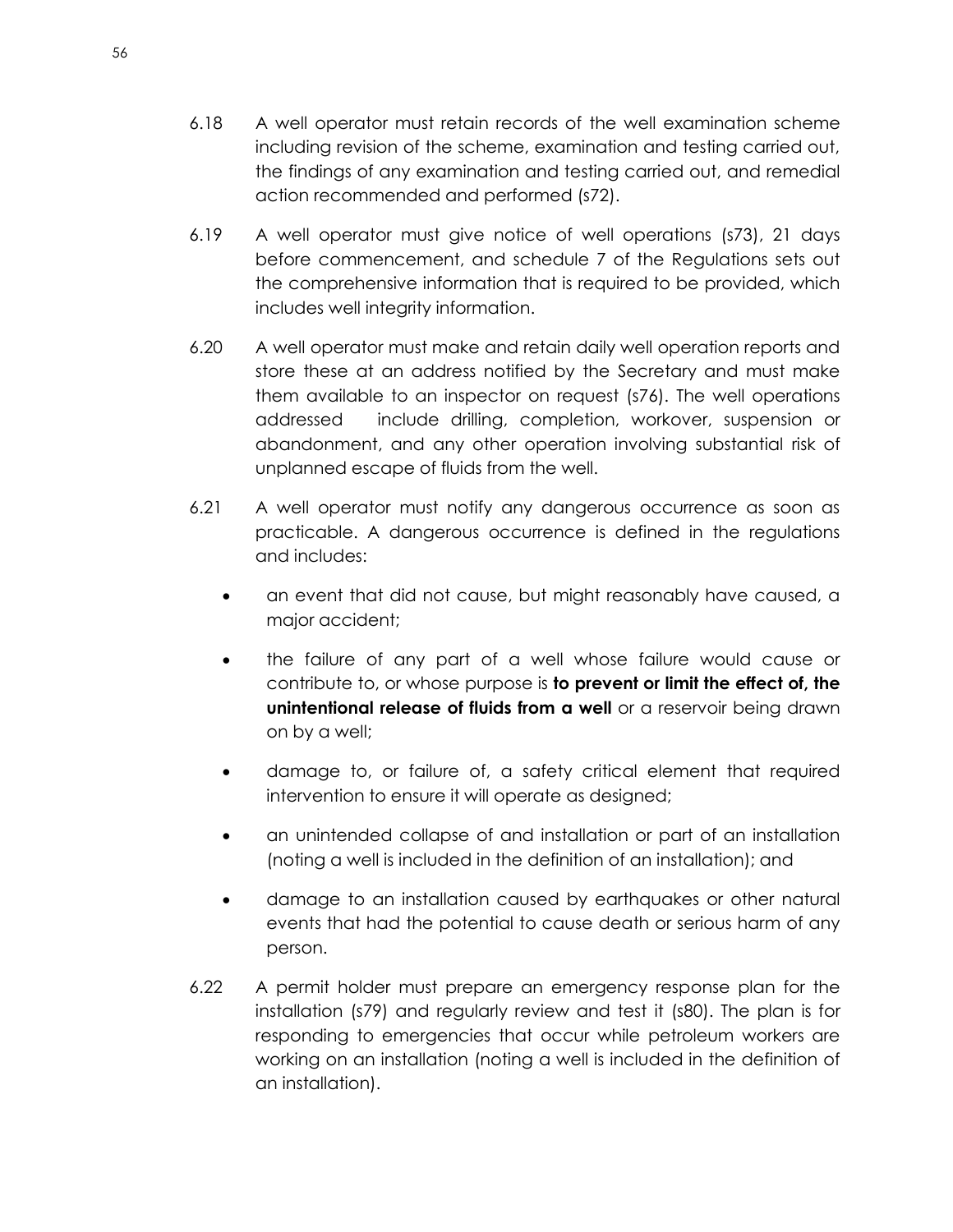#### **Capacity and capability**

- 6.23 The capability to regulate well integrity matters naturally resides in MBIE and the High Hazards Unit pursuant to the permitting process under the CMA and the regulation of HSE under the Petroleum Regulations. Geologists, drillers, well engineers, safety specialists, and others possessing relevant skill sets are or need to be available to regulate well integrity from both an environmental and HSE perspective so as to avoid significant duplication and additional costs. Specialist consulting assistance can be accessed outside MBIE and this is certainly done for well integrity.
- 6.24 Councils also generally have capability and capacity to regulate the environmental aspects of oil and gas activities (including fracking operations) and share expertise. However, one area that presents potential difficulties and challenges for councils in terms of capability is addressing well integrity issues. This is a highly technical, specialised, and costly area to adequately resource, and there are very limited expertise and resources available within New Zealand. Every Council in New Zealand should not be required or expected to develop this capability when this capability and capacity is already established within MBIE.

### **Detail and avoidance of potential gaps**

- 6.25 It will be important when various parties are working through ensuring linkages between the RMA and Petroleum Regulations that all parties understand the scope and coverage of the exercise and where the different jurisdictions begin and end. This will need to identify any potential gaps in the regulatory framework that sit at the edges of well integrity and ensure these are closed off.
- 6.26 These are matters of detail but are nevertheless important to ensure a comprehensive and fully integrated regulatory regime is put in place.

### **Regulatory solutions**

6.27 The regulatory framework, capability and capacity to address the gaps that have been identified in relation to well operations (including the critically important well integrity issues), are already in place with the new HSE (Petroleum Exploration and Extraction) Regulations 2013 administered by the High Hazard Unit in MBIE.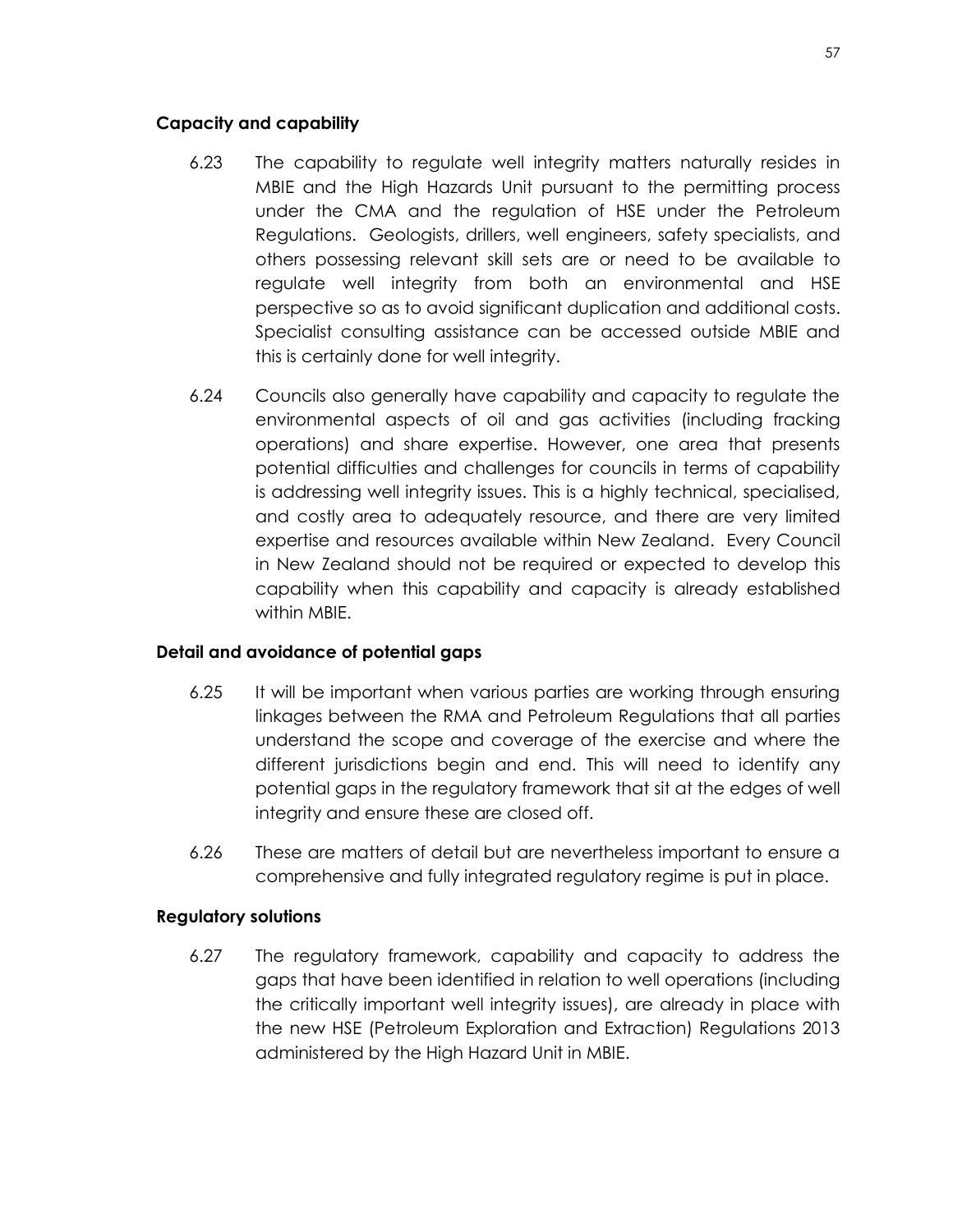- 6.28 It would appear that a well operator's primary duty under clause 64 of the Petroleum Exploration and Extraction Regulations covers all aspects of well operations from design and construction through to commissioning, operation, maintenance and abandonment (i.e. the very broad wording of clause 64 and the definition of 'well').
- 6.29 Drilling a well and installing casing are two intertwined activities. A section of hole is drilled and then casing set and cemented. The process is then repeated.
- 6.30 From an RMA perspective, the drilling of a well into land and associated construction and commissioning of the well (steel casing and cement), are essentially section 9 land use matters, and are more than adequately addressed in the Regulations.
- 6.31 Any planned discharge from the well, such as deepwell injection, hydraulic fracturing, or water flooding operations, and associated discharge to land is addressed under section 15 RMA.
- 6.32 There are however, some other legal issues to consider. The well operator's duty under clause 64 of the Regulations is to ensure that a well is designed, constructed, operated etc. so that 'as far as is reasonably practicable, there can be no unplanned escape of fluids from the well.' This contrasts to the general RMA duty to ensure that 'no person may discharge any contaminant… unless…'. In reality the action on the ground to ensure best practice will be the same and it is important that this reality be recognised.
- 6.33 These existing provisions need to be fine tuned to work more closely together to reduce duplication and cost. As noted earlier in this submission, there is an opportunity to review the Petroleum Regulations with the new workplace safety law changes.
- 6.34 The close scrutiny of well operations under the Petroleum Regulations, coupled with the detailed guidelines being prepared by the High Hazards Unit over the next six months, provide a very good basis for ensuring that the risk of leakages to the environment are in fact very low. This is reinforced by the 'good industry practise' elements of the permitting regime under the CMA. Councils should therefore be able to rely on these provisions in developing RMA rules or regulations controlling discharges.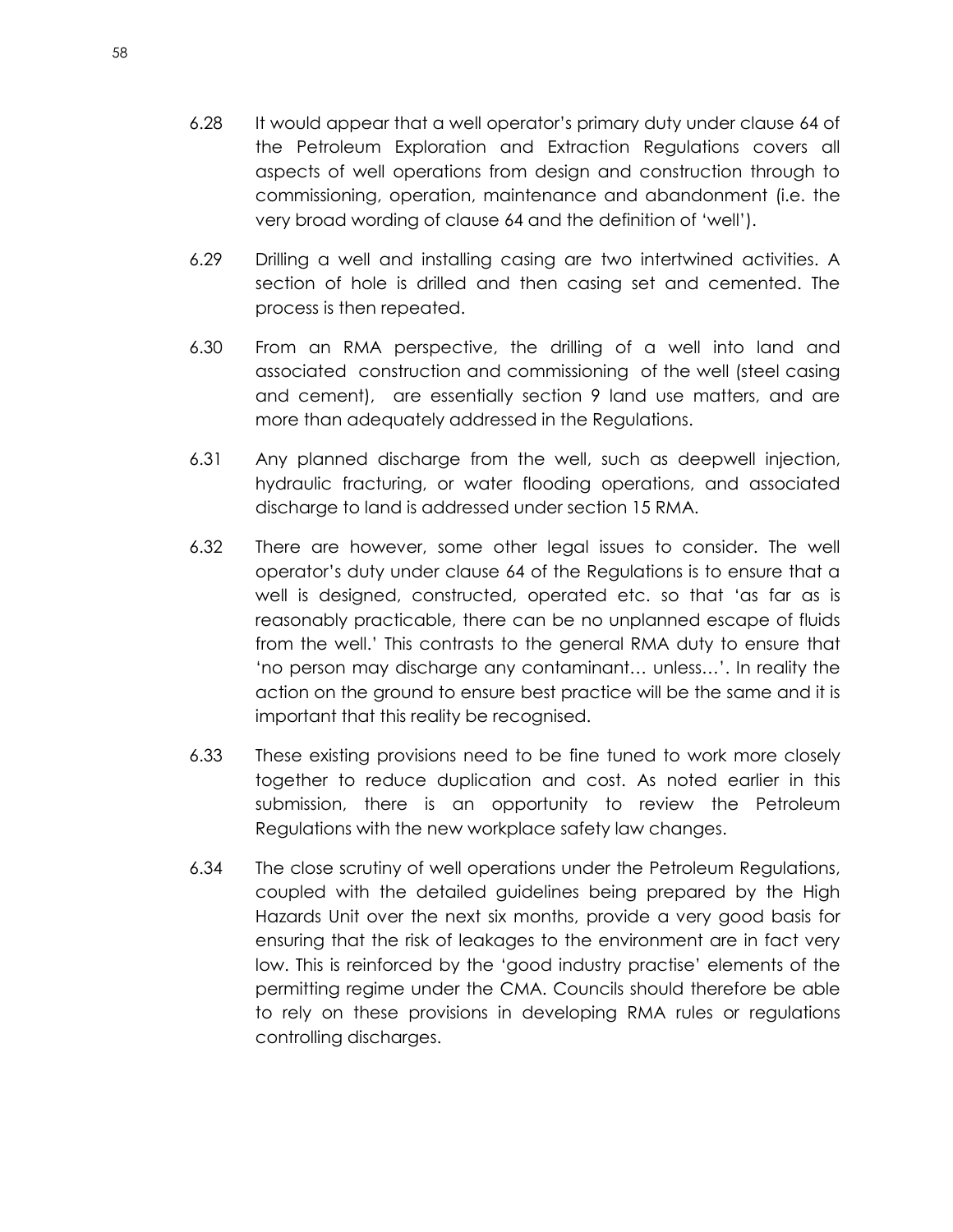- 6.36 An example where one piece of legislation is linked to another (with the aim of avoiding duplication) is section 142 of HSNO. This section of HSNO provides that RMA instruments can only include more stringent requirements than HSNO when they are considered necessary for the purposes of the RMA. Where HSNO requirements are sufficient to meet the purposes of the RMA there is no requirement for specific RMA measures.
- 6.37 Guidance notes for managing hazardous substances on the Quality Planning website state that plan provisions should not duplicate requirements imposed by the HASNO Act (or other statutes) and that the RMA need only deal with particular risks associated with a particular site that are not already managed by the generic controls under HSNO.
- 6.38 A similar approach could be applied to the regulation of discharges from well operations under the RMA i.e. that RMA instruments can only include more stringent requirements in relation to well operations for the purposes of the RMA. A council carrying out its section 32 duties under the RMA may consider that all environmental risks/effects are adequately addressed under the Petroleum Regulations and it is not efficient or effective to duplicate this work. On the other hand, councils may choose to place additional requirements on well operations for RMA reasons e.g. that only water based muds are used when drilling through the freshwater zone.
- 6.39 To remove current legal uncertainty it is important that it be made explicit that the Petroleum Regulations can be relied on by Councils for the management of environmental effects, unless Councils wish to have more stringent regulation for RMA purposes.
- 6.40 An MOU type approach could also be used to extend the positive existing working relationship between MBIE and Councils. Such an MOU might include:
	- (a) Sharing environmental and health and safety incident information to enable either party to determine an appropriate response under their regulatory duties (e.g. any subsurface casing integrity issue that did not pose a risk to health and safety, but could relevant for an environmental assessment).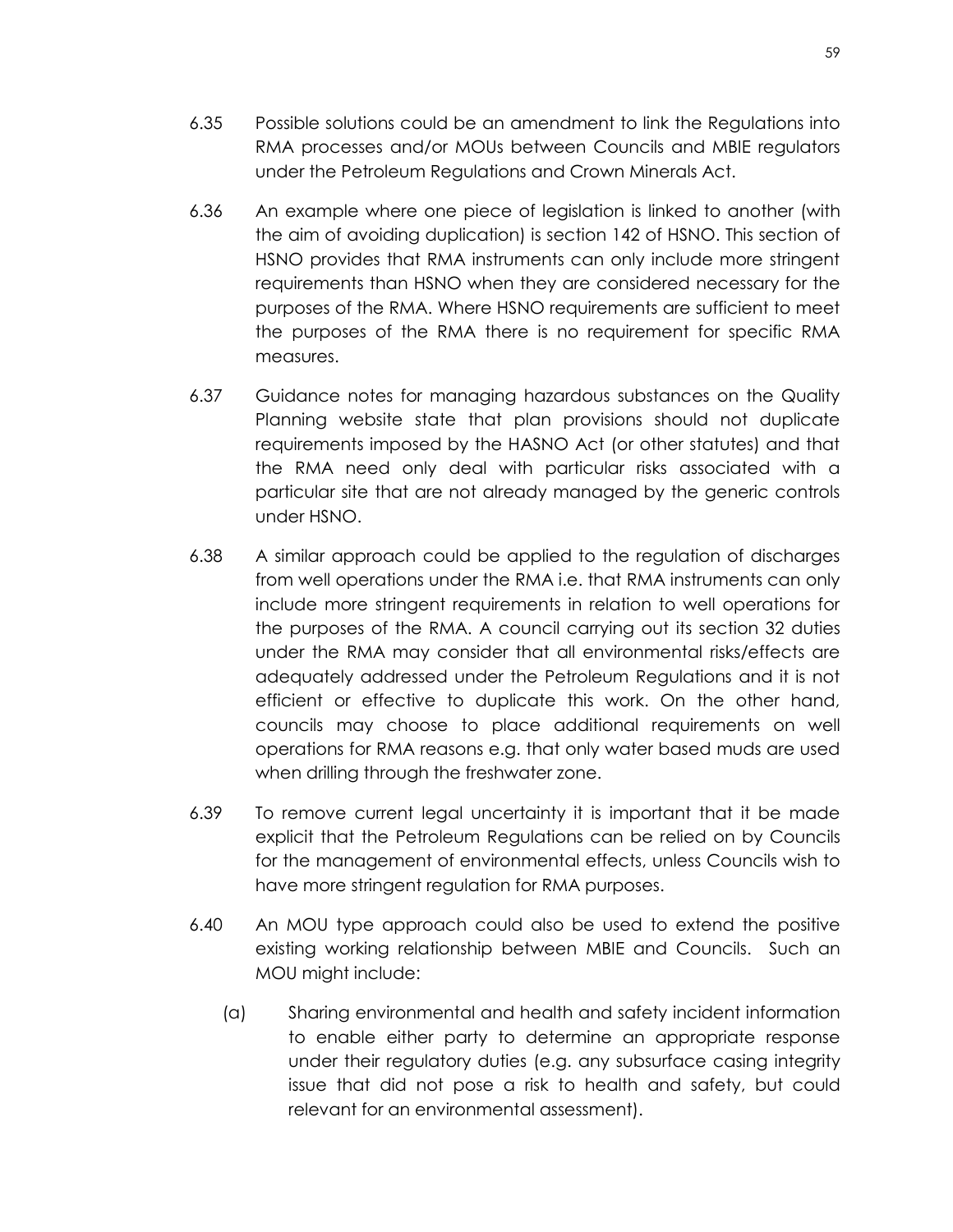- (b) Having access to routine records that demonstrate that well integrity is being maintained and managed.
- (c) Access to data from daily well operation reports (s76 Regulations) for informing Council responsibilities for section 15 RMA matters. For example any drilling losses to the formation and the type of mud system being used.
- (d) Reporting dangerous occurrences.
- (e) Any other matter arising from discussions between the parties.
- 6.41 MOUs could also usefully be put in place until such time as a law change is made.

### **7. RECOMMENDATIONS FOR LEGISLATIVE CHANGE**

- 7.1 Fracking operations as part of oil and gas drilling operations are not so technically unusual or environmentally risky as to warrant major revisions to existing regulatory frameworks or regulatory responses, or the creation of new statutory institutions or central oversight agencies.
- 7.2 Practical experience in Taranaki indicates that existing regulatory frameworks with several important clarifications and amendments will be more than capable of ensuring that best practices are applied to all oil and gas drilling operations, including fracking operations.
- 7.3 The somewhat sweeping criticisms of the existing regulatory regime contained in the PCE's interim report do not appear warranted or supported by any practical evidence. In particular, these criticisms do not appear to take into account the context or experience in Taranaki or recent amendments to the CMA and Petroleum Regulations.
- 7.4 There are clearly some amendments to the existing regulatory frameworks and requirements which would be helpful in ensuring the regulation of oil and gas drilling (including fracking) ensures that best practices are adopted by industry, and are subject to continuous review and, where necessary, improvements.
- 7.5 The first and most important change would be for the existing HSE and associated Petroleum Regulations to be amended to make it explicit that regulation of well integrity is within the sole and exclusive jurisdiction of MBIE (High Hazards Unit). This amendment should also make it explicit that in exercising powers and functions under the RMA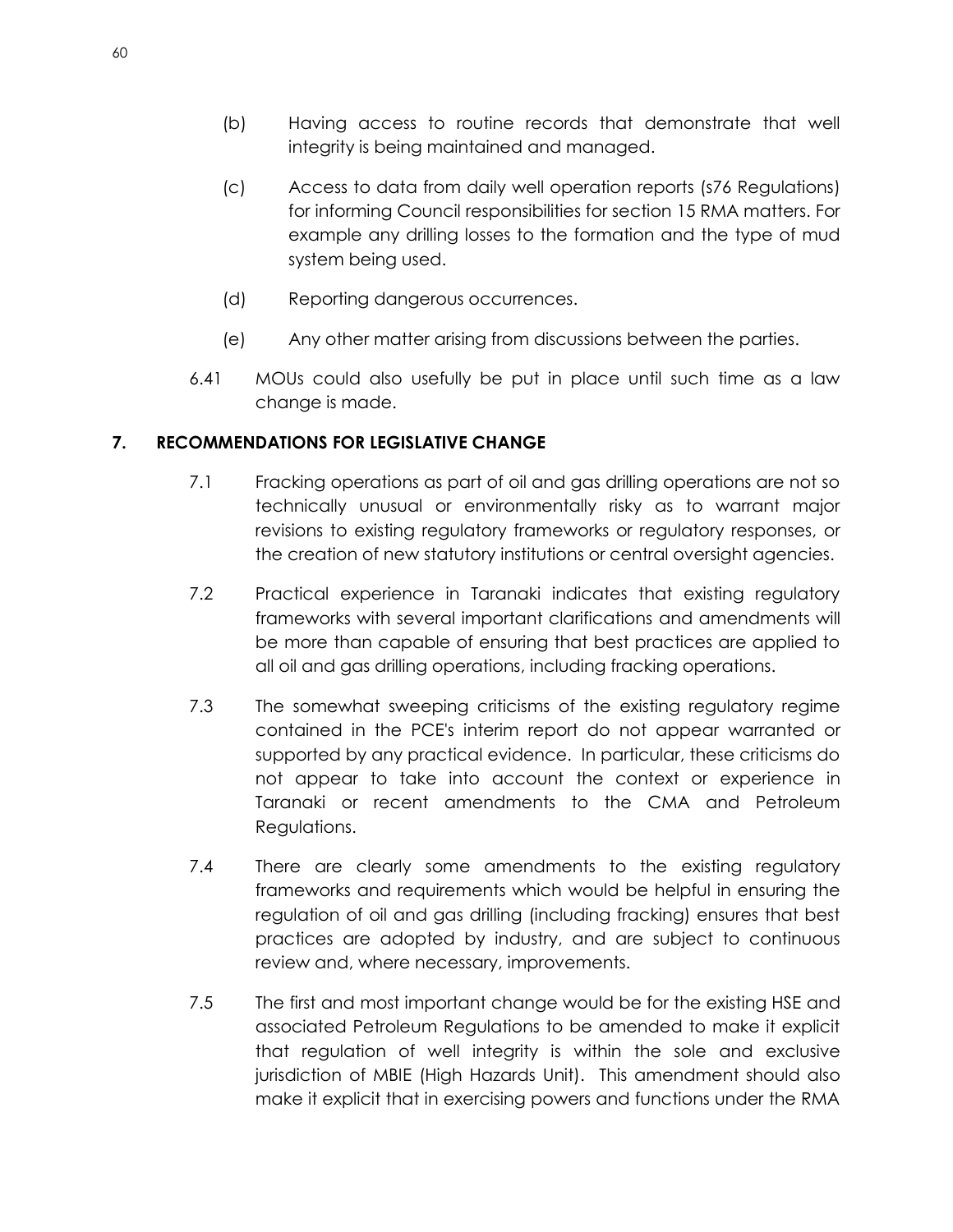Councils are legally entitled to rely on the well integrity decisionmaking of MBIE and are not obliged or required to undertake their own separate evaluations or assessments of well integrity issues. However as previously noted in this submission (see section "Detail and potential gaps") there will almost certainly be a case for a residual district and regional council role under the RMA to apply to well integrity issues. Those matters that relate to core RMA functions that sit at the fringes of well integrity need to be addressed to ensure that when the linkages between Petroleum Regulations and the RMA are tightened up, any gaps that may potentially exist are closed off. This will provide an important backstop for councils to act if and when necessary.

- 7.6 To provide absolute certainty and clarity an appropriate amendment to the RMA is needed to the effect that Councils are explicitly entitled to rely on MBIE decision-making with respect to well integrity. Similarly, it should be made explicit in the RMA that decisions in relation to well integrity under the HSE and associated Petroleum Regulations are not able to be questioned or re-litigated in RMA decision making processes (whether in relation to regulatory requirements or actions as well as resource consent and planning or rule-making processes).
- 7.7 It should also be made clear that such provisions apply to RMA decision-making of Councils to the outer edge of the territorial sea as well as to marine consent decision-making by the EPA in the EEZ.
- 7.8 The overall objective of the above amendments is to enable both Councils and the EPA to avoid unnecessary duplication of responsibility for well integrity, as well as avoid the need to promulgate special regulatory plans or rules related to well integrity within onshore and offshore (EEZ) jurisdictions.
- 7.9 In a more general sense it will assist Ministerial decision-making under the CMA and HSE (and associated Petroleum Regulations) to have a more explicit capability (or discretion) to consider significant environmental risks or issues at the pre-permitting stage. This should not be expressed as a decision-making obligation or duty but as an entirely discretionary consideration. In practical terms this would mean having the capacity to seek advice from Councils (onshore) or the EPA (offshore EEZ) prior to setting conditions on permits. Such a provision goes further than the current CMA and HSE and associated Petroleum Regulations.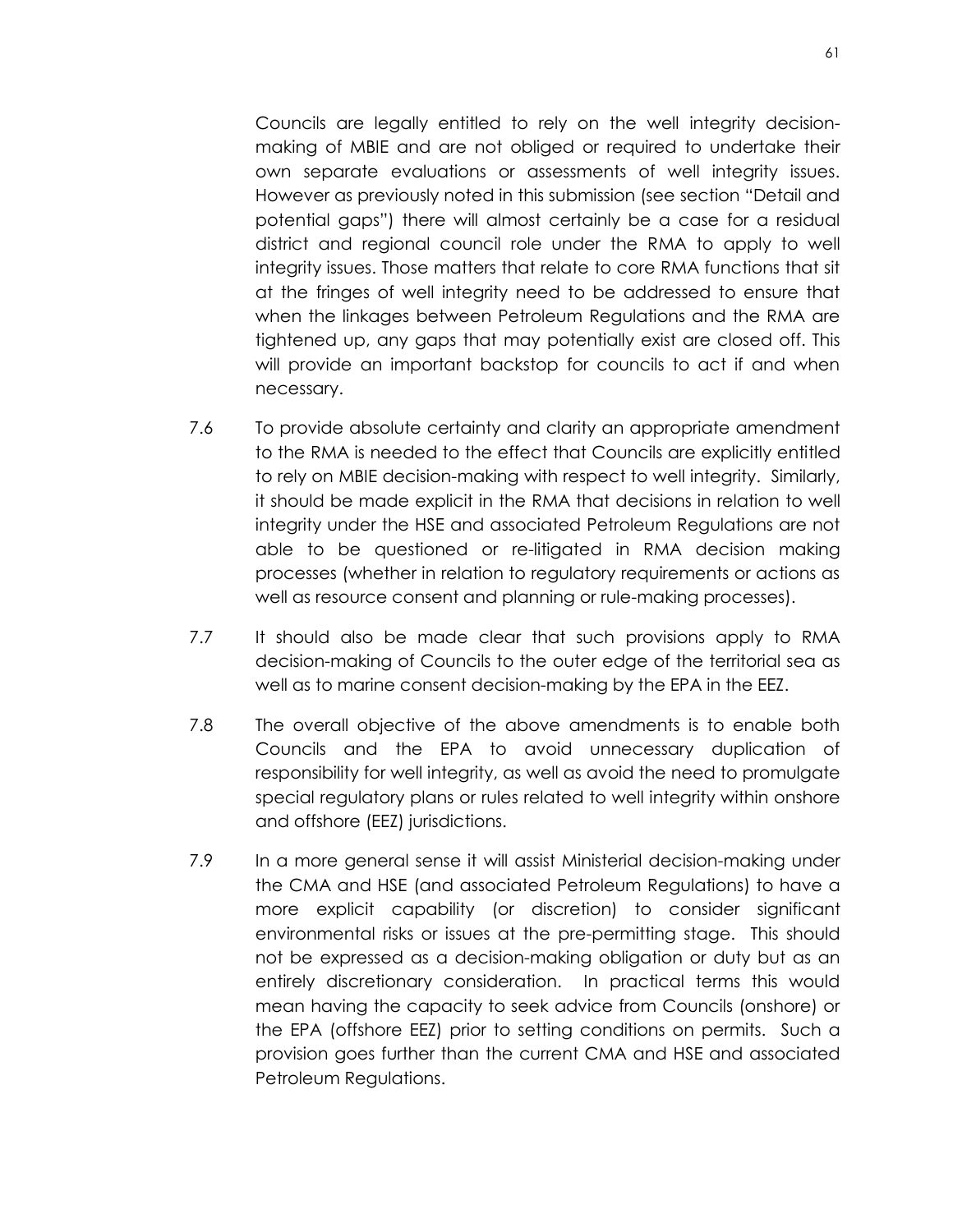- 7.10 The intention would not be to in any way duplicate the RMA or EEZ decision-making roles of Councils or the EPA. The emphasis and purpose would be to provide an opportunity for relevant agencies to provide the Minister (and delegated decision-makers) with early warning only of significant environmental considerations or issues prior to final decisions and for appropriate conditions to be imposed where significant environmental issues have been identified (e.g. proximity to environmentally sensitive areas or other potentially significant risks, e.g. proximity to aquifers or water supplies).
- 7.11 Control of any discharges of contaminants to water or land should remain explicitly within the regulatory jurisdiction of Regional Councils (or the EPA in the EEZ).
- 7.12 It should be made explicit that while RMA processes and requirements potentially apply it must remain within the discretion of Councils under the RMA to evaluate actual environmental effects and risks in determining whether or not to incorporate rules in Regional Plans; require resource consents (notified or non-notified); or take other forms of regulatory action.
- 7.13 In combination with the above legislative clarification and amendments the need for MOUs clarifying roles and establishing information sharing and cooperation roles between relevant agencies such as MBIE, HSNO (EPA) and Councils should be investigated and suitable arrangements made a priority.
- 7.14 Similarly specific mechanisms to share experience and expertise between Regional and District Councils and MBIE/HSNO/EPA should be made a priority.
- 7.15 The above changes represent fine tuning of the regulatory framework rather than wholesale reform. They require a combination of legislative amendments to the existing regulatory regimes as well as improving administrative and cooperative arrangements between relevant central and local government agencies. In combination this appears the most practical and effective way to ensure that "best practice" in relation to oil and gas operations (including fracking) is achieved without unnecessary duplication or additional layers of unwarranted regulatory decision-making or oversight.
- 7.16 This fine tuning of our regulatory systems will take New Zealand to the forefront of regulation of the oil and gas industry.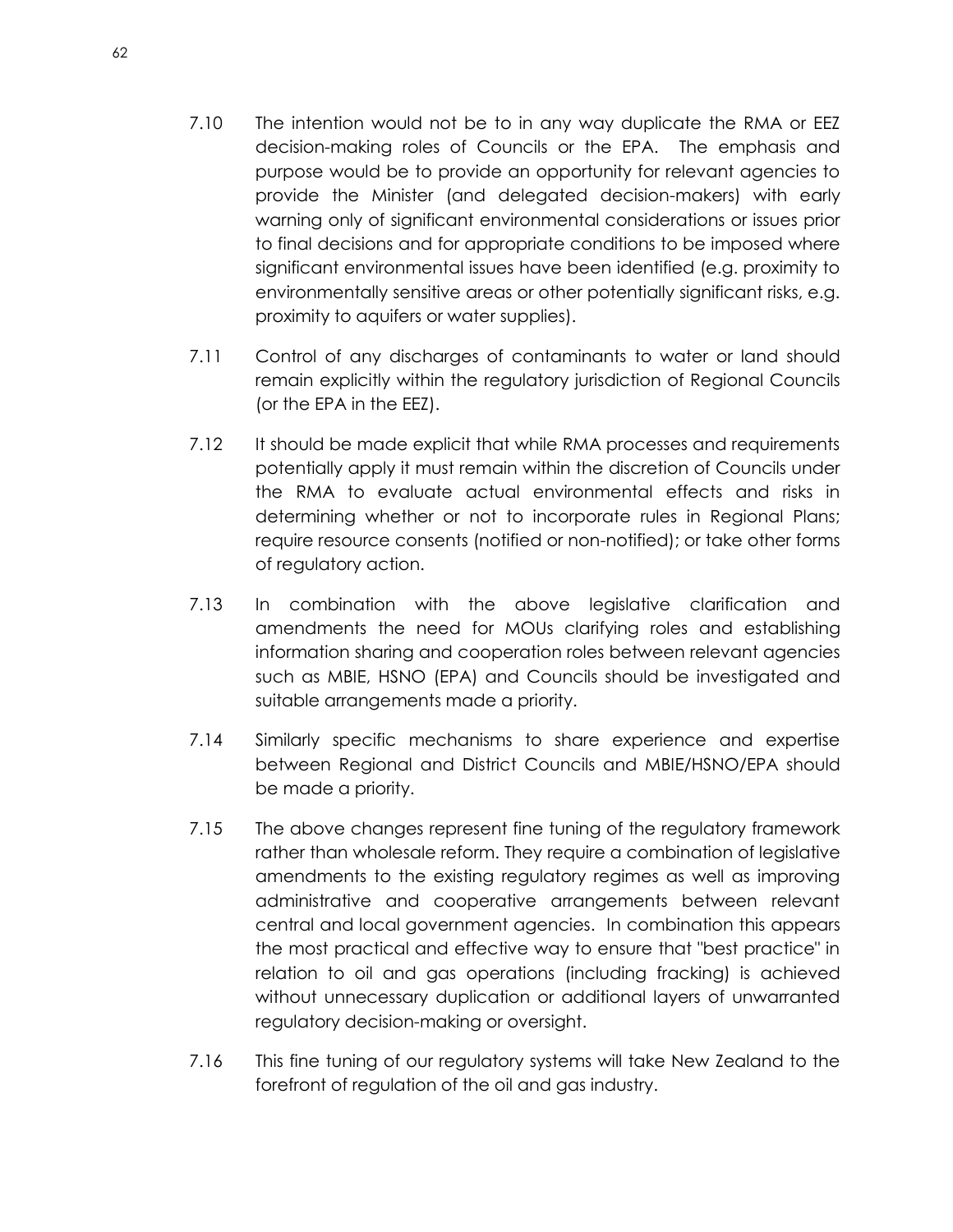Examples of annual TRC compliance monitoring reports

[Todd Taranaki Limited. Mangahewa Exploration Wellsite Monitoring Programme](http://www.trc.govt.nz/assets/Publications/technical-reports/oil-and-gas-compliance-monitoring-reports/1214831w2.pdf)  Report. September 2011 – [December 2012. Technical Report 2012](http://www.trc.govt.nz/assets/Publications/technical-reports/oil-and-gas-compliance-monitoring-reports/1214831w2.pdf) – 85. (1.4 MB)

[Greymouth Petroleum Limited. Turangi B Exploration Wellsite Monitoring](http://www.trc.govt.nz/assets/Publications/technical-reports/oil-and-gas-compliance-monitoring-reports/1073740w2.pdf)  [Programme Report. Technical Report 2011](http://www.trc.govt.nz/assets/Publications/technical-reports/oil-and-gas-compliance-monitoring-reports/1073740w2.pdf) – 104. (3.6 MB)

[Shell Todd Oil Services Ltd. Maui and Kapuni Production Stations Monitoring](http://www.trc.govt.nz/assets/Publications/technical-reports/oil-and-gas-compliance-monitoring-reports/1104514w2.pdf)  [Programmes Annual Report 2011](http://www.trc.govt.nz/assets/Publications/technical-reports/oil-and-gas-compliance-monitoring-reports/1104514w2.pdf) – 2012. Technical Report 2012 – 35. (5.2 MB)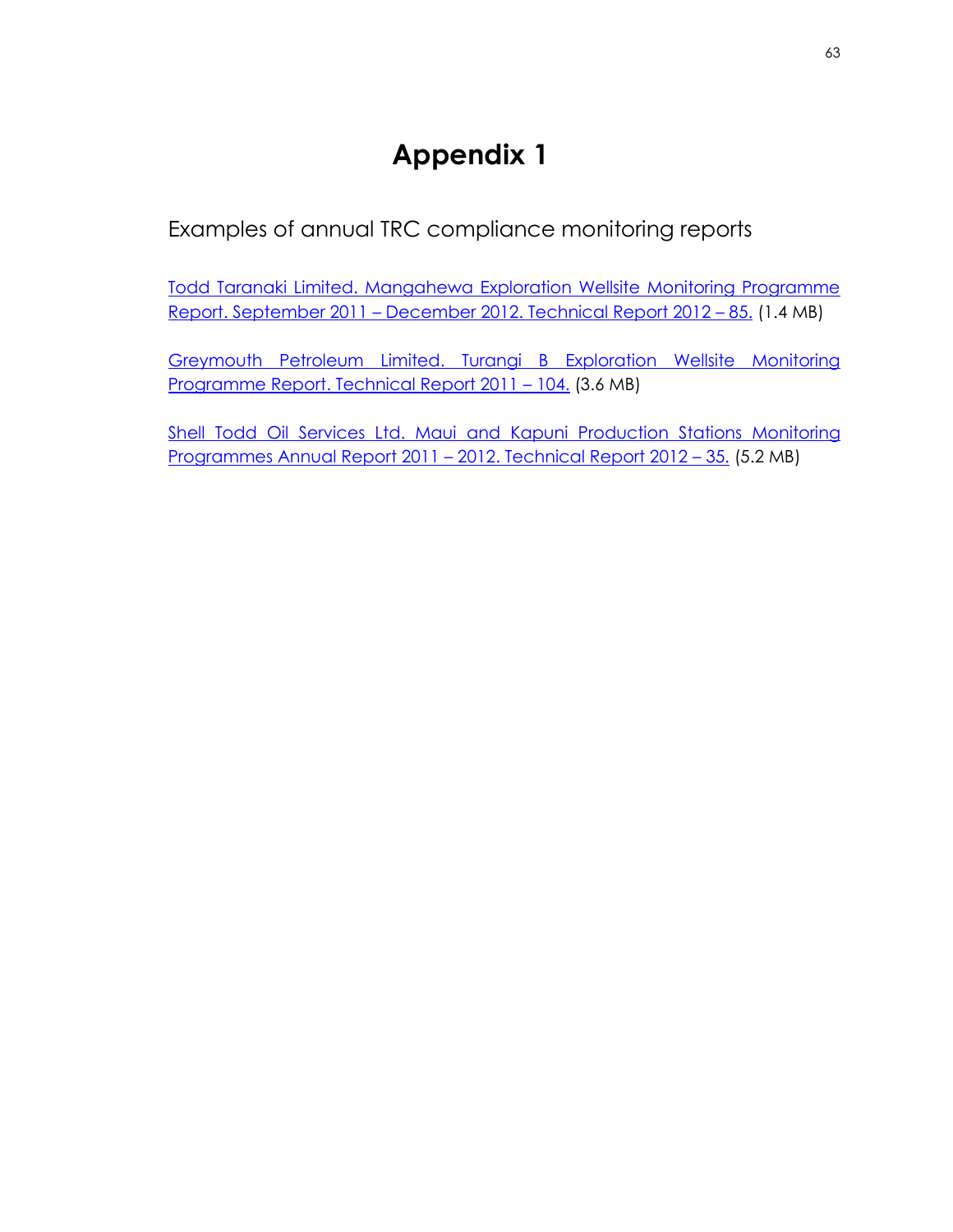Recent state of the environment monitoring reports

[Fresh Water Macroinvertebrate Fauna Biological Monitoring Programme](http://www.trc.govt.nz/assets/Publications/state-of-the-environment-monitoring/environmental-monitoring-technical-reports/1162970w2.pdf)  [Annual State of the Environment Monitoring Report 2011](http://www.trc.govt.nz/assets/Publications/state-of-the-environment-monitoring/environmental-monitoring-technical-reports/1162970w2.pdf) – 2012. Technical Report 2012 – [18 \(and Report CF535\).](http://www.trc.govt.nz/assets/Publications/state-of-the-environment-monitoring/environmental-monitoring-technical-reports/1162970w2.pdf) (5 MB)

[Freshwater Physicochemical Programme State of the Environment Monitoring](http://www.trc.govt.nz/assets/Publications/state-of-the-environment-monitoring/environmental-monitoring-technical-reports/1113406w2.pdf)  Annual Report 2011 – [2012. Technical Report 2012](http://www.trc.govt.nz/assets/Publications/state-of-the-environment-monitoring/environmental-monitoring-technical-reports/1113406w2.pdf) – 27. (1.6 MB)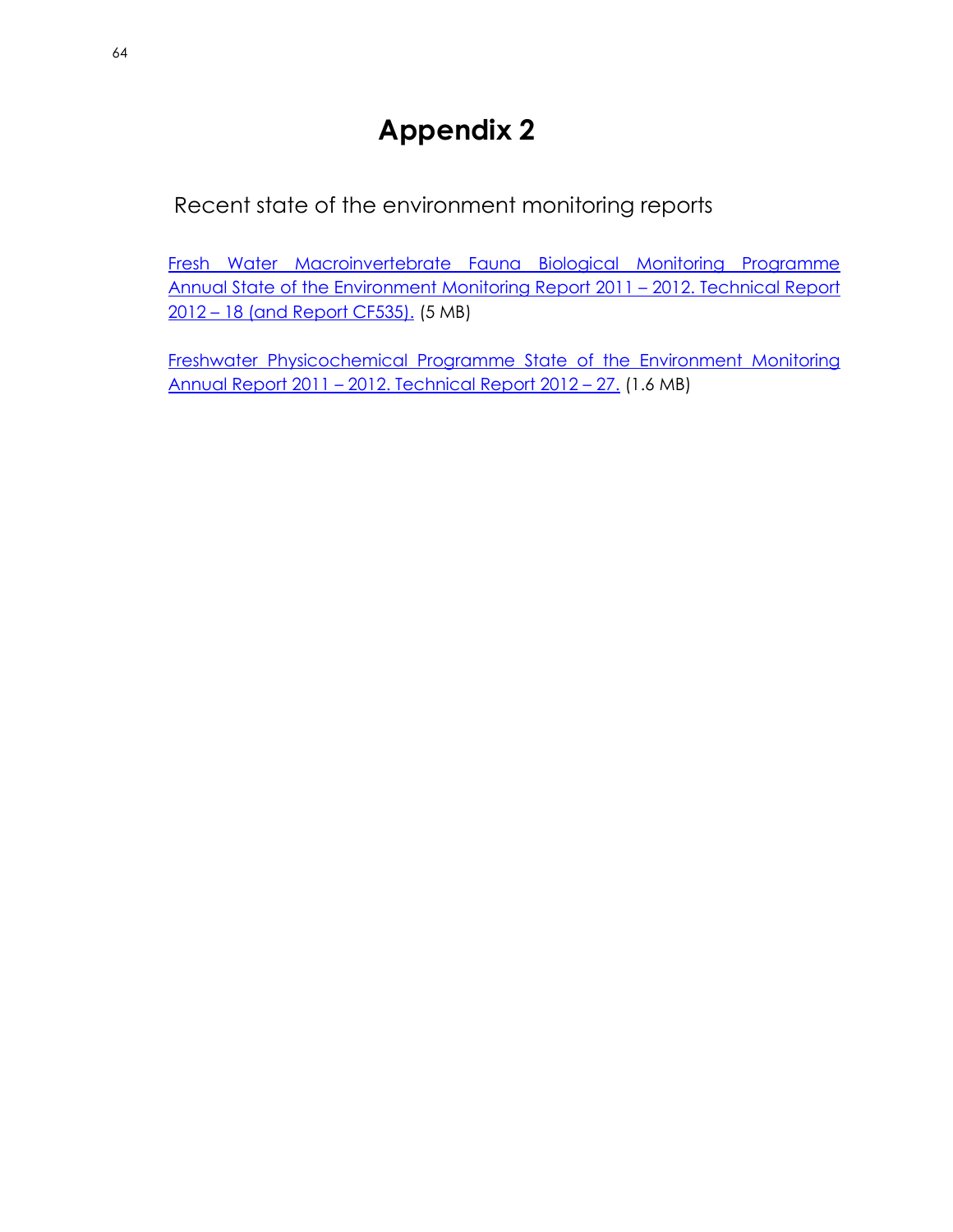Examples of TRC monitoring programme reports for hydraulic fracturing (with associated resource consents and conditions included)

Greymouth Petroleum Limited. Turangi –[B Hydraulic Fracturing Groundwater Monitoring](http://www.trc.govt.nz/assets/Publications/technical-reports/oil-and-gas-compliance-monitoring-reports/1219404w2.pdf)  Programme Report 2011 – [2013. Technical Report 2013](http://www.trc.govt.nz/assets/Publications/technical-reports/oil-and-gas-compliance-monitoring-reports/1219404w2.pdf) – 14. (1.5 MB)

Todd Taranaki Limited. Mangahewa – [C Hydraulic Fracturing Groundwater Monitoring](http://www.trc.govt.nz/assets/Publications/technical-reports/oil-and-gas-compliance-monitoring-reports/1202364w2.pdf)  Programme Report 2011 – [2013. Technical Report 2013](http://www.trc.govt.nz/assets/Publications/technical-reports/oil-and-gas-compliance-monitoring-reports/1202364w2.pdf) – 15. (1.7 MB)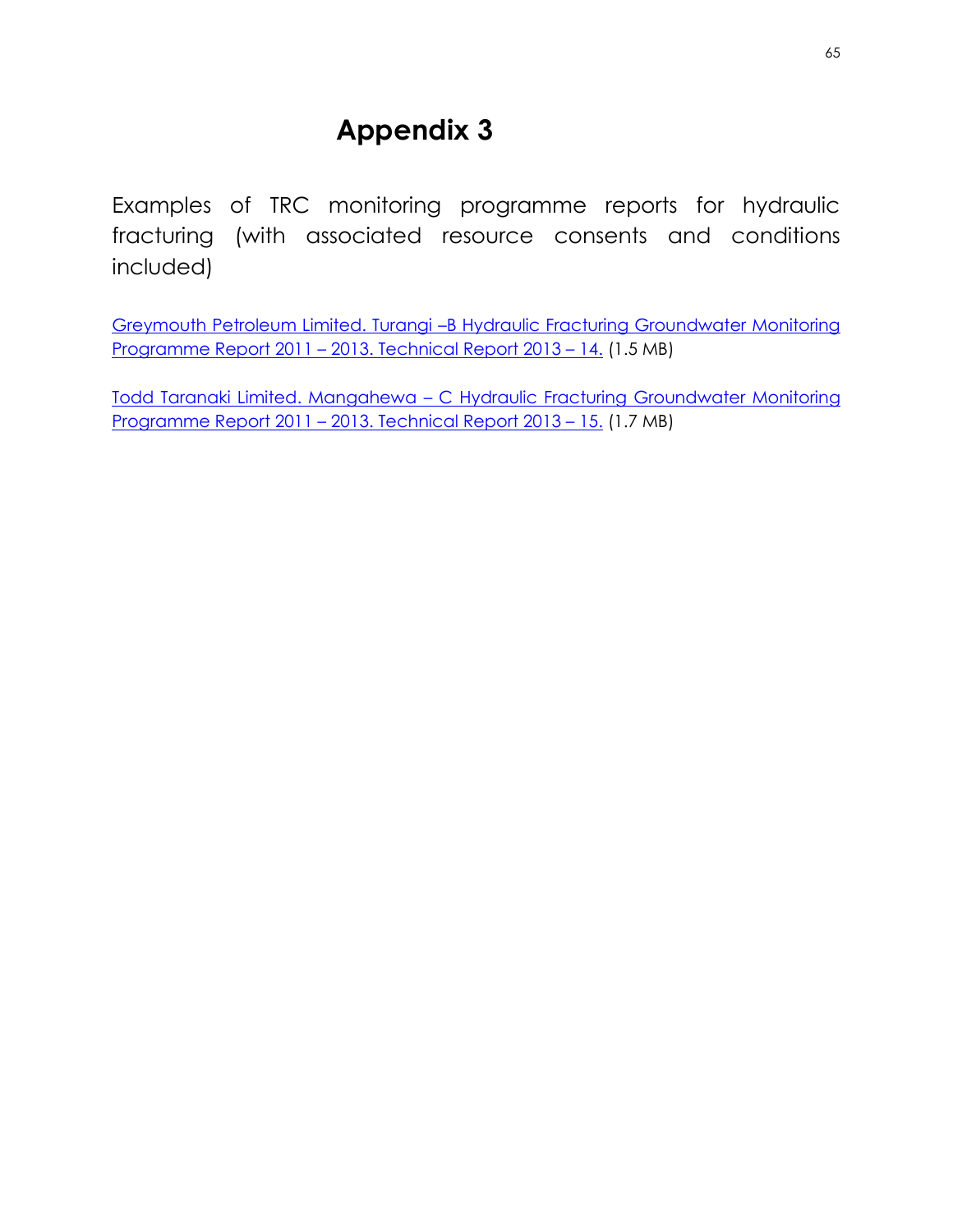[TRC, 2013. Guide to regulating oil and gas exploration and](http://www.trc.govt.nz/assets/Publications/guidelines-procedures-and-publications/industry/OilandgasGuideOct2013.pdf)  [development activities under the Resource Management Act.](http://www.trc.govt.nz/assets/Publications/guidelines-procedures-and-publications/industry/OilandgasGuideOct2013.pdf) (3.5 MB)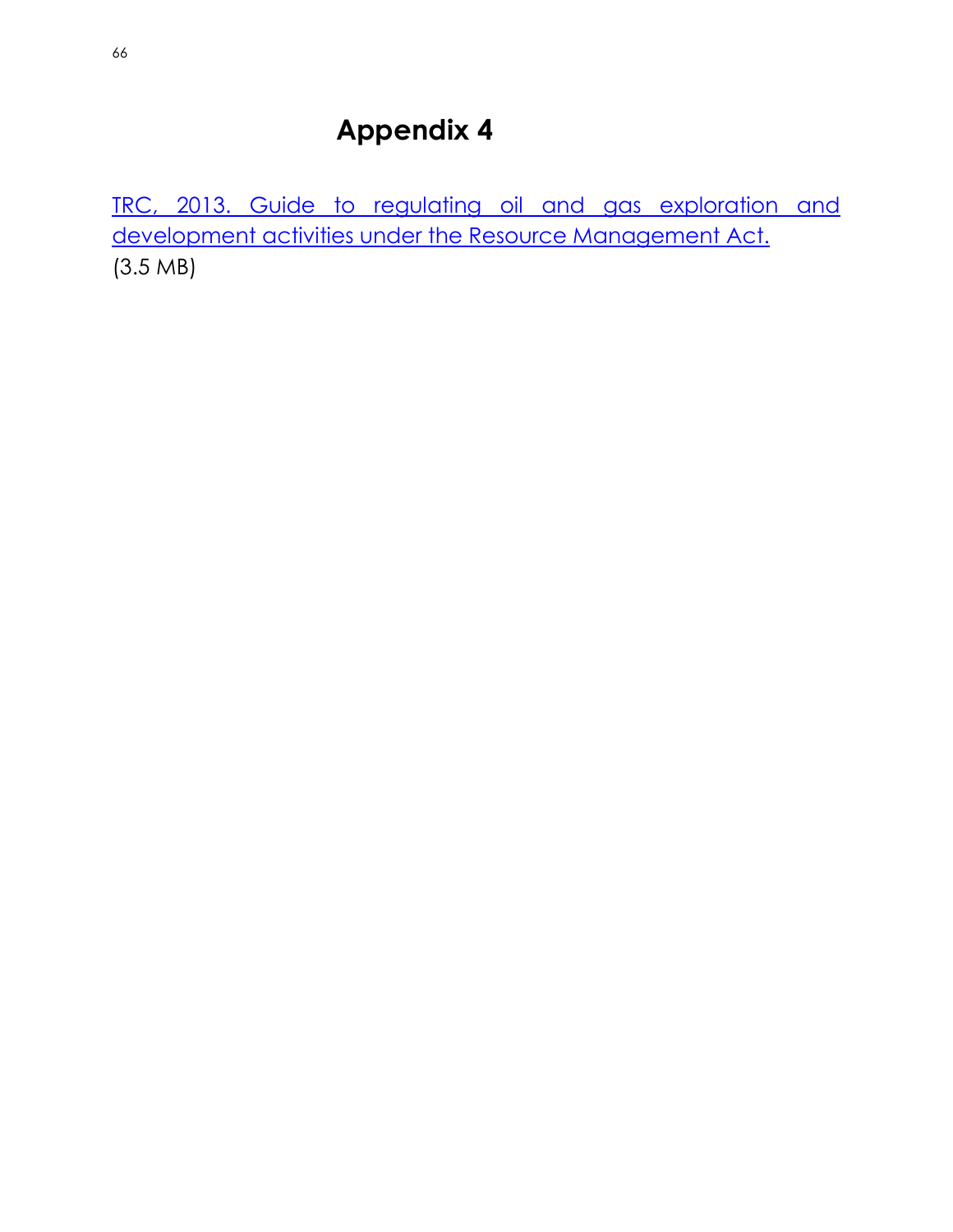[TRC, 2012. Hydrogeologic risk assessment of hydraulic fracturing for](http://www.trc.govt.nz/assets/Publications/guidelines-procedures-and-publications/hydraulic-fracturing/hf-may2012-graph-p19.pdf)  [gas recovery in the Taranaki region.](http://www.trc.govt.nz/assets/Publications/guidelines-procedures-and-publications/hydraulic-fracturing/hf-may2012-graph-p19.pdf) (920 KB)

[Appendices to the Hydrogeologic risk assessment.](http://www.trc.govt.nz/assets/Publications/guidelines-procedures-and-publications/hydraulic-fracturing/hf-may2012-append-w2.pdf) (9.8 MB)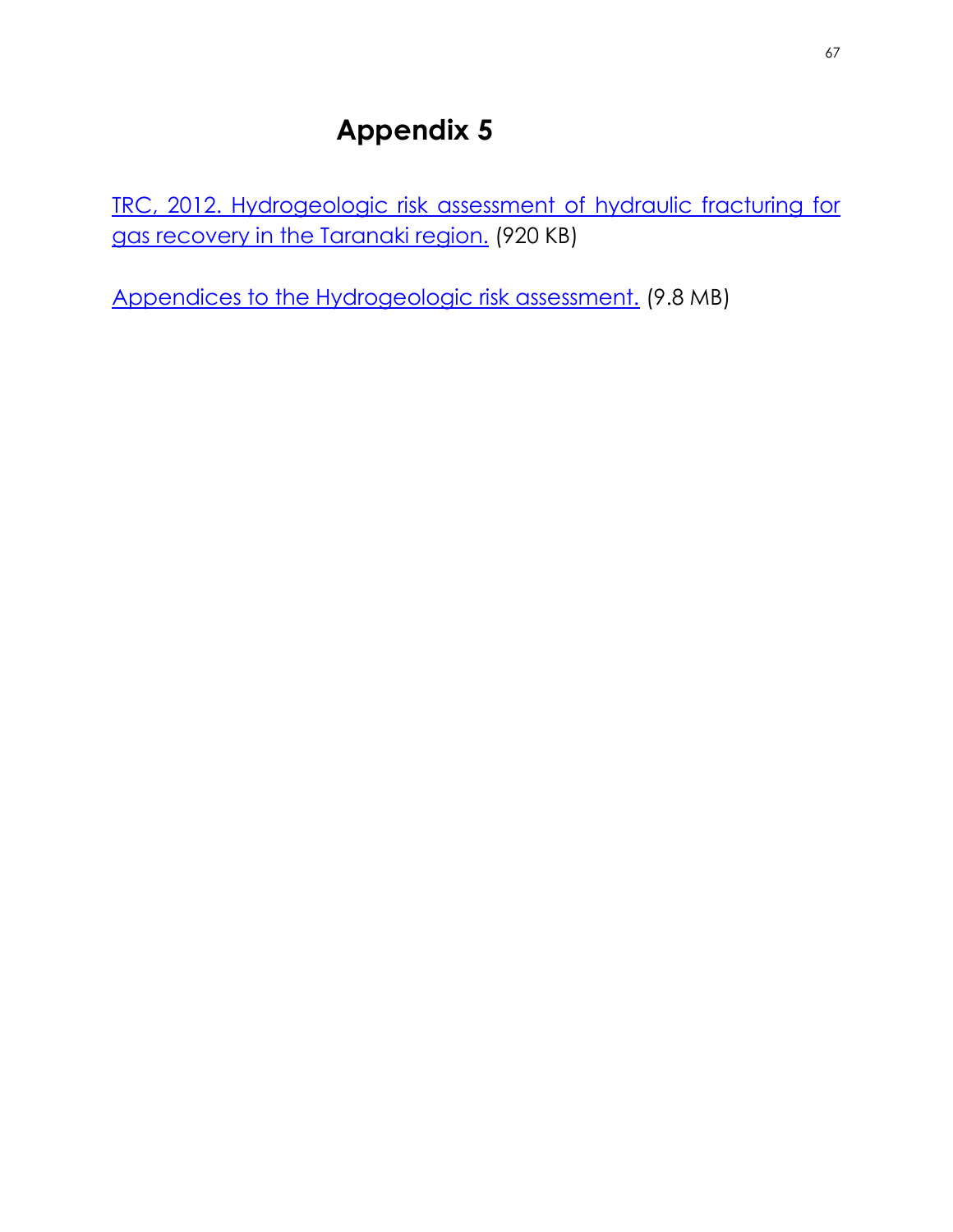Sherburn, S. 2012. An assessment of the effects of hydraulic fracturing [on seismicity in the Taranaki region. Consultancy report 2012/50. GNS](http://www.trc.govt.nz/assets/Publications/guidelines-procedures-and-publications/hydraulic-fracturing/gns-seismic-feb2012.pdf)  [Science. Wairakei.](http://www.trc.govt.nz/assets/Publications/guidelines-procedures-and-publications/hydraulic-fracturing/gns-seismic-feb2012.pdf) (1.4 MB)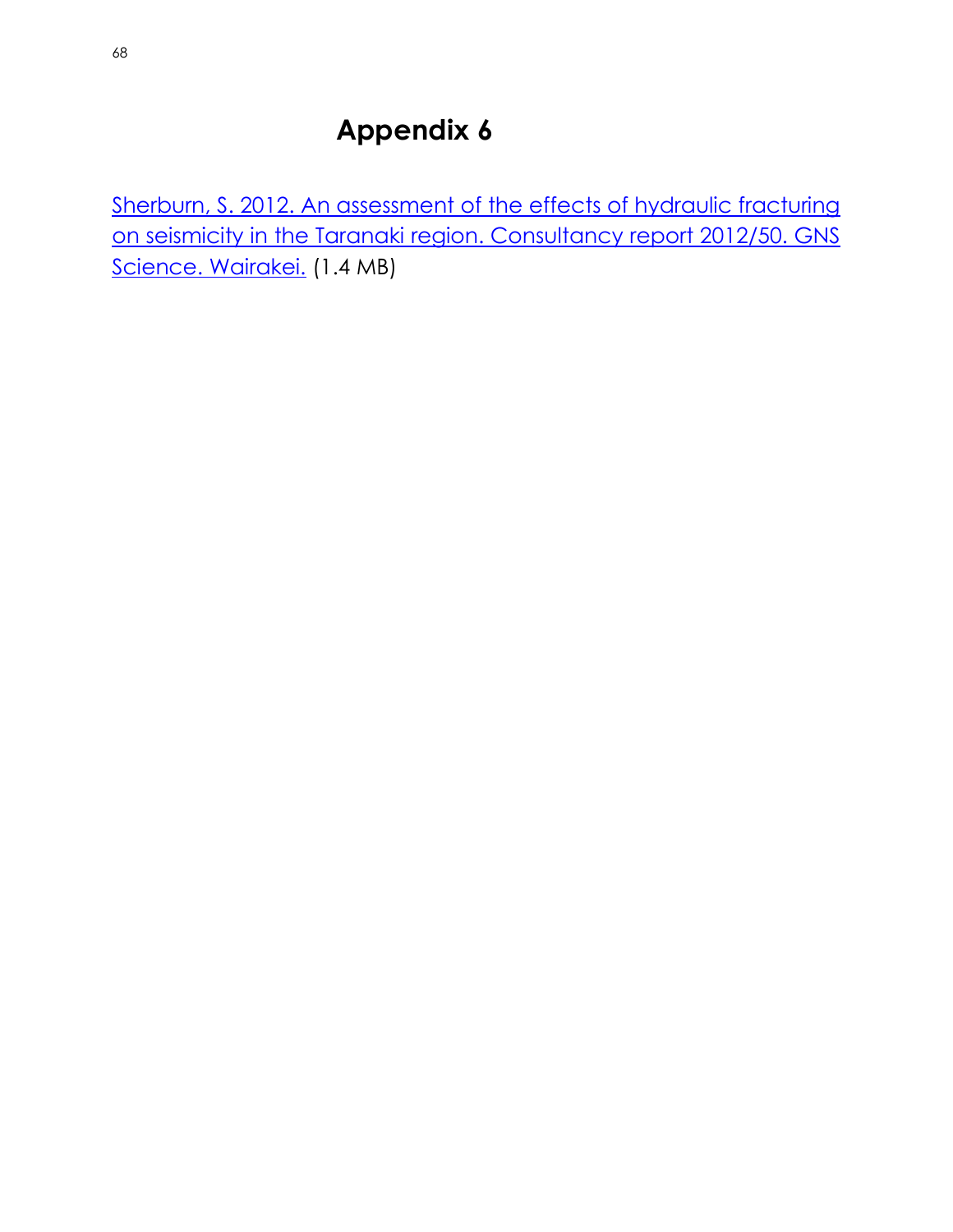[TRC, 2012. Investigation of air quality arising from flaring of fracturing](http://www.trc.govt.nz/assets/Publications/guidelines-procedures-and-publications/hydraulic-fracturing/Flaring2012-report.pdf)  [fluids emissions and ambient air quality. Technical Report 2012](http://www.trc.govt.nz/assets/Publications/guidelines-procedures-and-publications/hydraulic-fracturing/Flaring2012-report.pdf) - 03. (1.2 MB)

[Appendices to Investigation of air quality.](http://www.trc.govt.nz/assets/Publications/guidelines-procedures-and-publications/hydraulic-fracturing/Flaring2012-appendices.pdf) (4.6 MB)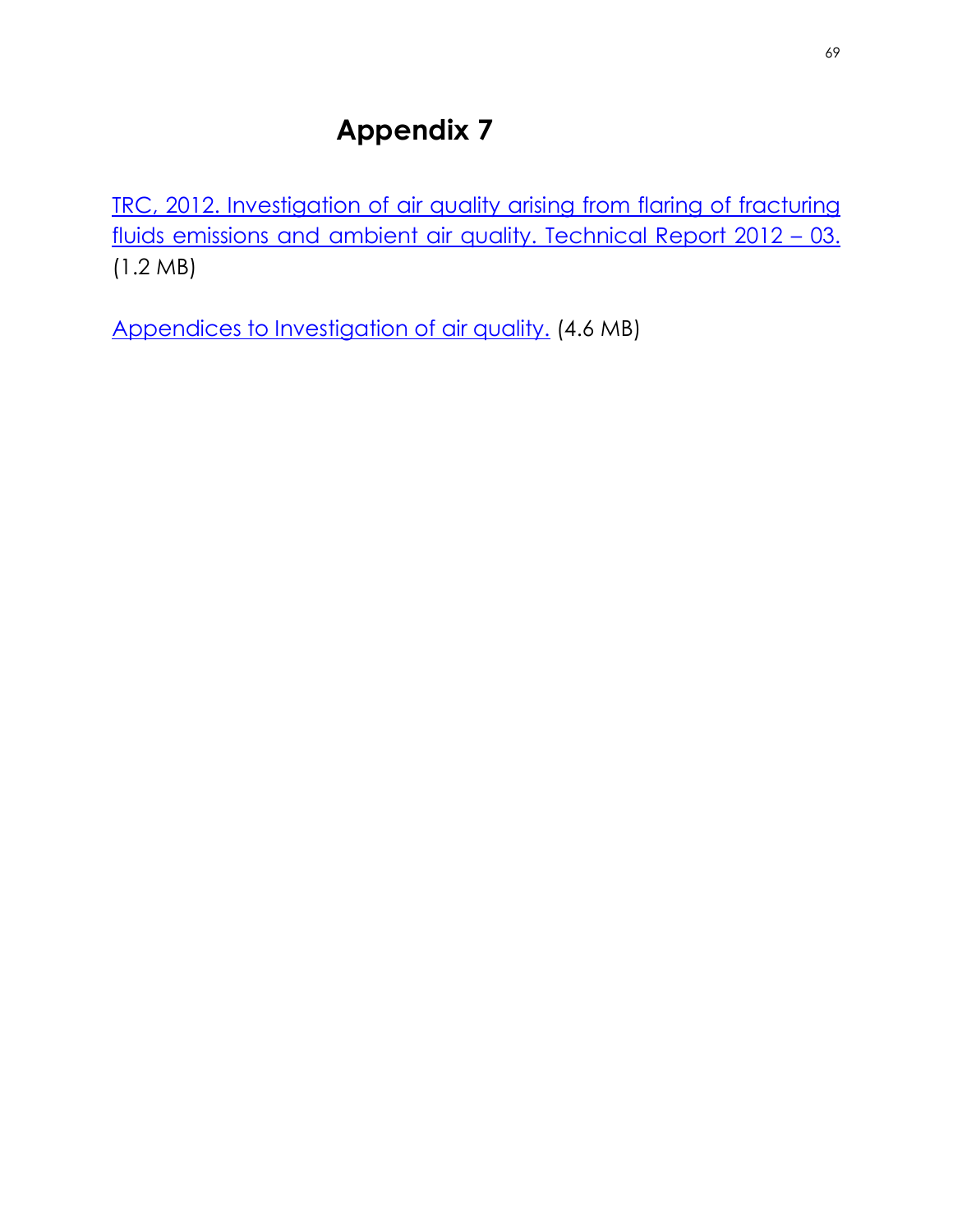[Air Quality Management Ltd. 2013. Atmospheric dispersion modelling](http://www.trc.govt.nz/assets/Publications/guidelines-procedures-and-publications/hydraulic-fracturing/FlaringJune2013.pdf)  [of discharges to air from the flaring of fracturing fluid.](http://www.trc.govt.nz/assets/Publications/guidelines-procedures-and-publications/hydraulic-fracturing/FlaringJune2013.pdf) (907 KB)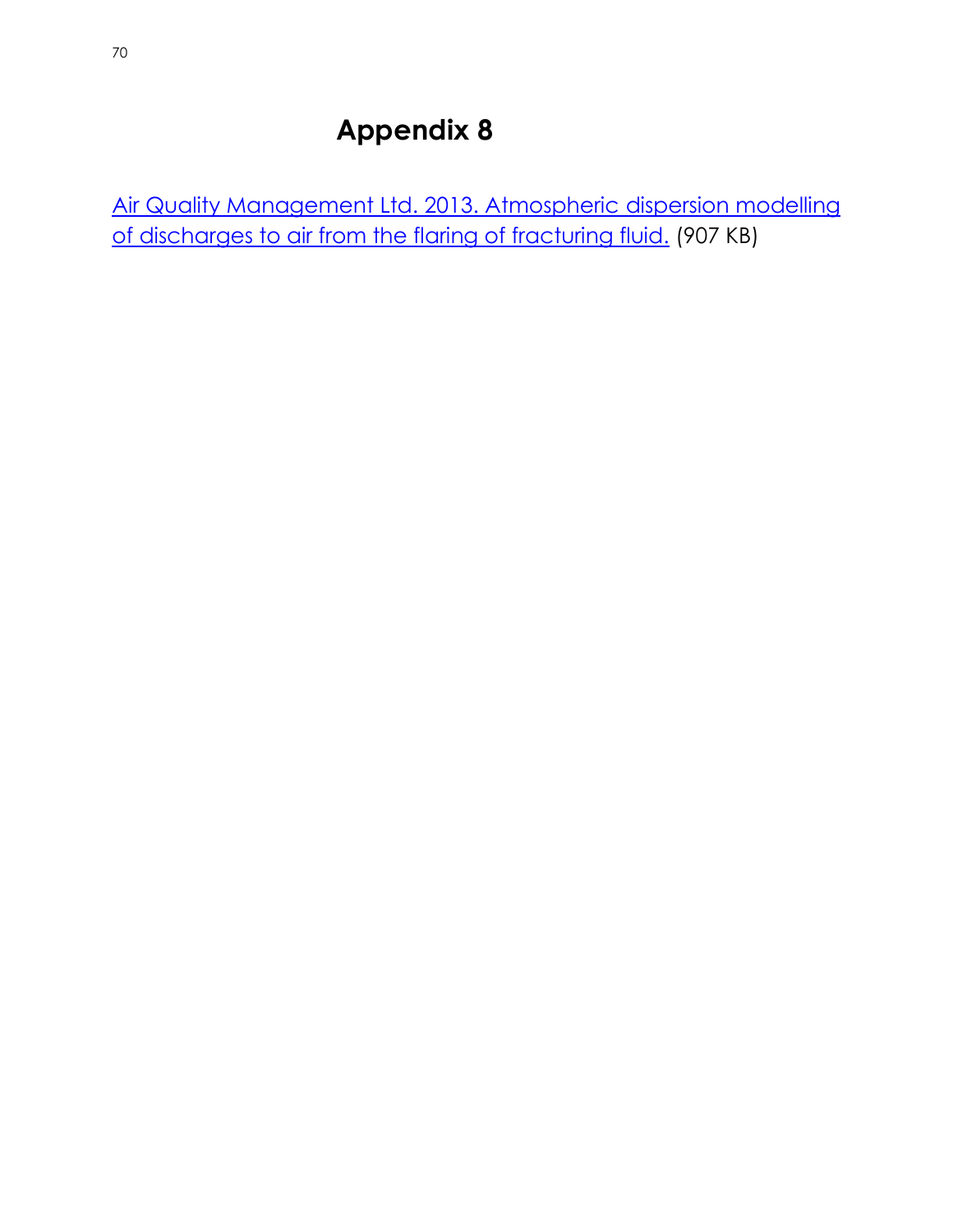[TRC, 2013. Radioactivity in hydrocarbon exploration \(including](http://www.trc.govt.nz/assets/Publications/guidelines-procedures-and-publications/hydraulic-fracturing/radioactivity-feb2013.pdf)  [fracturing activities\).](http://www.trc.govt.nz/assets/Publications/guidelines-procedures-and-publications/hydraulic-fracturing/radioactivity-feb2013.pdf) (354 KB)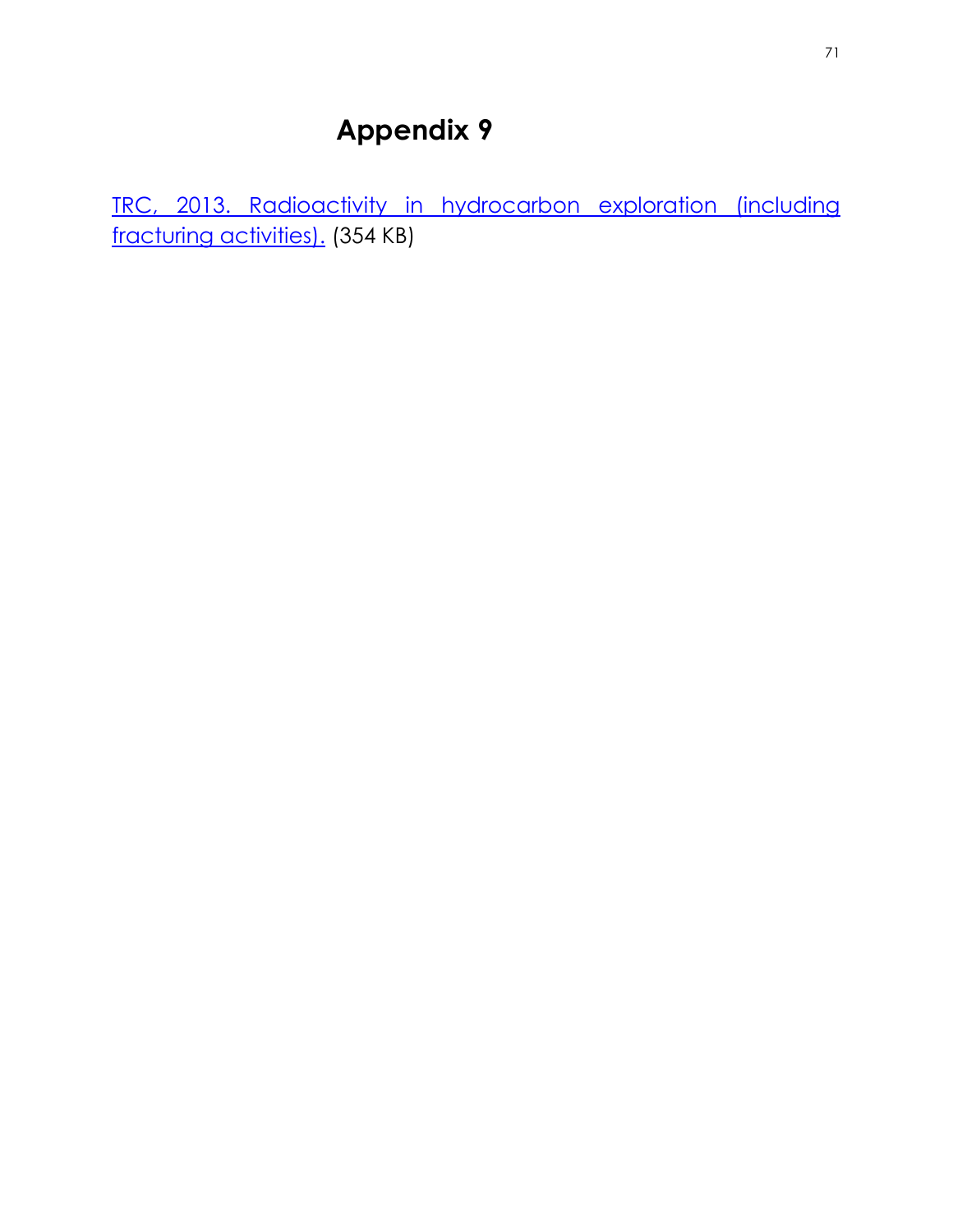[TRC, 2013. Origin Energy Resources New Zealand Limited. Deep Well](http://www.trc.govt.nz/assets/Publications/technical-reports/oil-and-gas-compliance-monitoring-reports/1114242w2.pdf)  [Injection Monitoring Programme Triennial Report 2009](http://www.trc.govt.nz/assets/Publications/technical-reports/oil-and-gas-compliance-monitoring-reports/1114242w2.pdf) - 2012. [Technical Report 2011](http://www.trc.govt.nz/assets/Publications/technical-reports/oil-and-gas-compliance-monitoring-reports/1114242w2.pdf) – 85. (838 KB)

[TRC, 2013. Shell Todd Oil Services Limited. Deep Well Injection](http://www.trc.govt.nz/assets/Publications/technical-reports/oil-and-gas-compliance-monitoring-reports/1126526w2.pdf)  [Monitoring Programme Triennial Report 2009](http://www.trc.govt.nz/assets/Publications/technical-reports/oil-and-gas-compliance-monitoring-reports/1126526w2.pdf) – 2012. Technical Report  $2012 - 66.$  $2012 - 66.$  (648 KB)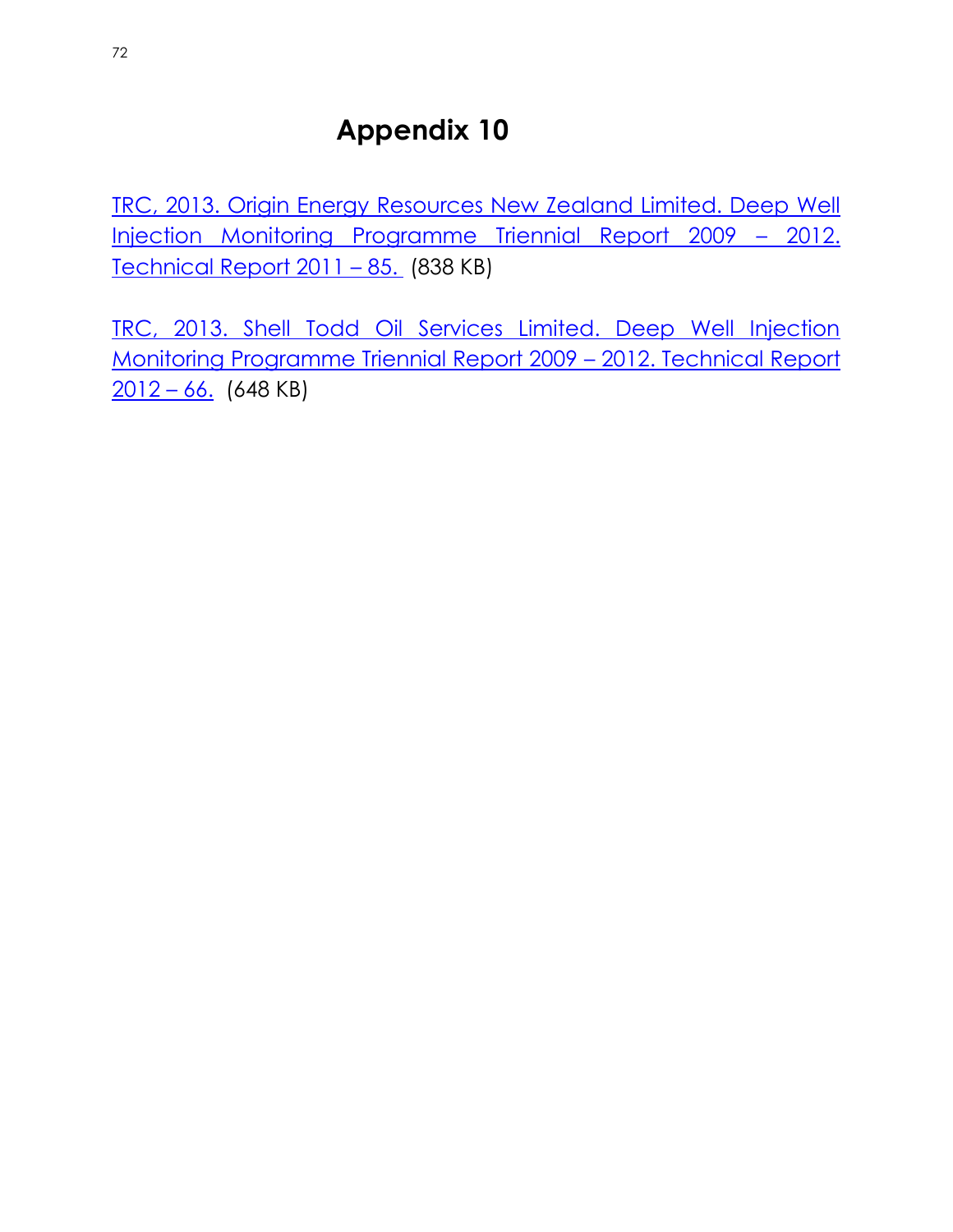[Zemansky, G. Review of regulation of deep well injection under the](http://www.trc.govt.nz/assets/Publications/guidelines-procedures-and-publications/resource-management-act/GNS-DWI-2013.PDF)  Resource Management Act. GNS Science Consultancy Report [2012/200. February 2013.](http://www.trc.govt.nz/assets/Publications/guidelines-procedures-and-publications/resource-management-act/GNS-DWI-2013.PDF) (1.5 MB)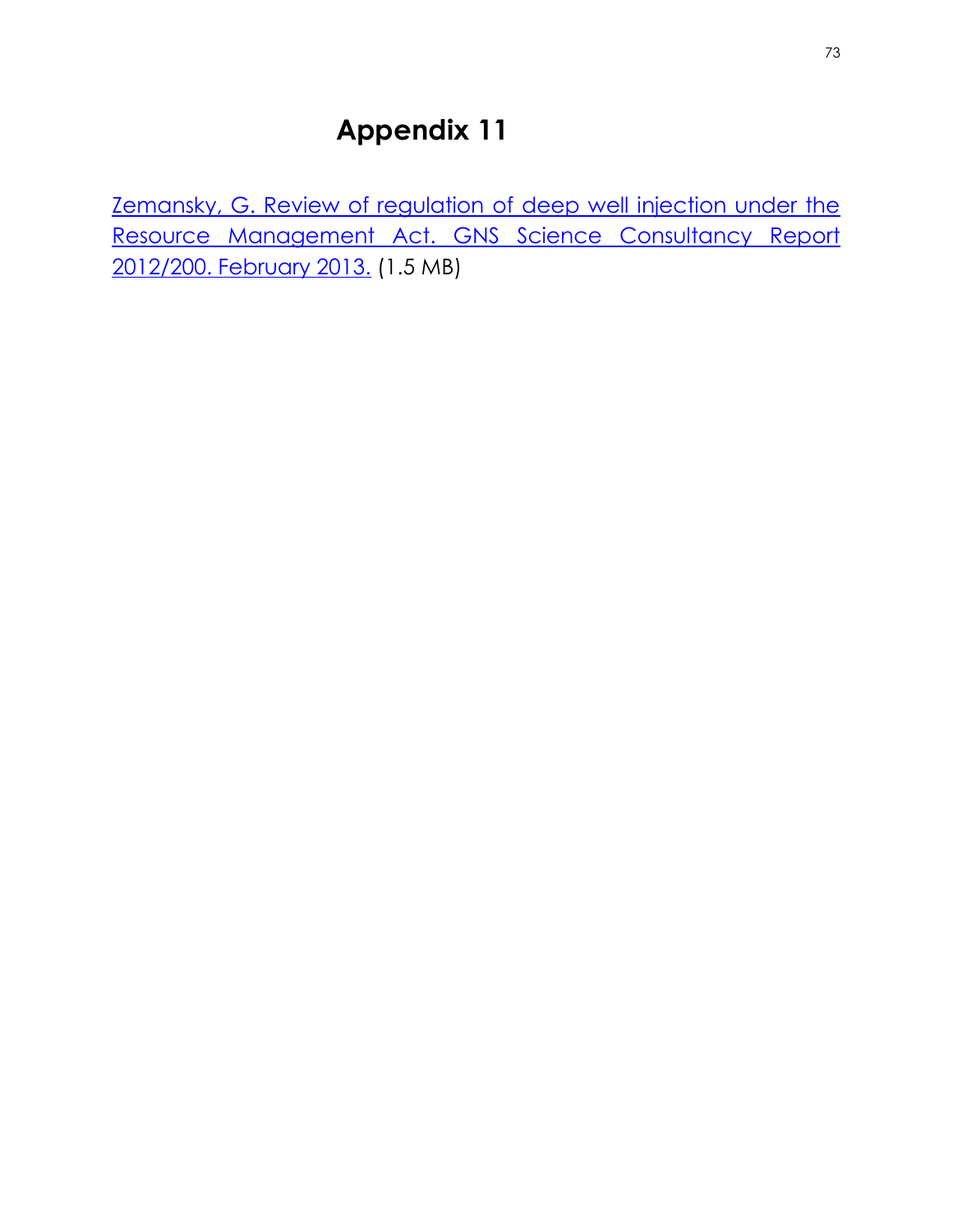[TRC, 2012. Origin Energy Resources NZ Limited. Drilling Waste](http://www.trc.govt.nz/assets/Publications/technical-reports/oil-and-gas-compliance-monitoring-reports/963028w.pdf)  [Landfarms Monitoring Programmes Annual Report 2010](http://www.trc.govt.nz/assets/Publications/technical-reports/oil-and-gas-compliance-monitoring-reports/963028w.pdf) – 2011. [Technical report 2011](http://www.trc.govt.nz/assets/Publications/technical-reports/oil-and-gas-compliance-monitoring-reports/963028w.pdf) – 49. (3.3 MB)

[TRC, 2013. BTW Company Limited Brown Road Landfarm Monitoring](http://www.trc.govt.nz/assets/Publications/technical-reports/oil-and-gas-compliance-monitoring-reports/1141122w2.pdf)  [Programme Annual Report 2010](http://www.trc.govt.nz/assets/Publications/technical-reports/oil-and-gas-compliance-monitoring-reports/1141122w2.pdf) – 2011. Technical Report 2011 – 60. (10 MB)